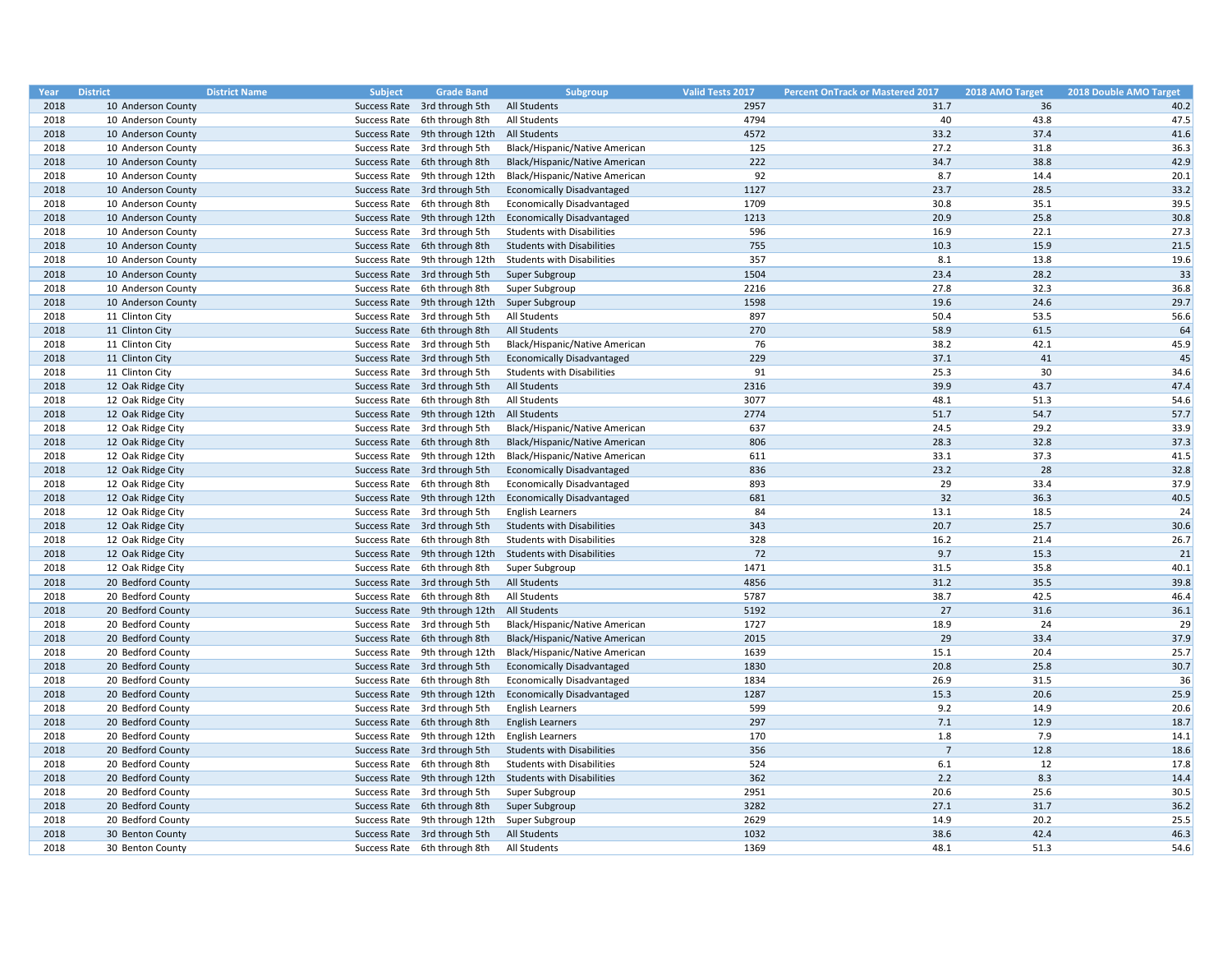| 2018 | 30 Benton County  | Success Rate 9th through 12th | All Students                      | 1462       | 37.8         | 41.7         | 45.6       |
|------|-------------------|-------------------------------|-----------------------------------|------------|--------------|--------------|------------|
| 2018 | 30 Benton County  | Success Rate 6th through 8th  | Black/Hispanic/Native American    | 107        | 34.6         | 38.7         | 42.8       |
| 2018 | 30 Benton County  | Success Rate 3rd through 5th  | <b>Economically Disadvantaged</b> | 441        | 29.7         | 34.1         | 38.5       |
| 2018 | 30 Benton County  | Success Rate 6th through 8th  | <b>Economically Disadvantaged</b> | 518        | 36.3         | 40.3         | 44.3       |
| 2018 | 30 Benton County  | Success Rate 9th through 12th | <b>Economically Disadvantaged</b> | 465        | 25.6         | 30.3         | 34.9       |
| 2018 | 30 Benton County  | Success Rate 3rd through 5th  | <b>Students with Disabilities</b> | 128        | 18           | 23.1         | 28.3       |
| 2018 | 30 Benton County  | Success Rate 6th through 8th  | <b>Students with Disabilities</b> | 231        | 12.1         | 17.6         | 23.1       |
| 2018 | 30 Benton County  | Success Rate 9th through 12th | <b>Students with Disabilities</b> | 30         | 3.3          | 9.3          | 15.4       |
| 2018 | 30 Benton County  | Success Rate 3rd through 5th  | Super Subgroup                    | 525        | 29.9         | 34.3         | 38.7       |
| 2018 | 40 Bledsoe County | Success Rate 3rd through 5th  | All Students                      | 907        | 34.3         | 38.4         | 42.5       |
| 2018 | 40 Bledsoe County | Success Rate 6th through 8th  | <b>All Students</b>               | 1068       | 35.9         | 39.9         | 43.9       |
| 2018 | 40 Bledsoe County | Success Rate 9th through 12th | All Students                      | 1157       | 25.2         | 29.9         | 34.6       |
| 2018 | 40 Bledsoe County | Success Rate 3rd through 5th  | <b>Economically Disadvantaged</b> | 442        | 24.4         | 29.1         | 33.9       |
| 2018 | 40 Bledsoe County | Success Rate 6th through 8th  | <b>Economically Disadvantaged</b> | 516        | 28.5         | 33           | 37.4       |
| 2018 | 40 Bledsoe County | Success Rate 9th through 12th | <b>Economically Disadvantaged</b> | 475        | 17.3         | 22.5         | 27.6       |
| 2018 | 40 Bledsoe County | Success Rate 3rd through 5th  | <b>Students with Disabilities</b> | 195        | 7.2          | 13           | 18.8       |
| 2018 | 40 Bledsoe County | Success Rate 6th through 8th  | <b>Students with Disabilities</b> | 243        | 15.6         | 20.9         | 26.2       |
| 2018 | 40 Bledsoe County | Success Rate 9th through 12th | Super Subgroup                    | 567        | 16.4         | 21.6         | 26.9       |
| 2018 | 50 Blount County  | Success Rate 3rd through 5th  | <b>All Students</b>               | 5637       | 43.2         | 46.8         | 50.3       |
| 2018 | 50 Blount County  | Success Rate 6th through 8th  | All Students                      | 7051       | 45.5         | 48.9         | 52.3       |
| 2018 | 50 Blount County  | Success Rate 9th through 12th | All Students                      | 6751       | 34.8         | 38.9         | 43         |
| 2018 | 50 Blount County  | Success Rate 3rd through 5th  | Black/Hispanic/Native American    | 561        | 32.8         | 37           | 41.2       |
| 2018 | 50 Blount County  | Success Rate 6th through 8th  | Black/Hispanic/Native American    | 602        | 31.9         | 36.2         | 40.4       |
| 2018 | 50 Blount County  | Success Rate 9th through 12th | Black/Hispanic/Native American    | 327        | 19.9         | 24.9         | 29.9       |
| 2018 | 50 Blount County  | Success Rate 3rd through 5th  | <b>Economically Disadvantaged</b> | 1481       | 31           | 35.3         | 39.6       |
| 2018 | 50 Blount County  | Success Rate 6th through 8th  | <b>Economically Disadvantaged</b> | 1714       | 34.2         | 38.3         | 42.4       |
| 2018 | 50 Blount County  | Success Rate 9th through 12th | <b>Economically Disadvantaged</b> | 1359       | 21.6         | 26.5         | 31.4       |
| 2018 | 50 Blount County  | Success Rate 3rd through 5th  | <b>English Learners</b>           | 138        | 25.4         | 30.1         | 34.7       |
| 2018 | 50 Blount County  | Success Rate 6th through 8th  | <b>English Learners</b>           | 92         | 10.9         | 16.5         | 22         |
| 2018 | 50 Blount County  | Success Rate 3rd through 5th  | <b>Students with Disabilities</b> | 566        | 21.7         | 26.6         | 31.5       |
| 2018 | 50 Blount County  | Success Rate 6th through 8th  | <b>Students with Disabilities</b> | 670        | 17.8         | 22.9         | 28.1       |
| 2018 | 50 Blount County  | Success Rate 9th through 12th | <b>Students with Disabilities</b> | 566        | 6            | 11.9         | 17.8       |
| 2018 | 50 Blount County  | Success Rate 3rd through 5th  | Super Subgroup                    | 2134       | 31           | 35.3         | 39.6       |
| 2018 | 50 Blount County  | Success Rate 6th through 8th  | Super Subgroup                    | 2523       | 31.5         | 35.8         | 40.1       |
| 2018 | 50 Blount County  | Success Rate 9th through 12th | Super Subgroup                    | 2040       | 19.3         | 24.3         | 29.4       |
| 2018 | 51 Alcoa City     | Success Rate 3rd through 5th  | All Students                      | 980        | 39.7         | 43.5         | 47.2       |
| 2018 | 51 Alcoa City     | Success Rate 6th through 8th  | <b>All Students</b>               | 1363       | 58.2         | 60.8         | 63.4       |
| 2018 | 51 Alcoa City     | Success Rate 9th through 12th | All Students                      | 1362       | 49.6         | 52.8         | 55.9       |
| 2018 | 51 Alcoa City     | Success Rate 3rd through 5th  | Black/Hispanic/Native American    | 339        | 21.5         | 26.4         | 31.3       |
| 2018 | 51 Alcoa City     | Success Rate 6th through 8th  | Black/Hispanic/Native American    | 422        | 45           | 48.4         | 51.9       |
| 2018 | 51 Alcoa City     | Success Rate 9th through 12th | Black/Hispanic/Native American    | 396        | 34.3         | 38.4         | 42.5       |
|      |                   |                               |                                   |            |              | 26.9         |            |
| 2018 | 51 Alcoa City     | Success Rate 3rd through 5th  | <b>Economically Disadvantaged</b> | 337<br>348 | 22<br>42.2   | 45.8         | 31.8       |
| 2018 | 51 Alcoa City     | Success Rate 6th through 8th  | <b>Economically Disadvantaged</b> | 145        |              |              | 49.4<br>36 |
| 2018 | 51 Alcoa City     | Success Rate 9th through 12th | <b>Economically Disadvantaged</b> |            | 26.9         | 31.5         |            |
| 2018 | 51 Alcoa City     | Success Rate 3rd through 5th  | <b>Students with Disabilities</b> | 86         | 16.3<br>24.4 | 21.5<br>29.1 | 26.8       |
| 2018 | 51 Alcoa City     | Success Rate 6th through 8th  | <b>Students with Disabilities</b> | 131        |              |              | 33.9       |
| 2018 | 52 Maryville City | Success Rate 3rd through 5th  | All Students                      | 2617       | 63.1         | 65.4         | 67.7       |
| 2018 | 52 Maryville City | Success Rate 6th through 8th  | All Students                      | 3482       | 66.4         | 68.5         | 70.6       |
| 2018 | 52 Maryville City | Success Rate 9th through 12th | All Students                      | 2731       | 66.9         | 69           | 71         |
| 2018 | 52 Maryville City | Success Rate 3rd through 5th  | Black/Hispanic/Native American    | 311        | 52.7         | 55.7         | 58.6       |
| 2018 | 52 Maryville City | Success Rate 6th through 8th  | Black/Hispanic/Native American    | 315        | 46           | 49.4         | 52.8       |
| 2018 | 52 Maryville City | Success Rate 9th through 12th | Black/Hispanic/Native American    | 66         | 47           | 50.3         | 53.6       |
| 2018 | 52 Maryville City | Success Rate 3rd through 5th  | <b>Economically Disadvantaged</b> | 560        | 45.4         | 48.8         | 52.2       |
| 2018 | 52 Maryville City | Success Rate 6th through 8th  | <b>Economically Disadvantaged</b> | 604        | 45.5         | 48.9         | 52.3       |
| 2018 | 52 Maryville City | Success Rate 9th through 12th | <b>Economically Disadvantaged</b> | 244        | 39.8         | 43.6         | 47.3       |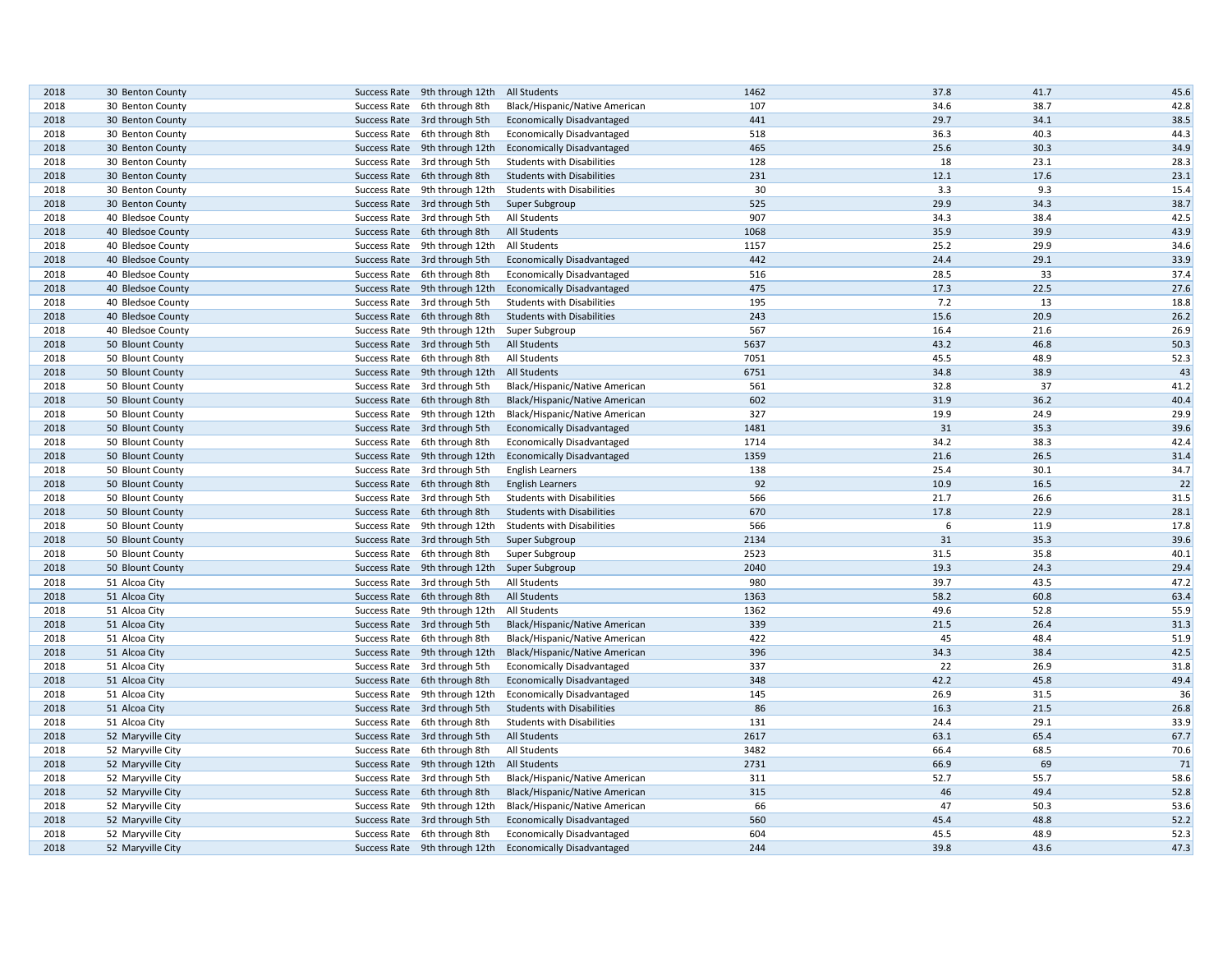| 2018 | 52 Maryville City  |              | Success Rate 3rd through 5th  | <b>English Learners</b>           | 68   | 44.1 | 47.6 | 51.1       |
|------|--------------------|--------------|-------------------------------|-----------------------------------|------|------|------|------------|
| 2018 | 52 Maryville City  |              | Success Rate 3rd through 5th  | <b>Students with Disabilities</b> | 331  | 37.2 | 41.1 | 45.1       |
| 2018 | 52 Maryville City  |              | Success Rate 6th through 8th  | <b>Students with Disabilities</b> | 341  | 32.6 | 36.8 | 41         |
| 2018 | 52 Maryville City  |              | Success Rate 9th through 12th | <b>Students with Disabilities</b> | 121  | 10.7 | 16.3 | 21.9       |
| 2018 | 60 Bradley County  |              | Success Rate 3rd through 5th  | All Students                      | 5146 | 46.5 | 49.8 | 53.2       |
| 2018 | 60 Bradley County  |              | Success Rate 6th through 8th  | All Students                      | 6383 | 44.2 | 47.7 | 51.2       |
| 2018 | 60 Bradley County  |              | Success Rate 9th through 12th | <b>All Students</b>               | 7088 | 39.1 | 42.9 | 46.7       |
| 2018 | 60 Bradley County  |              | Success Rate 3rd through 5th  | Black/Hispanic/Native American    | 571  | 33.5 | 37.7 | 41.8       |
| 2018 | 60 Bradley County  |              | Success Rate 6th through 8th  | Black/Hispanic/Native American    | 583  | 34   | 38.1 | 42.3       |
| 2018 | 60 Bradley County  |              | Success Rate 9th through 12th | Black/Hispanic/Native American    | 528  | 25.8 | 30.4 | 35.1       |
| 2018 | 60 Bradley County  |              | Success Rate 3rd through 5th  | <b>Economically Disadvantaged</b> | 1707 | 32.5 | 36.7 | 40.9       |
| 2018 | 60 Bradley County  |              | Success Rate 6th through 8th  | <b>Economically Disadvantaged</b> | 2035 | 30.9 | 35.2 | 39.5       |
| 2018 | 60 Bradley County  |              | Success Rate 9th through 12th | <b>Economically Disadvantaged</b> | 1720 | 22.3 | 27.2 | 32         |
| 2018 | 60 Bradley County  |              | Success Rate 3rd through 5th  | <b>English Learners</b>           | 119  | 18.5 | 23.6 | 28.7       |
| 2018 |                    |              | Success Rate 3rd through 5th  |                                   | 536  | 13.6 | 19   | 24.4       |
| 2018 | 60 Bradley County  |              |                               | <b>Students with Disabilities</b> | 607  | 10.2 | 15.8 | 21.4       |
|      | 60 Bradley County  |              | Success Rate 6th through 8th  | <b>Students with Disabilities</b> | 448  |      | 11.7 |            |
| 2018 | 60 Bradley County  |              | Success Rate 9th through 12th | <b>Students with Disabilities</b> | 2249 | 5.8  |      | 17.6<br>40 |
| 2018 | 60 Bradley County  |              | Success Rate 3rd through 5th  | Super Subgroup                    |      | 31.4 | 35.7 |            |
| 2018 | 60 Bradley County  | Success Rate | 6th through 8th               | Super Subgroup                    | 2593 | 30   | 34.4 | 38.8       |
| 2018 | 60 Bradley County  |              | Success Rate 9th through 12th | Super Subgroup                    | 2285 | 21.9 | 26.8 | 31.7       |
| 2018 | 61 Cleveland City  |              | Success Rate 3rd through 5th  | All Students                      | 2836 | 35.5 | 39.5 | 43.6       |
| 2018 | 61 Cleveland City  |              | Success Rate 6th through 8th  | All Students                      | 3821 | 40.7 | 44.4 | 48.1       |
| 2018 | 61 Cleveland City  |              | Success Rate 9th through 12th | All Students                      | 3453 | 34.2 | 38.3 | 42.4       |
| 2018 | 61 Cleveland City  |              | Success Rate 3rd through 5th  | Black/Hispanic/Native American    | 1137 | 23.2 | 28   | 32.8       |
| 2018 | 61 Cleveland City  | Success Rate | 6th through 8th               | Black/Hispanic/Native American    | 1383 | 27.7 | 32.2 | 36.7       |
| 2018 | 61 Cleveland City  |              | Success Rate 9th through 12th | Black/Hispanic/Native American    | 1072 | 16.2 | 21.4 | 26.7       |
| 2018 | 61 Cleveland City  |              | Success Rate 3rd through 5th  | <b>Economically Disadvantaged</b> | 1327 | 23.2 | 28   | 32.8       |
| 2018 | 61 Cleveland City  |              | Success Rate 6th through 8th  | <b>Economically Disadvantaged</b> | 1578 | 26.6 | 31.2 | 35.8       |
| 2018 | 61 Cleveland City  |              | Success Rate 9th through 12th | <b>Economically Disadvantaged</b> | 936  | 18.5 | 23.6 | 28.7       |
| 2018 | 61 Cleveland City  |              | Success Rate 3rd through 5th  | <b>English Learners</b>           | 403  | 11.2 | 16.8 | 22.3       |
| 2018 | 61 Cleveland City  |              | Success Rate 6th through 8th  | <b>English Learners</b>           | 280  | 5.7  | 11.6 | 17.5       |
| 2018 | 61 Cleveland City  |              | Success Rate 9th through 12th | <b>English Learners</b>           | 63   | 4.8  | 10.8 | 16.7       |
| 2018 | 61 Cleveland City  |              | Success Rate 3rd through 5th  | <b>Students with Disabilities</b> | 359  | 12.5 | 18   | 23.4       |
| 2018 | 61 Cleveland City  |              | Success Rate 6th through 8th  | <b>Students with Disabilities</b> | 491  | 12.2 | 17.7 | 23.2       |
| 2018 | 61 Cleveland City  |              | Success Rate 9th through 12th | <b>Students with Disabilities</b> | 253  | 7.5  | 13.3 | 19.1       |
| 2018 | 61 Cleveland City  |              | Success Rate 3rd through 5th  | Super Subgroup                    | 1890 | 23.5 | 28.3 | 33.1       |
| 2018 | 61 Cleveland City  |              | Success Rate 6th through 8th  | Super Subgroup                    | 2372 | 27.7 | 32.2 | 36.7       |
| 2018 | 61 Cleveland City  |              | Success Rate 9th through 12th | Super Subgroup                    | 1731 | 18.1 | 23.2 | 28.3       |
| 2018 | 70 Campbell County |              | Success Rate 3rd through 5th  | All Students                      | 2858 | 27.5 | 32   | 36.6       |
| 2018 | 70 Campbell County |              | Success Rate 6th through 8th  | All Students                      | 3577 | 28.7 | 33.2 | 37.6       |
| 2018 | 70 Campbell County |              | Success Rate 9th through 12th | All Students                      | 3471 | 18.7 | 23.8 | 28.9       |
| 2018 | 70 Campbell County |              | Success Rate 3rd through 5th  | <b>Economically Disadvantaged</b> | 1562 | 22   | 26.9 | 31.8       |
| 2018 | 70 Campbell County |              | Success Rate 6th through 8th  | <b>Economically Disadvantaged</b> | 1429 | 21.8 | 26.7 | 31.6       |
| 2018 | 70 Campbell County |              | Success Rate 9th through 12th | <b>Economically Disadvantaged</b> | 1266 | 14.5 | 19.8 | 25.2       |
| 2018 | 70 Campbell County |              | Success Rate 3rd through 5th  | <b>Students with Disabilities</b> | 415  | 13.7 | 19.1 | 24.5       |
| 2018 | 70 Campbell County |              | Success Rate 6th through 8th  | <b>Students with Disabilities</b> | 402  | 8.2  | 13.9 | 19.7       |
| 2018 | 70 Campbell County | Success Rate | 9th through 12th              | <b>Students with Disabilities</b> | 235  | 3    | 9.1  | 15.1       |
| 2018 | 70 Campbell County |              | Success Rate 3rd through 5th  | Super Subgroup                    | 1706 | 21.6 | 26.5 | 31.4       |
| 2018 | 70 Campbell County |              | Success Rate 6th through 8th  | Super Subgroup                    | 1674 | 20   | 25   | 30         |
| 2018 | 70 Campbell County |              | Success Rate 9th through 12th | Super Subgroup                    | 1422 | 13.2 | 18.6 | 24.1       |
| 2018 | 80 Cannon County   |              | Success Rate 3rd through 5th  | All Students                      | 1011 | 32   | 36.3 | 40.5       |
| 2018 | 80 Cannon County   |              | Success Rate 6th through 8th  | All Students                      | 1311 | 37.5 | 41.4 | 45.3       |
| 2018 | 80 Cannon County   | Success Rate | 9th through 12th              | All Students                      | 1101 | 31.8 | 36.1 | 40.3       |
| 2018 | 80 Cannon County   |              | Success Rate 3rd through 5th  | <b>Economically Disadvantaged</b> | 409  | 22.2 | 27.1 | 31.9       |
| 2018 | 80 Cannon County   |              | Success Rate 6th through 8th  | <b>Economically Disadvantaged</b> | 508  | 24   | 28.8 | 33.5       |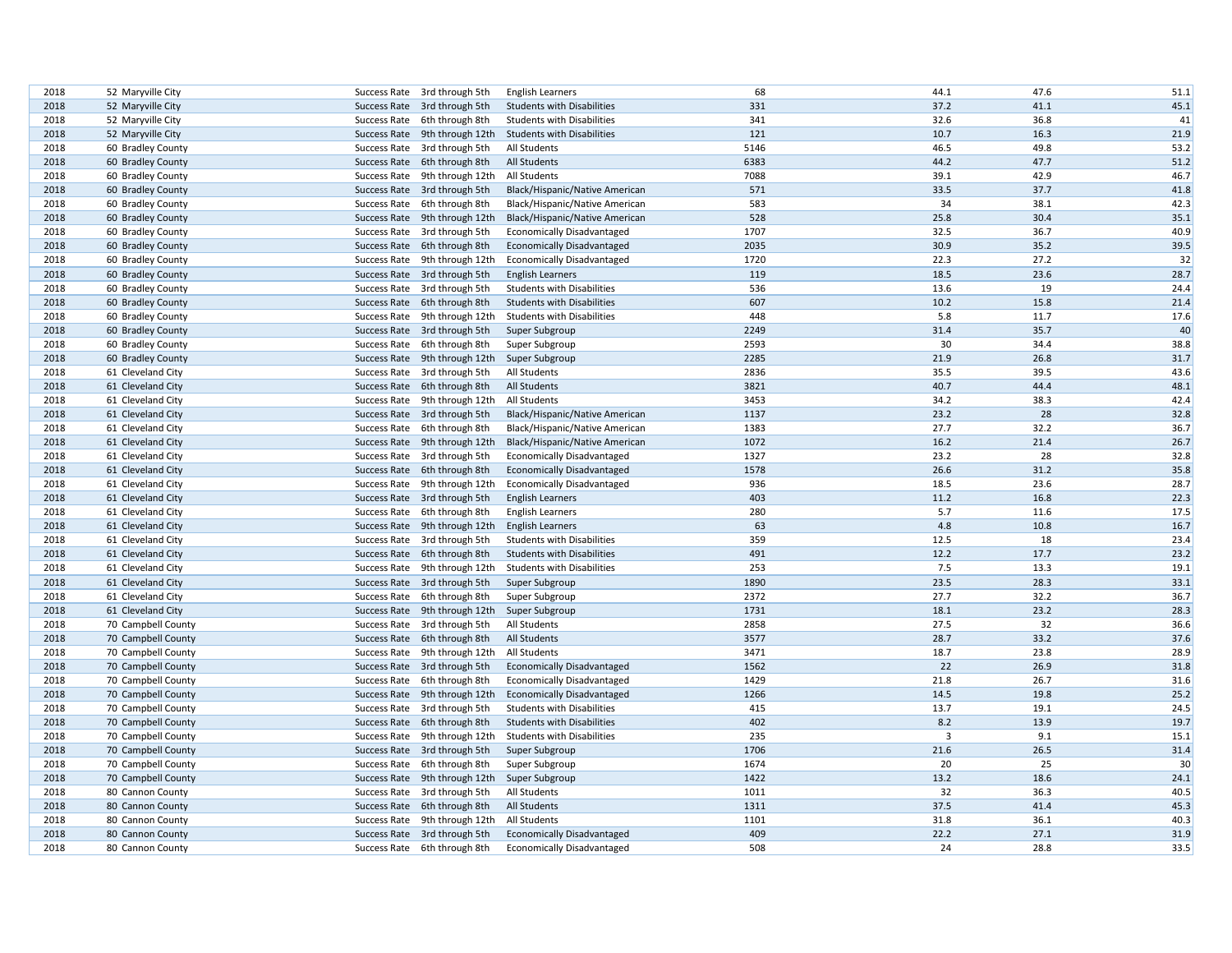| 2018 | 80 Cannon County                         | Success Rate 9th through 12th                                 | <b>Economically Disadvantaged</b>                                      | 202  | 22.3 | 27.2 | 32   |
|------|------------------------------------------|---------------------------------------------------------------|------------------------------------------------------------------------|------|------|------|------|
| 2018 | 80 Cannon County                         | Success Rate 3rd through 5th                                  | <b>Students with Disabilities</b>                                      | 101  | 19.8 | 24.8 | 29.8 |
| 2018 | 80 Cannon County                         | Success Rate 6th through 8th                                  | <b>Students with Disabilities</b>                                      | 129  | 10.1 | 15.7 | 21.3 |
| 2018 | 80 Cannon County                         | Success Rate 9th through 12th                                 | Super Subgroup                                                         | 380  | 19.5 | 24.5 | 29.6 |
| 2018 | 92 Hollow Rock-Bruceton                  | Success Rate 3rd through 5th                                  | All Students                                                           | 313  | 38.7 | 42.5 | 46.4 |
| 2018 | 92 Hollow Rock-Bruceton                  | Success Rate 6th through 8th                                  | All Students                                                           | 435  | 30.1 | 34.5 | 38.8 |
| 2018 | 92 Hollow Rock-Bruceton                  | Success Rate 9th through 12th                                 | <b>All Students</b>                                                    | 382  | 24.3 | 29   | 33.8 |
| 2018 | 92 Hollow Rock-Bruceton                  | Success Rate 3rd through 5th                                  | <b>Economically Disadvantaged</b>                                      | 128  | 27.3 | 31.8 | 36.4 |
| 2018 | 92 Hollow Rock-Bruceton                  | Success Rate 6th through 8th                                  | <b>Economically Disadvantaged</b>                                      | 213  | 26.3 | 30.9 | 35.5 |
| 2018 | 93 Huntingdon Special School District    | Success Rate 3rd through 5th                                  | All Students                                                           | 690  | 38.1 | 42   | 45.8 |
| 2018 | 93 Huntingdon Special School District    | Success Rate 6th through 8th                                  | <b>All Students</b>                                                    | 833  | 49.5 | 52.7 | 55.8 |
| 2018 | 93 Huntingdon Special School District    | Success Rate 9th through 12th                                 | All Students                                                           | 802  | 37.3 | 41.2 | 45.1 |
| 2018 | 93 Huntingdon Special School District    | Success Rate 3rd through 5th                                  | Black/Hispanic/Native American                                         | 154  | 19.5 | 24.5 | 29.6 |
| 2018 | 93 Huntingdon Special School District    | Success Rate 6th through 8th                                  | Black/Hispanic/Native American                                         | 110  | 16.4 | 21.6 | 26.9 |
| 2018 | 93 Huntingdon Special School District    | Success Rate 3rd through 5th                                  | <b>Economically Disadvantaged</b>                                      | 327  | 22.6 | 27.4 | 32.3 |
| 2018 | 93 Huntingdon Special School District    | Success Rate 6th through 8th                                  | <b>Economically Disadvantaged</b>                                      | 337  | 32.3 | 36.5 | 40.8 |
| 2018 | 93 Huntingdon Special School District    | Success Rate 9th through 12th                                 | <b>Economically Disadvantaged</b>                                      | 231  | 22.1 | 27   | 31.8 |
| 2018 | 93 Huntingdon Special School District    | Success Rate 3rd through 5th                                  | <b>Students with Disabilities</b>                                      | 84   | 10.7 | 16.3 | 21.9 |
| 2018 | 93 Huntingdon Special School District    | Success Rate 6th through 8th                                  | <b>Students with Disabilities</b>                                      | 98   | 9.2  | 14.9 | 20.6 |
| 2018 | 94 McKenzie Special School District      | Success Rate 3rd through 5th                                  | All Students                                                           | 661  | 42.5 | 46.1 | 49.7 |
| 2018 | 94 McKenzie Special School District      | Success Rate 6th through 8th                                  | <b>All Students</b>                                                    | 797  | 50.6 | 53.7 | 56.8 |
| 2018 | 94 McKenzie Special School District      | Success Rate 9th through 12th                                 | All Students                                                           | 991  | 41.3 | 45   | 48.6 |
| 2018 | 94 McKenzie Special School District      | Success Rate 3rd through 5th                                  | Black/Hispanic/Native American                                         | 132  | 25.8 | 30.4 | 35.1 |
| 2018 | 94 McKenzie Special School District      | Success Rate 6th through 8th                                  | Black/Hispanic/Native American                                         | 173  | 28.9 | 33.3 | 37.8 |
| 2018 | 94 McKenzie Special School District      | Success Rate 3rd through 5th                                  | <b>Economically Disadvantaged</b>                                      | 244  | 32   | 36.3 | 40.5 |
| 2018 | 94 McKenzie Special School District      | Success Rate 6th through 8th                                  | <b>Economically Disadvantaged</b>                                      | 313  | 34.2 | 38.3 | 42.4 |
| 2018 | 94 McKenzie Special School District      | Success Rate 9th through 12th                                 | <b>Economically Disadvantaged</b>                                      | 261  | 23   | 27.8 | 32.6 |
| 2018 | 94 McKenzie Special School District      | Success Rate 3rd through 5th                                  | <b>Students with Disabilities</b>                                      | 78   | 5.1  | 11   | 17   |
| 2018 | 94 McKenzie Special School District      | Success Rate 6th through 8th                                  | <b>Students with Disabilities</b>                                      | 117  | 12   | 17.5 | 23   |
| 2018 | 94 McKenzie Special School District      | Success Rate 6th through 8th                                  | Super Subgroup                                                         | 416  | 33.4 | 37.6 | 41.7 |
| 2018 | 94 McKenzie Special School District      | Success Rate 9th through 12th Super Subgroup                  |                                                                        | 443  | 26.9 | 31.5 | 36   |
| 2018 | 95 South Carroll Special School District | Success Rate 3rd through 5th                                  | <b>All Students</b>                                                    | 154  | 43.5 | 47   | 50.6 |
| 2018 | 95 South Carroll Special School District | Success Rate 6th through 8th                                  | All Students                                                           | 265  | 49.8 | 52.9 | 56.1 |
| 2018 | 95 South Carroll Special School District | Success Rate 9th through 12th                                 | All Students                                                           | 31   | 12.9 | 18.3 | 23.8 |
| 2018 | 95 South Carroll Special School District | Success Rate 6th through 8th                                  | <b>Economically Disadvantaged</b>                                      | 94   | 42.6 | 46.2 | 49.8 |
| 2018 | 97 West Carroll Special School District  | Success Rate 3rd through 5th                                  | All Students                                                           | 466  | 33.9 | 38   | 42.2 |
| 2018 | 97 West Carroll Special School District  | Success Rate 6th through 8th                                  | <b>All Students</b>                                                    | 586  | 42.7 | 46.3 | 49.9 |
| 2018 | 97 West Carroll Special School District  | Success Rate 9th through 12th                                 | All Students                                                           | 660  | 35.9 | 39.9 | 43.9 |
| 2018 | 97 West Carroll Special School District  | Success Rate 3rd through 5th                                  | <b>Economically Disadvantaged</b>                                      | 250  | 30   | 34.4 | 38.8 |
| 2018 | 97 West Carroll Special School District  | Success Rate 6th through 8th                                  | <b>Economically Disadvantaged</b>                                      | 290  | 33.8 | 37.9 | 42.1 |
| 2018 | 97 West Carroll Special School District  | Success Rate 9th through 12th                                 | <b>Economically Disadvantaged</b>                                      | 121  | 19   | 24.1 | 29.1 |
| 2018 | 97 West Carroll Special School District  | Success Rate 6th through 8th                                  | <b>Students with Disabilities</b>                                      | 64   | 6.3  | 12.2 | 18   |
| 2018 | 100 Carter County                        | Success Rate 3rd through 5th                                  | All Students                                                           | 2788 | 32.3 | 36.5 | 40.8 |
| 2018 | 100 Carter County                        | Success Rate 6th through 8th                                  | All Students                                                           | 3612 | 39.5 | 43.3 | 47.1 |
| 2018 | 100 Carter County                        | Success Rate 9th through 12th                                 | <b>All Students</b>                                                    | 2934 | 26.9 | 31.5 | 36   |
| 2018 | 100 Carter County                        | Success Rate 3rd through 5th                                  | Black/Hispanic/Native American                                         | 122  | 24.6 | 29.3 | 34   |
| 2018 | 100 Carter County                        | Success Rate 6th through 8th                                  | Black/Hispanic/Native American                                         | 125  | 38.4 | 42.3 | 46.1 |
| 2018 | 100 Carter County                        | Success Rate 3rd through 5th                                  | <b>Economically Disadvantaged</b>                                      | 1478 | 26.3 | 30.9 | 35.5 |
| 2018 | 100 Carter County                        | Success Rate 6th through 8th                                  | <b>Economically Disadvantaged</b>                                      | 1762 | 32.3 | 36.5 | 40.8 |
| 2018 |                                          | Success Rate 9th through 12th                                 |                                                                        | 1140 | 19.4 | 24.4 | 29.5 |
| 2018 | 100 Carter County<br>100 Carter County   | Success Rate 3rd through 5th                                  | <b>Economically Disadvantaged</b><br><b>Students with Disabilities</b> | 427  | 21.5 | 26.4 | 31.3 |
| 2018 |                                          |                                                               | <b>Students with Disabilities</b>                                      | 493  | 15   | 20.3 | 25.6 |
| 2018 | 100 Carter County<br>100 Carter County   | Success Rate 6th through 8th<br>Success Rate 9th through 12th | <b>Students with Disabilities</b>                                      | 303  | 9.2  | 14.9 | 20.6 |
| 2018 | 100 Carter County                        | Success Rate 3rd through 5th                                  |                                                                        | 1685 | 26.4 | 31   | 35.6 |
| 2018 |                                          | Success Rate 6th through 8th                                  | Super Subgroup                                                         | 2020 | 30.8 | 35.1 | 39.5 |
|      | 100 Carter County                        |                                                               | Super Subgroup                                                         |      |      |      |      |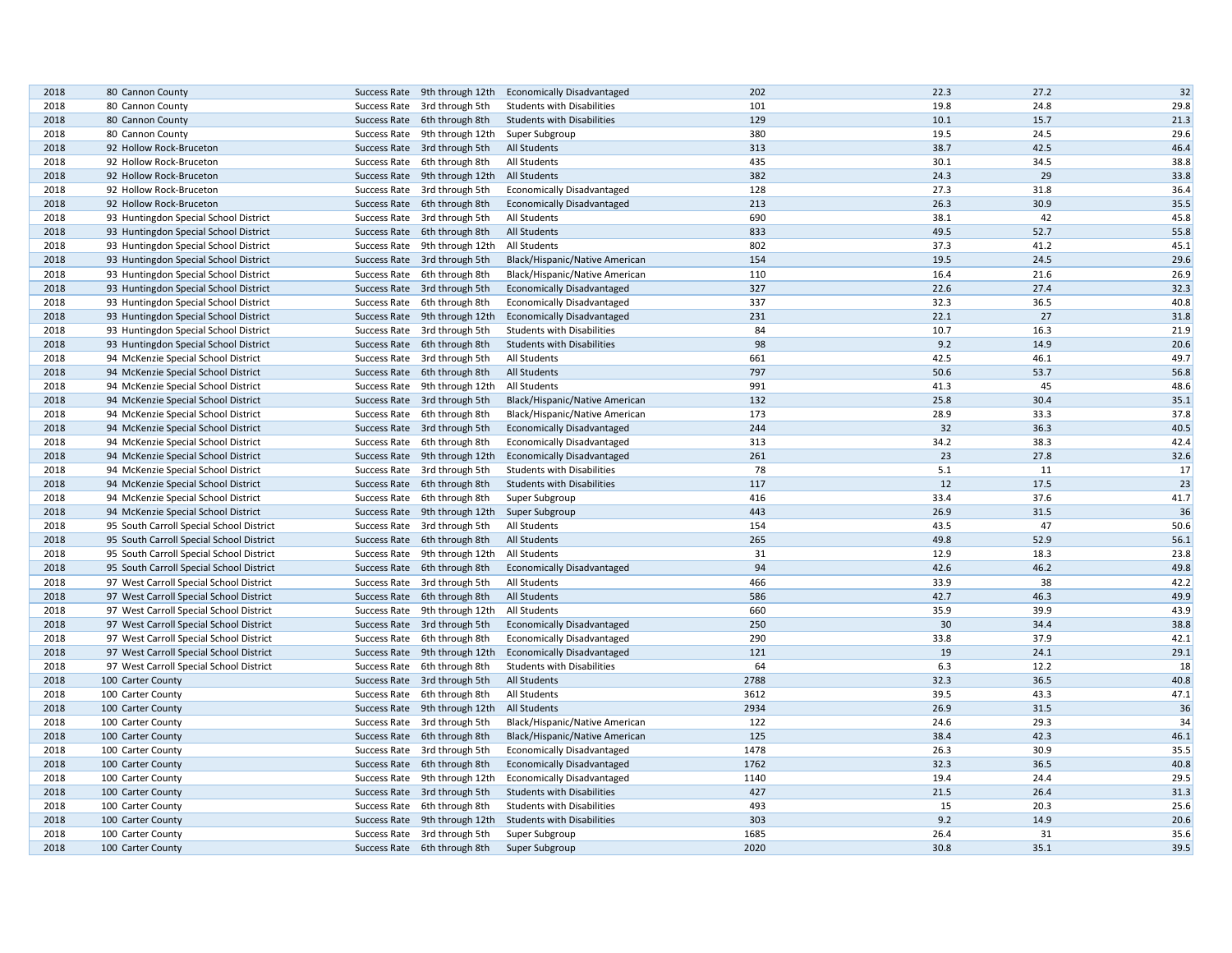| 2018 | 101 Elizabethton City |              | Success Rate 3rd through 5th               | All Students                      | 1214 | 51.6 | 54.6 | 57.7 |
|------|-----------------------|--------------|--------------------------------------------|-----------------------------------|------|------|------|------|
| 2018 | 101 Elizabethton City |              | Success Rate 6th through 8th               | <b>All Students</b>               | 1677 | 57.4 | 60.1 | 62.7 |
| 2018 | 101 Elizabethton City |              | Success Rate 9th through 12th              | All Students                      | 1760 | 42.6 | 46.2 | 49.8 |
| 2018 | 101 Elizabethton City |              | Success Rate 3rd through 5th               | Black/Hispanic/Native American    | 76   | 28.9 | 33.3 | 37.8 |
| 2018 | 101 Elizabethton City |              | Success Rate 6th through 8th               | Black/Hispanic/Native American    | 96   | 44.8 | 48.3 | 51.7 |
| 2018 | 101 Elizabethton City |              | Success Rate 3rd through 5th               | <b>Economically Disadvantaged</b> | 404  | 36.9 | 40.8 | 44.8 |
| 2018 | 101 Elizabethton City |              | Success Rate 6th through 8th               | <b>Economically Disadvantaged</b> | 456  | 44.7 | 48.2 | 51.6 |
| 2018 | 101 Elizabethton City |              | Success Rate 9th through 12th              | <b>Economically Disadvantaged</b> | 391  | 24.3 | 29   | 33.8 |
| 2018 | 101 Elizabethton City |              | Success Rate 3rd through 5th               | <b>Students with Disabilities</b> | 172  | 17.4 | 22.6 | 27.7 |
| 2018 | 101 Elizabethton City |              | Success Rate 6th through 8th               | <b>Students with Disabilities</b> | 236  | 19.5 | 24.5 | 29.6 |
| 2018 | 101 Elizabethton City |              | Success Rate 9th through 12th              | Super Subgroup                    | 550  | 23.5 | 28.3 | 33.1 |
| 2018 | 110 Cheatham County   |              | Success Rate 3rd through 5th               | All Students                      | 3346 | 41.3 | 45   | 48.6 |
| 2018 | 110 Cheatham County   |              | Success Rate 6th through 8th               | All Students                      | 4190 | 45.5 | 48.9 | 52.3 |
| 2018 | 110 Cheatham County   |              | Success Rate 9th through 12th              | All Students                      | 4192 | 31.2 | 35.5 | 39.8 |
| 2018 | 110 Cheatham County   |              | Success Rate 3rd through 5th               | Black/Hispanic/Native American    | 286  | 25.2 | 29.9 | 34.6 |
| 2018 | 110 Cheatham County   |              | Success Rate 6th through 8th               | Black/Hispanic/Native American    | 299  | 33.4 | 37.6 | 41.7 |
| 2018 | 110 Cheatham County   |              | Success Rate 9th through 12th              | Black/Hispanic/Native American    | 241  | 16.6 | 21.8 | 27   |
| 2018 | 110 Cheatham County   |              | Success Rate 3rd through 5th               | <b>Economically Disadvantaged</b> | 978  | 27.3 | 31.8 | 36.4 |
| 2018 | 110 Cheatham County   |              | Success Rate 6th through 8th               | <b>Economically Disadvantaged</b> | 1027 | 27.8 | 32.3 | 36.8 |
| 2018 | 110 Cheatham County   |              | Success Rate 9th through 12th              | <b>Economically Disadvantaged</b> | 902  | 15.3 | 20.6 | 25.9 |
| 2018 | 110 Cheatham County   |              | Success Rate 3rd through 5th               | <b>Students with Disabilities</b> | 508  | 20.9 | 25.8 | 30.8 |
| 2018 | 110 Cheatham County   |              | Success Rate 6th through 8th               | <b>Students with Disabilities</b> | 614  | 16   | 21.3 | 26.5 |
| 2018 |                       |              |                                            | <b>Students with Disabilities</b> | 310  | 6.1  | 12   | 17.8 |
|      | 110 Cheatham County   |              | Success Rate 9th through 12th              |                                   |      | 27.9 | 32.4 | 36.9 |
| 2018 | 110 Cheatham County   |              | Success Rate 3rd through 5th               | Super Subgroup                    | 1411 |      |      |      |
| 2018 | 110 Cheatham County   |              | Success Rate 6th through 8th               | Super Subgroup                    | 1586 | 26.8 | 31.4 | 36   |
| 2018 | 110 Cheatham County   |              | Success Rate 9th through 12th              | Super Subgroup                    | 1334 | 14.9 | 20.2 | 25.5 |
| 2018 | 120 Chester County    |              | Success Rate 3rd through 5th               | All Students                      | 1483 | 54.3 | 57.2 | 60   |
| 2018 | 120 Chester County    |              | Success Rate 6th through 8th               | All Students                      | 1933 | 42.6 | 46.2 | 49.8 |
| 2018 | 120 Chester County    |              | Success Rate 9th through 12th              | All Students                      | 1959 | 39.4 | 43.2 | 47   |
| 2018 | 120 Chester County    |              | Success Rate 3rd through 5th               | Black/Hispanic/Native American    | 296  | 35.1 | 39.2 | 43.2 |
| 2018 | 120 Chester County    |              | Success Rate 6th through 8th               | Black/Hispanic/Native American    | 330  | 28.8 | 33.3 | 37.7 |
| 2018 | 120 Chester County    |              | Success Rate 9th through 12th              | Black/Hispanic/Native American    | 131  | 21.4 | 26.3 | 31.2 |
| 2018 | 120 Chester County    |              | Success Rate 3rd through 5th               | <b>Economically Disadvantaged</b> | 477  | 41.9 | 45.5 | 49.2 |
| 2018 | 120 Chester County    |              | Success Rate 6th through 8th               | <b>Economically Disadvantaged</b> | 624  | 31.4 | 35.7 | 40   |
| 2018 | 120 Chester County    |              | Success Rate 9th through 12th              | <b>Economically Disadvantaged</b> | 497  | 25.8 | 30.4 | 35.1 |
| 2018 | 120 Chester County    |              | Success Rate 3rd through 5th               | <b>Students with Disabilities</b> | 109  | 13.8 | 19.2 | 24.6 |
| 2018 | 120 Chester County    |              | Success Rate 6th through 8th               | <b>Students with Disabilities</b> | 183  | 9.3  | 15   | 20.6 |
| 2018 | 120 Chester County    |              | Success Rate 6th through 8th               | Super Subgroup                    | 832  | 30.6 | 34.9 | 39.3 |
| 2018 | 130 Claiborne County  |              | Success Rate 3rd through 5th               | All Students                      | 2056 | 29.9 | 34.3 | 38.7 |
| 2018 | 130 Claiborne County  |              | Success Rate 6th through 8th               | All Students                      | 3187 | 37.9 | 41.8 | 45.7 |
| 2018 | 130 Claiborne County  |              | Success Rate 9th through 12th              | All Students                      | 2802 | 24   | 28.8 | 33.5 |
| 2018 | 130 Claiborne County  |              | Success Rate 3rd through 5th               | Black/Hispanic/Native American    | 34   | 20.6 | 25.6 | 30.5 |
| 2018 | 130 Claiborne County  |              | Success Rate 6th through 8th               | Black/Hispanic/Native American    | 105  | 22.9 | 27.7 | 32.5 |
| 2018 | 130 Claiborne County  |              | Success Rate 3rd through 5th               | <b>Economically Disadvantaged</b> | 1014 | 23   | 27.8 | 32.6 |
| 2018 | 130 Claiborne County  |              | Success Rate 6th through 8th               | <b>Economically Disadvantaged</b> | 1310 | 27.7 | 32.2 | 36.7 |
| 2018 | 130 Claiborne County  |              | Success Rate 9th through 12th              | <b>Economically Disadvantaged</b> | 951  | 15.8 | 21.1 | 26.3 |
| 2018 | 130 Claiborne County  |              | Success Rate 3rd through 5th               | <b>Students with Disabilities</b> | 305  | 7.9  | 13.7 | 19.4 |
| 2018 | 130 Claiborne County  |              | Success Rate 6th through 8th               | <b>Students with Disabilities</b> | 471  | 10.2 | 15.8 | 21.4 |
| 2018 | 130 Claiborne County  | Success Rate | 9th through 12th                           | <b>Students with Disabilities</b> | 131  | 4.6  | 10.6 | 16.5 |
| 2018 | 130 Claiborne County  |              | Success Rate 3rd through 5th               | Super Subgroup                    | 1179 | 21.3 | 26.2 | 31.1 |
| 2018 | 130 Claiborne County  |              | Success Rate 6th through 8th               | Super Subgroup                    | 1573 | 26.2 | 30.8 | 35.4 |
| 2018 | 130 Claiborne County  |              | Success Rate 9th through 12th              | Super Subgroup                    | 1092 | 16.7 | 21.9 | 27.1 |
| 2018 | 140 Clay County       |              | Success Rate 3rd through 5th               | All Students                      | 574  | 42.2 | 45.8 | 49.4 |
| 2018 | 140 Clay County       |              | Success Rate 6th through 8th               | All Students                      | 698  | 40   | 43.8 | 47.5 |
| 2018 | 140 Clay County       |              | Success Rate 9th through 12th All Students |                                   | 584  | 30   | 34.4 | 38.8 |
|      |                       |              |                                            |                                   |      |      |      |      |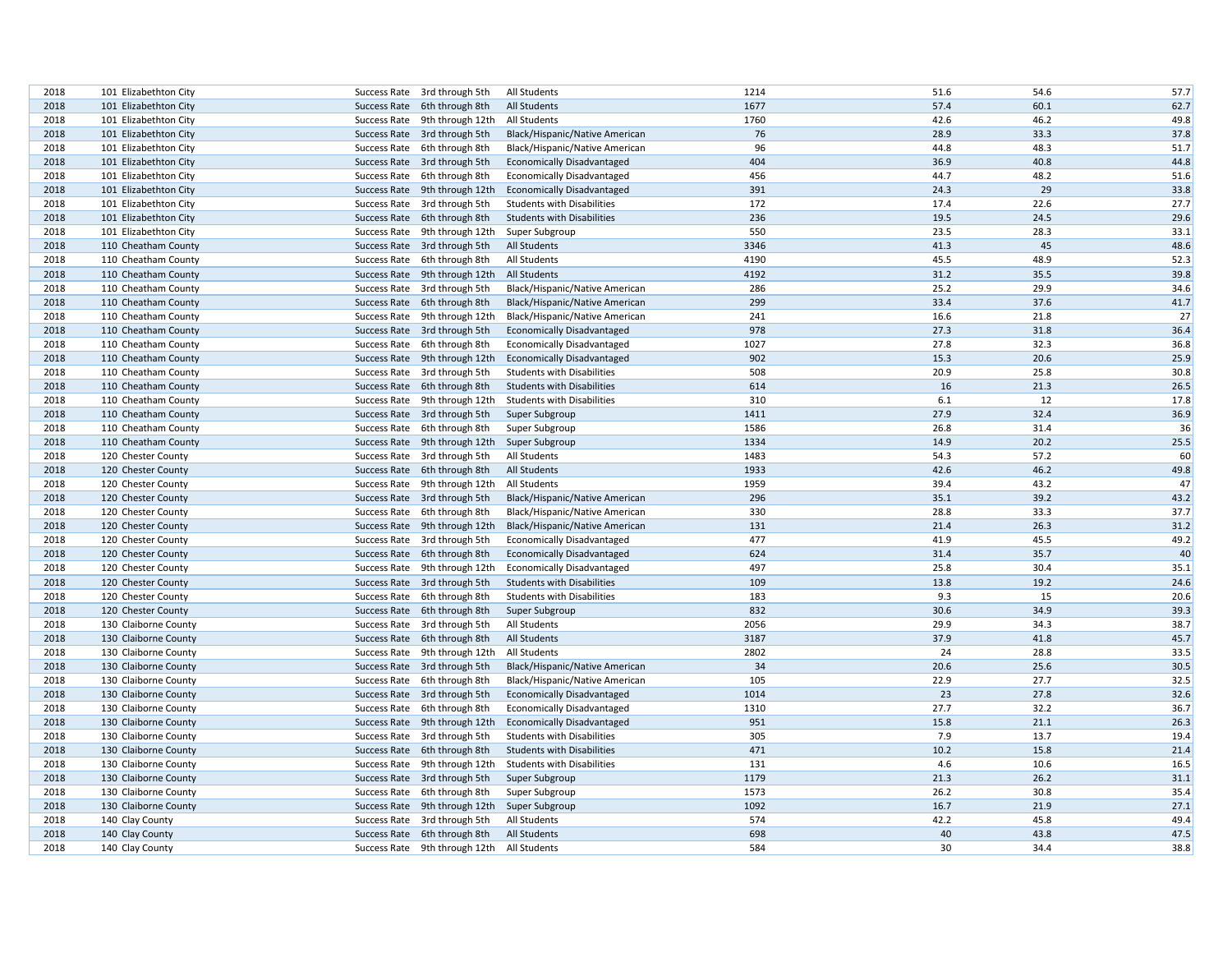| 2018 | 140 Clay County     | Success Rate 3rd through 5th                 | <b>Economically Disadvantaged</b> | 240  | 29.2 | 33.6 | 38.1 |
|------|---------------------|----------------------------------------------|-----------------------------------|------|------|------|------|
| 2018 | 140 Clay County     | Success Rate 6th through 8th                 | <b>Economically Disadvantaged</b> | 235  | 31.1 | 35.4 | 39.7 |
| 2018 | 140 Clay County     | Success Rate 6th through 8th                 | <b>Students with Disabilities</b> | 125  | 8.8  | 14.5 | 20.2 |
| 2018 | 150 Cocke County    | Success Rate 3rd through 5th                 | All Students                      | 2373 | 36   | 40   | 44   |
| 2018 | 150 Cocke County    | Success Rate 6th through 8th                 | All Students                      | 2918 | 38.8 | 42.6 | 46.5 |
| 2018 | 150 Cocke County    | Success Rate 9th through 12th                | All Students                      | 3211 | 25   | 29.7 | 34.4 |
| 2018 | 150 Cocke County    | Success Rate 3rd through 5th                 | Black/Hispanic/Native American    | 196  | 26.5 | 31.1 | 35.7 |
| 2018 | 150 Cocke County    | Success Rate 6th through 8th                 | Black/Hispanic/Native American    | 202  | 36.1 | 40.1 | 44.1 |
| 2018 | 150 Cocke County    | Success Rate 9th through 12th                | Black/Hispanic/Native American    | 32   | 9.4  | 15.1 | 20.7 |
| 2018 | 150 Cocke County    | Success Rate 3rd through 5th                 | <b>Economically Disadvantaged</b> | 1225 | 31.6 | 35.9 | 40.2 |
| 2018 | 150 Cocke County    | Success Rate 6th through 8th                 | <b>Economically Disadvantaged</b> | 1449 | 34.4 | 38.5 | 42.6 |
| 2018 | 150 Cocke County    | Success Rate 9th through 12th                | <b>Economically Disadvantaged</b> | 1217 | 18.3 | 23.4 | 28.5 |
| 2018 | 150 Cocke County    | Success Rate 3rd through 5th                 | <b>Students with Disabilities</b> | 284  | 21.1 | 26   | 31   |
| 2018 | 150 Cocke County    | Success Rate 6th through 8th                 | <b>Students with Disabilities</b> | 457  | 14.9 | 20.2 | 25.5 |
|      |                     |                                              |                                   | 297  | 4.7  | 10.7 |      |
| 2018 | 150 Cocke County    | Success Rate 9th through 12th                | <b>Students with Disabilities</b> |      |      |      | 16.6 |
| 2018 | 150 Cocke County    | Success Rate 3rd through 5th                 | Super Subgroup                    | 1436 | 30.6 | 34.9 | 39.3 |
| 2018 | 151 Newport City    | Success Rate 3rd through 5th                 | All Students                      | 487  | 44.1 | 47.6 | 51.1 |
| 2018 | 151 Newport City    | Success Rate 6th through 8th                 | All Students                      | 591  | 55.8 | 58.6 | 61.3 |
| 2018 | 151 Newport City    | Success Rate 3rd through 5th                 | Black/Hispanic/Native American    | 62   | 35.5 | 39.5 | 43.6 |
| 2018 | 151 Newport City    | Success Rate 3rd through 5th                 | <b>Economically Disadvantaged</b> | 170  | 31.2 | 35.5 | 39.8 |
| 2018 | 151 Newport City    | Success Rate 6th through 8th                 | <b>Economically Disadvantaged</b> | 196  | 44.9 | 48.3 | 51.8 |
| 2018 | 151 Newport City    | Success Rate 6th through 8th                 | Super Subgroup                    | 242  | 40.9 | 44.6 | 48.3 |
| 2018 | 160 Coffee County   | Success Rate 3rd through 5th                 | All Students                      | 2113 | 42.1 | 45.7 | 49.3 |
| 2018 | 160 Coffee County   | Success Rate 6th through 8th                 | All Students                      | 2655 | 41.7 | 45.3 | 49   |
| 2018 | 160 Coffee County   | Success Rate 9th through 12th                | All Students                      | 3395 | 37.3 | 41.2 | 45.1 |
| 2018 | 160 Coffee County   | Success Rate 3rd through 5th                 | Black/Hispanic/Native American    | 168  | 33.9 | 38   | 42.2 |
| 2018 | 160 Coffee County   | Success Rate 6th through 8th                 | Black/Hispanic/Native American    | 217  | 31.8 | 36.1 | 40.3 |
| 2018 | 160 Coffee County   | Success Rate 9th through 12th                | Black/Hispanic/Native American    | 351  | 25.4 | 30.1 | 34.7 |
| 2018 | 160 Coffee County   | Success Rate 3rd through 5th                 | <b>Economically Disadvantaged</b> | 821  | 28   | 32.5 | 37   |
| 2018 | 160 Coffee County   | Success Rate 6th through 8th                 | <b>Economically Disadvantaged</b> | 789  | 30.4 | 34.8 | 39.1 |
| 2018 | 160 Coffee County   | Success Rate 9th through 12th                | <b>Economically Disadvantaged</b> | 983  | 23.4 | 28.2 | 33   |
| 2018 | 160 Coffee County   | Success Rate 3rd through 5th                 | <b>Students with Disabilities</b> | 283  | 13.4 | 18.8 | 24.2 |
| 2018 | 160 Coffee County   | Success Rate 6th through 8th                 | <b>Students with Disabilities</b> | 306  | 10.5 | 16.1 | 21.7 |
| 2018 | 160 Coffee County   | Success Rate 9th through 12th                | <b>Students with Disabilities</b> | 245  | 5.3  | 11.2 | 17.1 |
| 2018 | 160 Coffee County   | Success Rate 3rd through 5th                 | Super Subgroup                    | 1029 | 28   | 32.5 | 37   |
| 2018 | 160 Coffee County   | Success Rate 6th through 8th                 | Super Subgroup                    | 1065 | 28.1 | 32.6 | 37.1 |
| 2018 | 160 Coffee County   | Success Rate 9th through 12th Super Subgroup |                                   | 1314 | 22.1 | 27   | 31.8 |
|      |                     |                                              |                                   | 931  | 45.1 | 48.5 | 52   |
| 2018 | 161 Manchester City | Success Rate 3rd through 5th                 | All Students                      |      |      |      |      |
| 2018 | 161 Manchester City | Success Rate 6th through 8th                 | <b>All Students</b>               | 1097 | 45.4 | 48.8 | 52.2 |
| 2018 | 161 Manchester City | Success Rate 3rd through 5th                 | Black/Hispanic/Native American    | 201  | 35.8 | 39.8 | 43.8 |
| 2018 | 161 Manchester City | Success Rate 6th through 8th                 | Black/Hispanic/Native American    | 246  | 32.5 | 36.7 | 40.9 |
| 2018 | 161 Manchester City | Success Rate 3rd through 5th                 | <b>Economically Disadvantaged</b> | 341  | 31.4 | 35.7 | 40   |
| 2018 | 161 Manchester City | Success Rate 6th through 8th                 | <b>Economically Disadvantaged</b> | 425  | 32.5 | 36.7 | 40.9 |
| 2018 | 161 Manchester City | Success Rate 3rd through 5th                 | <b>English Learners</b>           | 109  | 35.8 | 39.8 | 43.8 |
| 2018 | 161 Manchester City | Success Rate 6th through 8th                 | <b>English Learners</b>           | 108  | 25   | 29.7 | 34.4 |
| 2018 | 161 Manchester City | Success Rate 3rd through 5th                 | <b>Students with Disabilities</b> | 92   | 15.2 | 20.5 | 25.8 |
| 2018 | 161 Manchester City | Success Rate 6th through 8th                 | <b>Students with Disabilities</b> | 140  | 12.9 | 18.3 | 23.8 |
| 2018 | 162 Tullahoma City  | Success Rate 3rd through 5th                 | All Students                      | 1822 | 35.1 | 39.2 | 43.2 |
| 2018 | 162 Tullahoma City  | Success Rate 6th through 8th                 | <b>All Students</b>               | 2251 | 37.2 | 41.1 | 45.1 |
| 2018 | 162 Tullahoma City  | Success Rate 9th through 12th                | All Students                      | 2299 | 38.8 | 42.6 | 46.5 |
| 2018 | 162 Tullahoma City  | Success Rate 3rd through 5th                 | Black/Hispanic/Native American    | 372  | 19.9 | 24.9 | 29.9 |
| 2018 | 162 Tullahoma City  | Success Rate 6th through 8th                 | Black/Hispanic/Native American    | 372  | 22.8 | 27.6 | 32.5 |
| 2018 | 162 Tullahoma City  | Success Rate 9th through 12th                | Black/Hispanic/Native American    | 362  | 20.4 | 25.4 | 30.4 |
| 2018 | 162 Tullahoma City  | Success Rate 3rd through 5th                 | <b>Economically Disadvantaged</b> | 622  | 20.7 | 25.7 | 30.6 |
| 2018 | 162 Tullahoma City  | Success Rate 6th through 8th                 | <b>Economically Disadvantaged</b> | 838  | 23.6 | 28.4 | 33.2 |
|      |                     |                                              |                                   |      |      |      |      |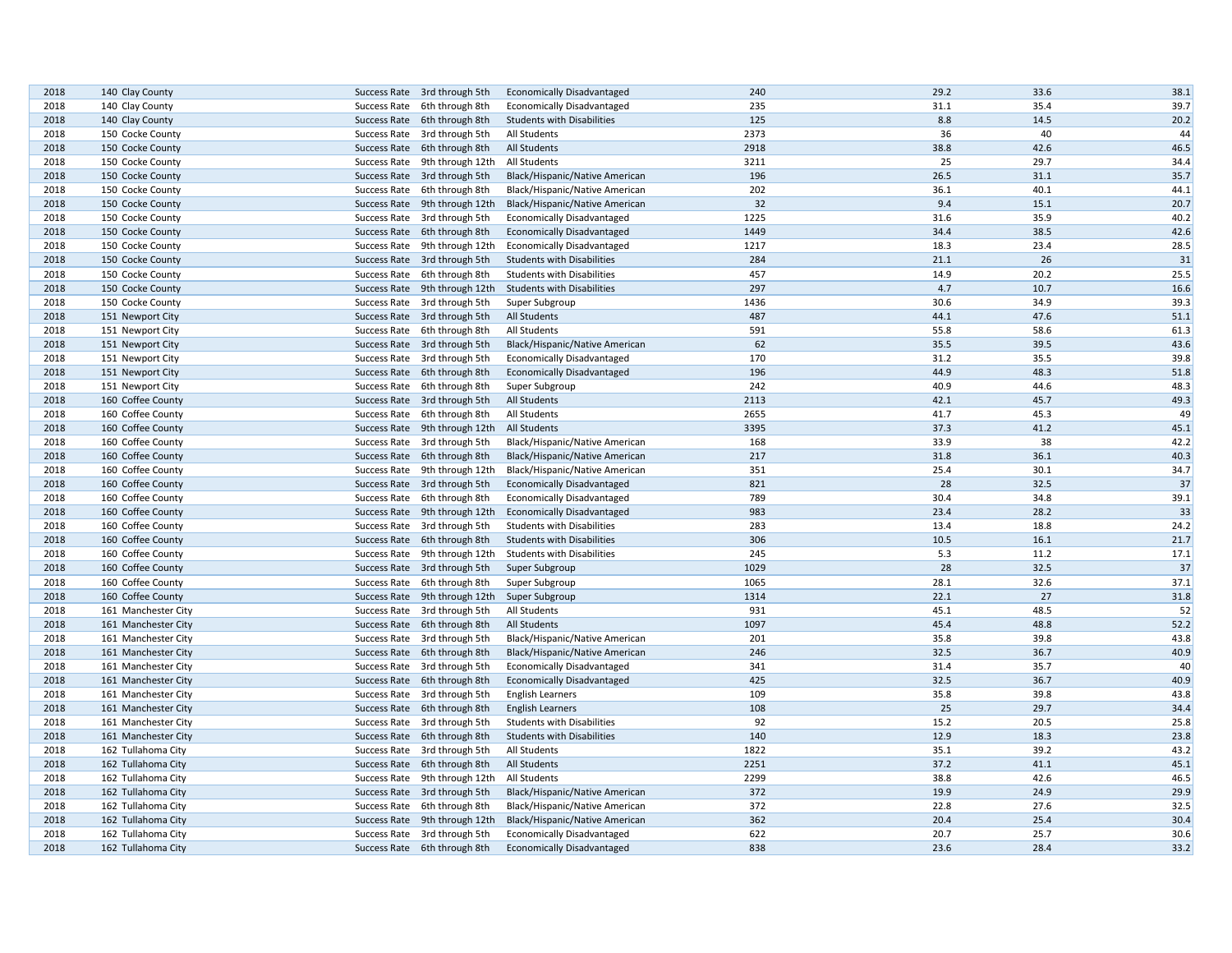| 2018 | 162 Tullahoma City    |                               | Success Rate 9th through 12th | <b>Economically Disadvantaged</b> | 342   | 16.1 | 21.3 | 26.6 |
|------|-----------------------|-------------------------------|-------------------------------|-----------------------------------|-------|------|------|------|
| 2018 | 162 Tullahoma City    | Success Rate 3rd through 5th  |                               | <b>Students with Disabilities</b> | 240   | 13.3 | 18.7 | 24.1 |
| 2018 | 162 Tullahoma City    | Success Rate 6th through 8th  |                               | <b>Students with Disabilities</b> | 263   | 7.2  | 13   | 18.8 |
| 2018 | 162 Tullahoma City    | Success Rate 9th through 12th |                               | <b>Students with Disabilities</b> | 30    | 6.7  | 12.5 | 18.4 |
| 2018 | 162 Tullahoma City    | Success Rate 3rd through 5th  |                               | Super Subgroup                    | 904   | 21.7 | 26.6 | 31.5 |
| 2018 | 162 Tullahoma City    | Success Rate 6th through 8th  |                               | Super Subgroup                    | 1073  | 24.3 | 29   | 33.8 |
| 2018 | 162 Tullahoma City    |                               | Success Rate 9th through 12th | Super Subgroup                    | 747   | 19.8 | 24.8 | 29.8 |
| 2018 | 170 Crockett County   | Success Rate 3rd through 5th  |                               | All Students                      | 570   | 36.3 | 40.3 | 44.3 |
| 2018 | 170 Crockett County   | Success Rate 6th through 8th  |                               | All Students                      | 1817  | 40.6 | 44.3 | 48   |
| 2018 | 170 Crockett County   |                               | Success Rate 9th through 12th | All Students                      | 1859  | 33.8 | 37.9 | 42.1 |
| 2018 | 170 Crockett County   | Success Rate 3rd through 5th  |                               | Black/Hispanic/Native American    | 98    | 20.4 | 25.4 | 30.4 |
| 2018 | 170 Crockett County   | Success Rate 6th through 8th  |                               | Black/Hispanic/Native American    | 581   | 27.5 | 32   | 36.6 |
| 2018 | 170 Crockett County   | Success Rate 9th through 12th |                               | Black/Hispanic/Native American    | 587   | 19.9 | 24.9 | 29.9 |
| 2018 | 170 Crockett County   | Success Rate 3rd through 5th  |                               | <b>Economically Disadvantaged</b> | 204   | 25   | 29.7 | 34.4 |
| 2018 | 170 Crockett County   | Success Rate 6th through 8th  |                               | <b>Economically Disadvantaged</b> | 868   | 31.1 | 35.4 | 39.7 |
| 2018 | 170 Crockett County   | Success Rate 9th through 12th |                               | <b>Economically Disadvantaged</b> | 636   | 23.7 | 28.5 | 33.2 |
| 2018 | 170 Crockett County   | Success Rate 6th through 8th  |                               | <b>English Learners</b>           | 93    | 12.9 | 18.3 | 23.8 |
| 2018 | 170 Crockett County   | Success Rate 6th through 8th  |                               | <b>Students with Disabilities</b> | 174   | 8    | 13.8 | 19.5 |
| 2018 | 170 Crockett County   | Success Rate 6th through 8th  |                               | Super Subgroup                    | 1086  | 30.3 | 34.7 | 39   |
| 2018 | 171 Alamo City        | Success Rate 3rd through 5th  |                               | <b>All Students</b>               | 621   | 38.3 | 42.2 | 46   |
| 2018 | 171 Alamo City        | Success Rate 6th through 8th  |                               | All Students                      | 192   | 69.8 | 71.7 | 73.6 |
| 2018 | 171 Alamo City        | Success Rate 3rd through 5th  |                               | Black/Hispanic/Native American    | 192   | 25.5 | 30.2 | 34.8 |
| 2018 | 171 Alamo City        | Success Rate 3rd through 5th  |                               | <b>Economically Disadvantaged</b> | 270   | 32.2 | 36.4 | 40.7 |
| 2018 | 171 Alamo City        | Success Rate 3rd through 5th  |                               | <b>English Learners</b>           | 72    | 11.1 | 16.7 | 22.2 |
| 2018 | 171 Alamo City        | Success Rate 3rd through 5th  |                               | <b>Students with Disabilities</b> | 74    | 23   | 27.8 | 32.6 |
| 2018 | 172 Bells City        | Success Rate 3rd through 5th  |                               | All Students                      | 433   | 44.8 | 48.3 | 51.7 |
| 2018 | 172 Bells City        | Success Rate 3rd through 5th  |                               | Black/Hispanic/Native American    | 138   | 33.3 | 37.5 | 41.6 |
| 2018 | 172 Bells City        | Success Rate 3rd through 5th  |                               | <b>Economically Disadvantaged</b> | 96    | 29.2 | 33.6 | 38.1 |
| 2018 | 180 Cumberland County | Success Rate 3rd through 5th  |                               | All Students                      | 3759  | 39.6 | 43.4 | 47.2 |
| 2018 | 180 Cumberland County | Success Rate 6th through 8th  |                               | All Students                      | 4754  | 55.8 | 58.6 | 61.3 |
| 2018 | 180 Cumberland County |                               | Success Rate 9th through 12th | All Students                      | 4716  | 40.6 | 44.3 | 48   |
| 2018 | 180 Cumberland County | Success Rate 3rd through 5th  |                               | Black/Hispanic/Native American    | 320   | 23.4 | 28.2 | 33   |
| 2018 | 180 Cumberland County | Success Rate 6th through 8th  |                               | Black/Hispanic/Native American    | 253   | 44.3 | 47.8 | 51.3 |
| 2018 | 180 Cumberland County | Success Rate 9th through 12th |                               | Black/Hispanic/Native American    | 167   | 18.6 | 23.7 | 28.8 |
| 2018 | 180 Cumberland County | Success Rate 3rd through 5th  |                               | <b>Economically Disadvantaged</b> | 1677  | 27.9 | 32.4 | 36.9 |
| 2018 | 180 Cumberland County | Success Rate 6th through 8th  |                               | <b>Economically Disadvantaged</b> | 1801  | 45.6 | 49   | 52.4 |
| 2018 | 180 Cumberland County | Success Rate 9th through 12th |                               | <b>Economically Disadvantaged</b> | 1180  | 25.4 | 30.1 | 34.7 |
| 2018 | 180 Cumberland County | Success Rate 3rd through 5th  |                               | <b>English Learners</b>           | 82    | 9.8  | 15.4 | 21.1 |
| 2018 | 180 Cumberland County | Success Rate 3rd through 5th  |                               | <b>Students with Disabilities</b> | 471   | 20.6 | 25.6 | 30.5 |
| 2018 | 180 Cumberland County | Success Rate 6th through 8th  |                               | <b>Students with Disabilities</b> | 672   | 24   | 28.8 | 33.5 |
| 2018 | 180 Cumberland County | Success Rate 9th through 12th |                               | <b>Students with Disabilities</b> | 451   | 8.2  | 13.9 | 19.7 |
| 2018 | 180 Cumberland County | Success Rate 3rd through 5th  |                               | Super Subgroup                    | 2017  | 28.7 | 33.2 | 37.6 |
| 2018 | 180 Cumberland County | Success Rate 6th through 8th  |                               | Super Subgroup                    | 2220  | 43.7 | 47.2 | 50.7 |
| 2018 | 180 Cumberland County |                               | Success Rate 9th through 12th | Super Subgroup                    | 1649  | 22.7 | 27.5 | 32.4 |
| 2018 | 190 Davidson County   | Success Rate 3rd through 5th  |                               | All Students                      | 46456 | 29.7 | 34.1 | 38.5 |
| 2018 | 190 Davidson County   | Success Rate 6th through 8th  |                               | All Students                      | 50876 | 32.8 | 37   | 41.2 |
| 2018 | 190 Davidson County   | Success Rate 9th through 12th |                               | All Students                      | 43260 | 25   | 29.7 | 34.4 |
| 2018 | 190 Davidson County   | Success Rate 3rd through 5th  |                               | Black/Hispanic/Native American    | 30995 | 21.7 | 26.6 | 31.5 |
| 2018 | 190 Davidson County   | Success Rate 6th through 8th  |                               | Black/Hispanic/Native American    | 34302 | 25.3 | 30   | 34.6 |
| 2018 | 190 Davidson County   | Success Rate 9th through 12th |                               | Black/Hispanic/Native American    | 28064 | 16.9 | 22.1 | 27.3 |
| 2018 | 190 Davidson County   | Success Rate 3rd through 5th  |                               | <b>Economically Disadvantaged</b> | 24431 | 18.1 | 23.2 | 28.3 |
| 2018 | 190 Davidson County   | Success Rate 6th through 8th  |                               | <b>Economically Disadvantaged</b> | 24872 | 21.8 | 26.7 | 31.6 |
| 2018 | 190 Davidson County   | Success Rate 9th through 12th |                               | <b>Economically Disadvantaged</b> | 18686 | 14.4 | 19.8 | 25.1 |
| 2018 | 190 Davidson County   | Success Rate 3rd through 5th  |                               | <b>English Learners</b>           | 12138 | 17.5 | 22.7 | 27.8 |
| 2018 | 190 Davidson County   | Success Rate 6th through 8th  |                               | <b>English Learners</b>           | 7675  | 13.5 | 18.9 | 24.3 |
|      |                       |                               |                               |                                   |       |      |      |      |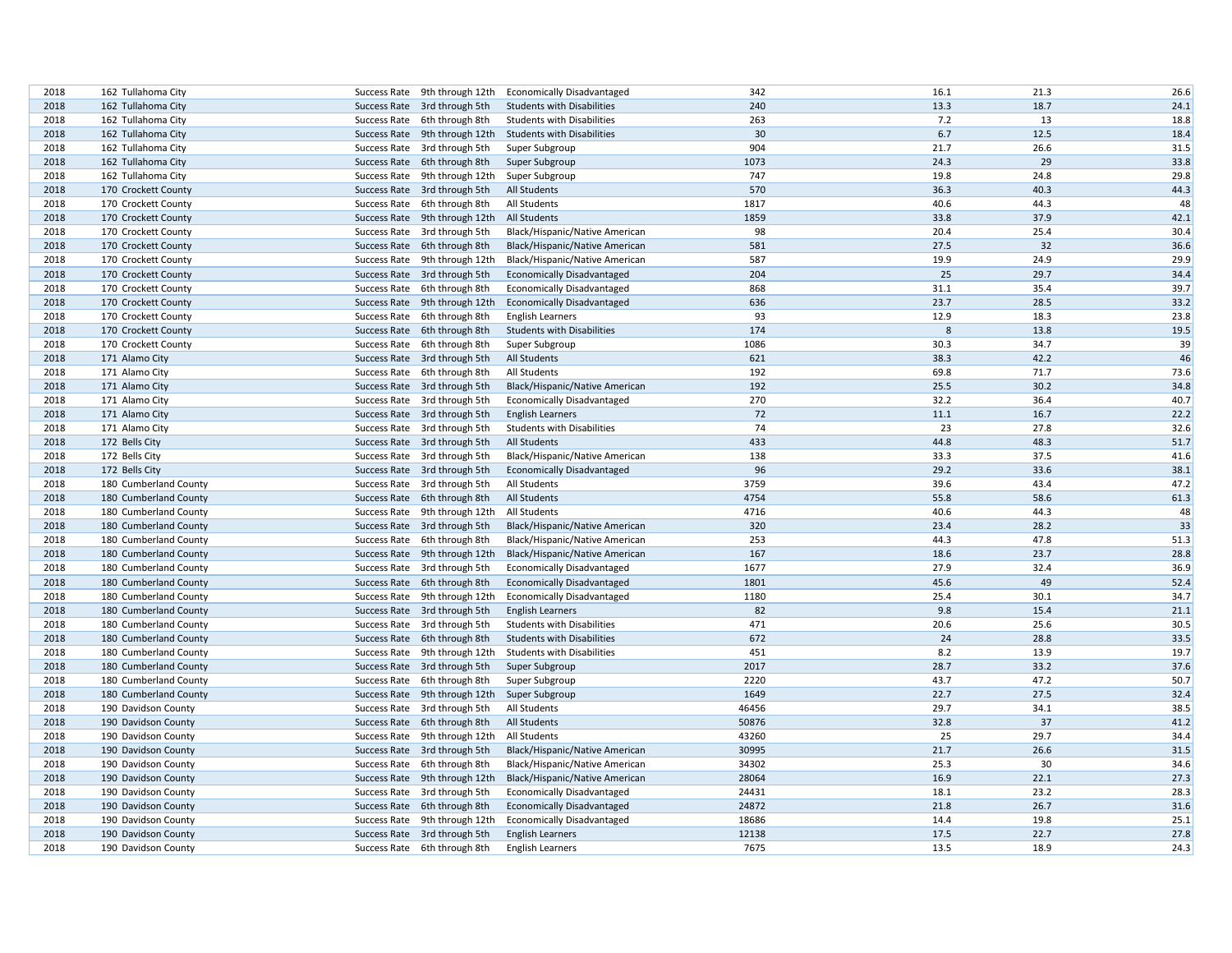| 2018         | 190 Davidson County |                                                               | <b>English Learners</b>           | 4372         | 5    | 10.9         | 16.9         |
|--------------|---------------------|---------------------------------------------------------------|-----------------------------------|--------------|------|--------------|--------------|
| 2018         |                     | Success Rate 9th through 12th                                 |                                   |              | 12.6 |              | 23.5         |
|              | 190 Davidson County | Success Rate 3rd through 5th                                  | <b>Students with Disabilities</b> | 5761<br>6454 | 11.3 | 18.1<br>16.8 |              |
| 2018<br>2018 | 190 Davidson County | Success Rate 6th through 8th<br>Success Rate 9th through 12th | <b>Students with Disabilities</b> | 3800         | 6.9  | 12.7         | 22.4<br>18.5 |
|              | 190 Davidson County |                                                               | <b>Students with Disabilities</b> | 38355        | 22.6 | 27.4         | 32.3         |
| 2018<br>2018 | 190 Davidson County | Success Rate 3rd through 5th                                  | Super Subgroup                    | 41634        | 25.9 | 30.5         | 35.2         |
|              | 190 Davidson County | Success Rate 6th through 8th                                  | Super Subgroup                    |              |      | 22.8         |              |
| 2018         | 190 Davidson County | Success Rate 9th through 12th                                 | Super Subgroup                    | 33418        | 17.6 | 48           | 27.9         |
| 2018         | 200 Decatur County  | Success Rate 3rd through 5th                                  | All Students                      | 812          | 44.5 |              | 51.4         |
| 2018         | 200 Decatur County  | Success Rate 6th through 8th                                  | All Students                      | 1057         | 49.9 | 53           | 56.2         |
| 2018         | 200 Decatur County  | Success Rate 9th through 12th                                 | All Students                      | 1102         | 26.3 | 30.9         | 35.5         |
| 2018         | 200 Decatur County  | Success Rate 3rd through 5th                                  | Black/Hispanic/Native American    | 63           | 20.6 | 25.6         | 30.5         |
| 2018         | 200 Decatur County  | Success Rate 3rd through 5th                                  | <b>Economically Disadvantaged</b> | 353          | 36.3 | 40.3         | 44.3         |
| 2018         | 200 Decatur County  | Success Rate 6th through 8th                                  | <b>Economically Disadvantaged</b> | 374          | 37.4 | 41.3         | 45.2         |
| 2018         | 200 Decatur County  | Success Rate 9th through 12th                                 | <b>Economically Disadvantaged</b> | 281          | 21   | 25.9         | 30.9         |
| 2018         | 200 Decatur County  | Success Rate 3rd through 5th                                  | <b>Students with Disabilities</b> | 84           | 13.1 | 18.5         | 24           |
| 2018         | 200 Decatur County  | Success Rate 6th through 8th                                  | <b>Students with Disabilities</b> | 101          | 13.9 | 19.3         | 24.7         |
| 2018         | 200 Decatur County  | Success Rate 3rd through 5th                                  | Super Subgroup                    | 416          | 32.9 | 37.1         | 41.3         |
| 2018         | 200 Decatur County  | Success Rate 6th through 8th                                  | Super Subgroup                    | 455          | 36   | 40           | 44           |
| 2018         | 200 Decatur County  | Success Rate 9th through 12th                                 | Super Subgroup                    | 431          | 20.6 | 25.6         | 30.5         |
| 2018         | 210 DeKalb County   | Success Rate 3rd through 5th                                  | All Students                      | 1582         | 31.8 | 36.1         | 40.3         |
| 2018         | 210 DeKalb County   | Success Rate 6th through 8th                                  | <b>All Students</b>               | 1912         | 46.4 | 49.8         | 53.1         |
| 2018         | 210 DeKalb County   | Success Rate 9th through 12th                                 | All Students                      | 1818         | 32.6 | 36.8         | 41           |
| 2018         | 210 DeKalb County   | Success Rate 3rd through 5th                                  | Black/Hispanic/Native American    | 255          | 14.9 | 20.2         | 25.5         |
| 2018         | 210 DeKalb County   | Success Rate 6th through 8th                                  | Black/Hispanic/Native American    | 237          | 30.8 | 35.1         | 39.5         |
| 2018         | 210 DeKalb County   | Success Rate 9th through 12th                                 | Black/Hispanic/Native American    | 132          | 15.2 | 20.5         | 25.8         |
| 2018         | 210 DeKalb County   | Success Rate 3rd through 5th                                  | <b>Economically Disadvantaged</b> | 713          | 23.1 | 27.9         | 32.7         |
| 2018         | 210 DeKalb County   | Success Rate 6th through 8th                                  | <b>Economically Disadvantaged</b> | 803          | 36.5 | 40.5         | 44.4         |
| 2018         | 210 DeKalb County   | Success Rate 9th through 12th                                 | <b>Economically Disadvantaged</b> | 638          | 20.5 | 25.5         | 30.4         |
| 2018         | 210 DeKalb County   | Success Rate 3rd through 5th                                  | <b>English Learners</b>           | 73           | 6.8  | 12.6         | 18.5         |
| 2018         | 210 DeKalb County   | Success Rate 3rd through 5th                                  | <b>Students with Disabilities</b> | 181          | 11   | 16.6         | 22.1         |
| 2018         | 210 DeKalb County   | Success Rate 6th through 8th                                  | <b>Students with Disabilities</b> | 222          | 13.1 | 18.5         | 24           |
| 2018         | 220 Dickson County  | Success Rate 3rd through 5th                                  | All Students                      | 4445         | 46.5 | 49.8         | 53.2         |
| 2018         | 220 Dickson County  | Success Rate 6th through 8th                                  | <b>All Students</b>               | 5663         | 47.4 | 50.7         | 54           |
| 2018         | 220 Dickson County  | Success Rate 9th through 12th                                 | All Students                      | 5338         | 37.8 | 41.7         | 45.6         |
| 2018         | 220 Dickson County  | Success Rate 3rd through 5th                                  | Black/Hispanic/Native American    | 699          | 35.8 | 39.8         | 43.8         |
| 2018         | 220 Dickson County  | Success Rate 6th through 8th                                  | Black/Hispanic/Native American    | 767          | 32.7 | 36.9         | 41.1         |
| 2018         | 220 Dickson County  | Success Rate 9th through 12th                                 | Black/Hispanic/Native American    | 671          | 25   | 29.7         | 34.4         |
| 2018         | 220 Dickson County  | Success Rate 3rd through 5th                                  | <b>Economically Disadvantaged</b> | 1485         | 35.4 | 39.4         | 43.5         |
| 2018         | 220 Dickson County  | Success Rate 6th through 8th                                  | <b>Economically Disadvantaged</b> | 1728         | 34.7 | 38.8         | 42.9         |
| 2018         | 220 Dickson County  | Success Rate 9th through 12th                                 | <b>Economically Disadvantaged</b> | 1146         | 23.4 | 28.2         | 33           |
| 2018         | 220 Dickson County  | Success Rate 3rd through 5th                                  | <b>English Learners</b>           | 94           | 21.3 | 26.2         | 31.1         |
| 2018         | 220 Dickson County  | Success Rate 3rd through 5th                                  | <b>Students with Disabilities</b> | 609          | 19.9 | 24.9         | 29.9         |
| 2018         | 220 Dickson County  | Success Rate 6th through 8th                                  | <b>Students with Disabilities</b> | 630          | 14.6 | 19.9         | 25.3         |
| 2018         | 220 Dickson County  | Success Rate 9th through 12th                                 | <b>Students with Disabilities</b> | 444          | 6.3  | 12.2         | 18           |
| 2018         | 220 Dickson County  | Success Rate 3rd through 5th                                  | Super Subgroup                    | 2081         | 34.3 | 38.4         | 42.5         |
| 2018         | 220 Dickson County  | Success Rate 6th through 8th                                  | Super Subgroup                    | 2398         | 32.3 | 36.5         | 40.8         |
| 2018         | 220 Dickson County  | Success Rate 9th through 12th                                 | Super Subgroup                    | 1814         | 22.1 | 27           | 31.8         |
| 2018         | 230 Dyer County     | Success Rate 3rd through 5th                                  | All Students                      | 1979         | 52.6 | 55.6         | 58.5         |
| 2018         | 230 Dyer County     | Success Rate 6th through 8th                                  | <b>All Students</b>               | 2627         | 51.8 | 54.8         | 57.8         |
| 2018         | 230 Dyer County     | Success Rate 9th through 12th                                 | All Students                      | 2673         | 41.3 | 45           | 48.6         |
| 2018         | 230 Dyer County     | Success Rate 3rd through 5th                                  | Black/Hispanic/Native American    | 190          | 35.8 | 39.8         | 43.8         |
| 2018         | 230 Dyer County     | Success Rate 6th through 8th                                  | Black/Hispanic/Native American    | 295          | 34.2 | 38.3         | 42.4         |
| 2018         | 230 Dyer County     | Success Rate 9th through 12th                                 | Black/Hispanic/Native American    | 174          | 24.7 | 29.4         | 34.1         |
| 2018         | 230 Dyer County     | Success Rate 3rd through 5th                                  | <b>Economically Disadvantaged</b> | 713          | 39.7 | 43.5         | 47.2         |
| 2018         | 230 Dyer County     | Success Rate 6th through 8th                                  | <b>Economically Disadvantaged</b> | 911          | 38.1 | 42           | 45.8         |
|              |                     |                                                               |                                   |              |      |              |              |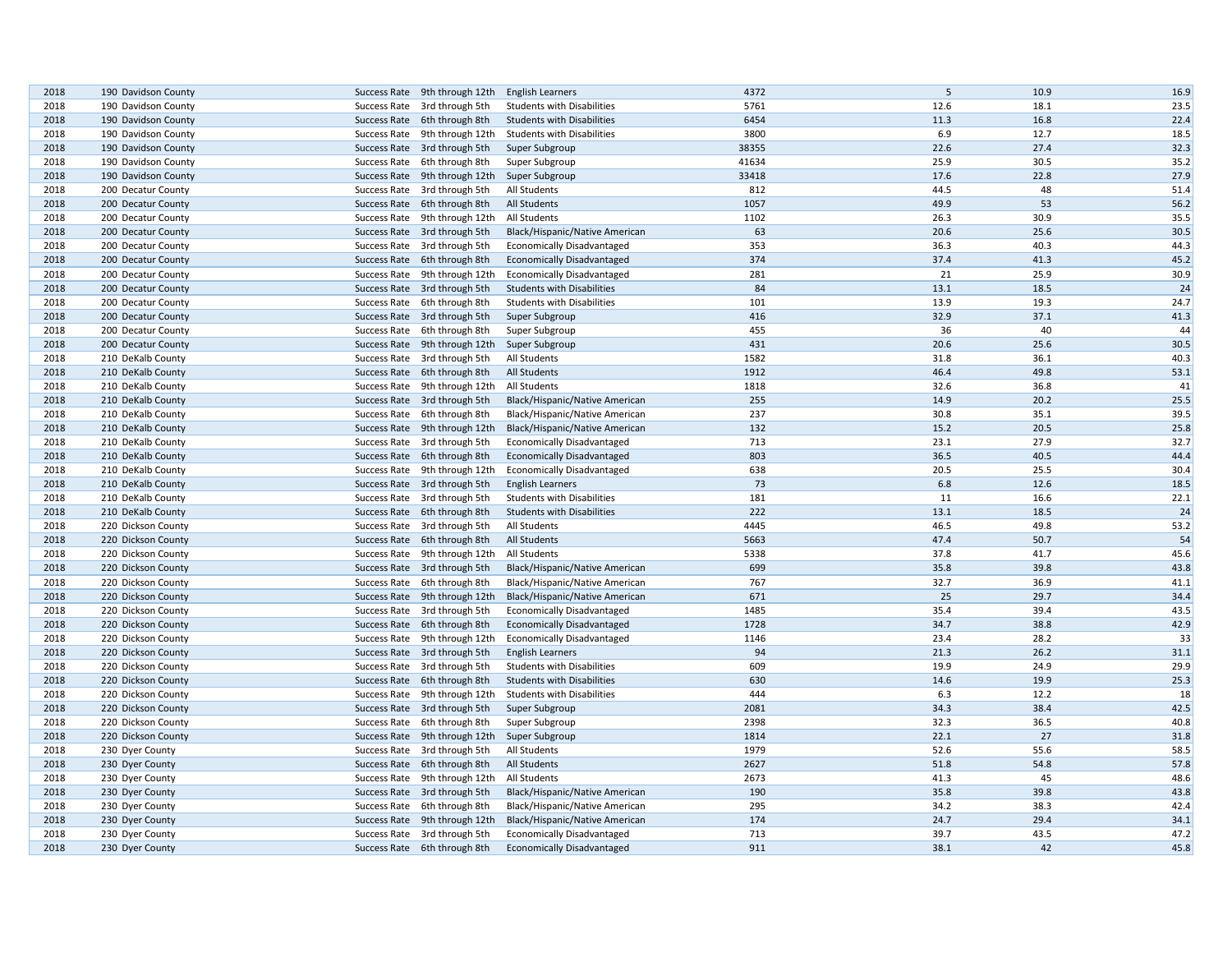| 2018 | 230 Dyer County     | Success Rate | 9th through 12th                             | <b>Economically Disadvantaged</b> | 806  | 29.9           | 34.3 | 38.7 |
|------|---------------------|--------------|----------------------------------------------|-----------------------------------|------|----------------|------|------|
| 2018 | 230 Dyer County     |              | Success Rate 3rd through 5th                 | <b>Students with Disabilities</b> | 183  | 14.2           | 19.6 | 24.9 |
| 2018 | 230 Dyer County     |              | Success Rate 6th through 8th                 | <b>Students with Disabilities</b> | 231  | 10.4           | 16   | 21.6 |
| 2018 | 230 Dyer County     |              | Success Rate 9th through 12th                | <b>Students with Disabilities</b> | 100  | 11             | 16.6 | 22.1 |
| 2018 | 230 Dyer County     |              | Success Rate 3rd through 5th                 | Super Subgroup                    | 890  | 39             | 42.8 | 46.6 |
| 2018 | 230 Dyer County     |              | Success Rate 9th through 12th Super Subgroup |                                   | 1018 | 27.6           | 32.1 | 36.7 |
| 2018 | 231 Dyersburg City  |              | Success Rate 3rd through 5th                 | All Students                      | 1353 | 37             | 40.9 | 44.9 |
| 2018 | 231 Dyersburg City  |              | Success Rate 6th through 8th                 | All Students                      | 1592 | 52.4           | 55.4 | 58.4 |
| 2018 | 231 Dyersburg City  |              | Success Rate 9th through 12th                | <b>All Students</b>               | 1637 | 44.7           | 48.2 | 51.6 |
| 2018 | 231 Dyersburg City  |              | Success Rate 3rd through 5th                 | Black/Hispanic/Native American    | 758  | 26.4           | 31   | 35.6 |
| 2018 | 231 Dyersburg City  |              | Success Rate 6th through 8th                 | Black/Hispanic/Native American    | 732  | 34.7           | 38.8 | 42.9 |
| 2018 | 231 Dyersburg City  |              | Success Rate 9th through 12th                | Black/Hispanic/Native American    | 648  | 22.1           | 27   | 31.8 |
| 2018 | 231 Dyersburg City  |              | Success Rate 3rd through 5th                 | <b>Economically Disadvantaged</b> | 781  | 26.6           | 31.2 | 35.8 |
| 2018 | 231 Dyersburg City  |              | Success Rate 6th through 8th                 | <b>Economically Disadvantaged</b> | 675  | 32.6           | 36.8 | 41   |
| 2018 | 231 Dyersburg City  |              | Success Rate 9th through 12th                | <b>Economically Disadvantaged</b> | 605  | 20.2           | 25.2 | 30.2 |
| 2018 | 231 Dyersburg City  |              | Success Rate 3rd through 5th                 | <b>Students with Disabilities</b> | 167  | $\overline{9}$ | 14.7 | 20.4 |
| 2018 | 231 Dyersburg City  |              | Success Rate 6th through 8th                 | <b>Students with Disabilities</b> | 239  | 13.8           | 19.2 | 24.6 |
| 2018 | 231 Dyersburg City  |              | Success Rate 9th through 12th                | <b>Students with Disabilities</b> | 66   | 9.1            | 14.8 | 20.5 |
| 2018 | 231 Dyersburg City  |              | Success Rate 3rd through 5th                 | Super Subgroup                    | 1043 | 29.2           | 33.6 | 38.1 |
| 2018 | 231 Dyersburg City  |              | Success Rate 6th through 8th                 | Super Subgroup                    | 1004 | 35.8           | 39.8 | 43.8 |
| 2018 | 231 Dyersburg City  |              | Success Rate 9th through 12th                | Super Subgroup                    | 869  | 24.9           | 29.6 | 34.3 |
| 2018 | 240 Fayette County  |              | Success Rate 3rd through 5th                 | All Students                      | 1821 | 15.7           | 21   | 26.2 |
| 2018 | 240 Fayette County  |              | Success Rate 6th through 8th                 | All Students                      | 1752 | 16.7           | 21.9 | 27.1 |
| 2018 | 240 Fayette County  |              | Success Rate 9th through 12th                | <b>All Students</b>               | 1744 | 14.4           | 19.8 | 25.1 |
| 2018 | 240 Fayette County  |              | Success Rate 3rd through 5th                 | Black/Hispanic/Native American    | 1167 | 10.7           | 16.3 | 21.9 |
| 2018 | 240 Fayette County  |              | Success Rate 6th through 8th                 | Black/Hispanic/Native American    | 1141 | 11.1           | 16.7 | 22.2 |
| 2018 | 240 Fayette County  |              | Success Rate 9th through 12th                | Black/Hispanic/Native American    | 1261 | 9.9            | 15.5 | 21.2 |
| 2018 | 240 Fayette County  |              | Success Rate 3rd through 5th                 | <b>Economically Disadvantaged</b> | 1030 | 9.7            | 15.3 | 21   |
| 2018 | 240 Fayette County  |              | Success Rate 6th through 8th                 | <b>Economically Disadvantaged</b> | 1013 | 11.2           | 16.8 | 22.3 |
| 2018 | 240 Fayette County  |              | Success Rate 9th through 12th                | <b>Economically Disadvantaged</b> | 914  | 9.5            | 15.2 | 20.8 |
| 2018 | 240 Fayette County  |              | Success Rate 3rd through 5th                 | <b>Students with Disabilities</b> | 168  | 7.7            | 13.5 | 19.2 |
| 2018 | 240 Fayette County  |              | Success Rate 6th through 8th                 | <b>Students with Disabilities</b> | 248  | 5.6            | 11.5 | 17.4 |
| 2018 | 240 Fayette County  |              | Success Rate 9th through 12th                | <b>Students with Disabilities</b> | 38   | $\mathbf 0$    | 6.3  | 12.5 |
| 2018 | 240 Fayette County  |              | Success Rate 3rd through 5th                 | Super Subgroup                    | 1468 | 11.6           | 17.1 | 22.7 |
| 2018 | 240 Fayette County  |              | Success Rate 6th through 8th                 | Super Subgroup                    | 1456 | 12.6           | 18.1 | 23.5 |
| 2018 | 240 Fayette County  |              | Success Rate 9th through 12th                | Super Subgroup                    | 1425 | 10.7           | 16.3 | 21.9 |
| 2018 | 250 Fentress County |              | Success Rate 3rd through 5th                 | All Students                      | 1284 | 36.3           | 40.3 | 44.3 |
| 2018 | 250 Fentress County |              | Success Rate 6th through 8th                 | <b>All Students</b>               | 1492 | 39.5           | 43.3 | 47.1 |
| 2018 | 250 Fentress County |              | Success Rate 9th through 12th                | All Students                      | 524  | 35.7           | 39.7 | 43.7 |
| 2018 | 250 Fentress County |              | Success Rate 3rd through 5th                 | <b>Economically Disadvantaged</b> | 592  | 26.5           | 31.1 | 35.7 |
| 2018 | 250 Fentress County |              | Success Rate 6th through 8th                 | <b>Economically Disadvantaged</b> | 700  | 32.1           | 36.3 | 40.6 |
| 2018 | 250 Fentress County |              | Success Rate 9th through 12th                | <b>Economically Disadvantaged</b> | 179  | 30.7           | 35   | 39.4 |
| 2018 | 250 Fentress County |              | Success Rate 3rd through 5th                 | <b>Students with Disabilities</b> | 125  | 17.6           | 22.8 | 27.9 |
| 2018 | 250 Fentress County |              | Success Rate 6th through 8th                 | <b>Students with Disabilities</b> | 171  | 17.5           | 22.7 | 27.8 |
| 2018 | 260 Franklin County |              | Success Rate 3rd through 5th                 | All Students                      | 2673 | 38.1           | 42   | 45.8 |
| 2018 | 260 Franklin County |              | Success Rate 6th through 8th                 | <b>All Students</b>               | 3618 | 34.6           | 38.7 | 42.8 |
| 2018 | 260 Franklin County |              | Success Rate 9th through 12th                | All Students                      | 3671 | 28.3           | 32.8 | 37.3 |
| 2018 | 260 Franklin County |              | Success Rate 3rd through 5th                 | Black/Hispanic/Native American    | 358  | 25.1           | 29.8 | 34.5 |
| 2018 | 260 Franklin County |              | Success Rate 6th through 8th                 | Black/Hispanic/Native American    | 489  | 21.5           | 26.4 | 31.3 |
| 2018 | 260 Franklin County |              | Success Rate 9th through 12th                | Black/Hispanic/Native American    | 456  | 20.2           | 25.2 | 30.2 |
| 2018 | 260 Franklin County |              | Success Rate 3rd through 5th                 | <b>Economically Disadvantaged</b> | 722  | 21.7           | 26.6 | 31.5 |
| 2018 | 260 Franklin County |              | Success Rate 6th through 8th                 | <b>Economically Disadvantaged</b> | 876  | 24.7           | 29.4 | 34.1 |
| 2018 | 260 Franklin County |              | Success Rate 9th through 12th                | <b>Economically Disadvantaged</b> | 859  | 19.9           | 24.9 | 29.9 |
| 2018 | 260 Franklin County |              | Success Rate 3rd through 5th                 | <b>Students with Disabilities</b> | 365  | 21.1           | 26   | 31   |
| 2018 | 260 Franklin County |              | Success Rate 6th through 8th                 | <b>Students with Disabilities</b> | 577  | 8.8            | 14.5 | 20.2 |
|      |                     |              |                                              |                                   |      |                |      |      |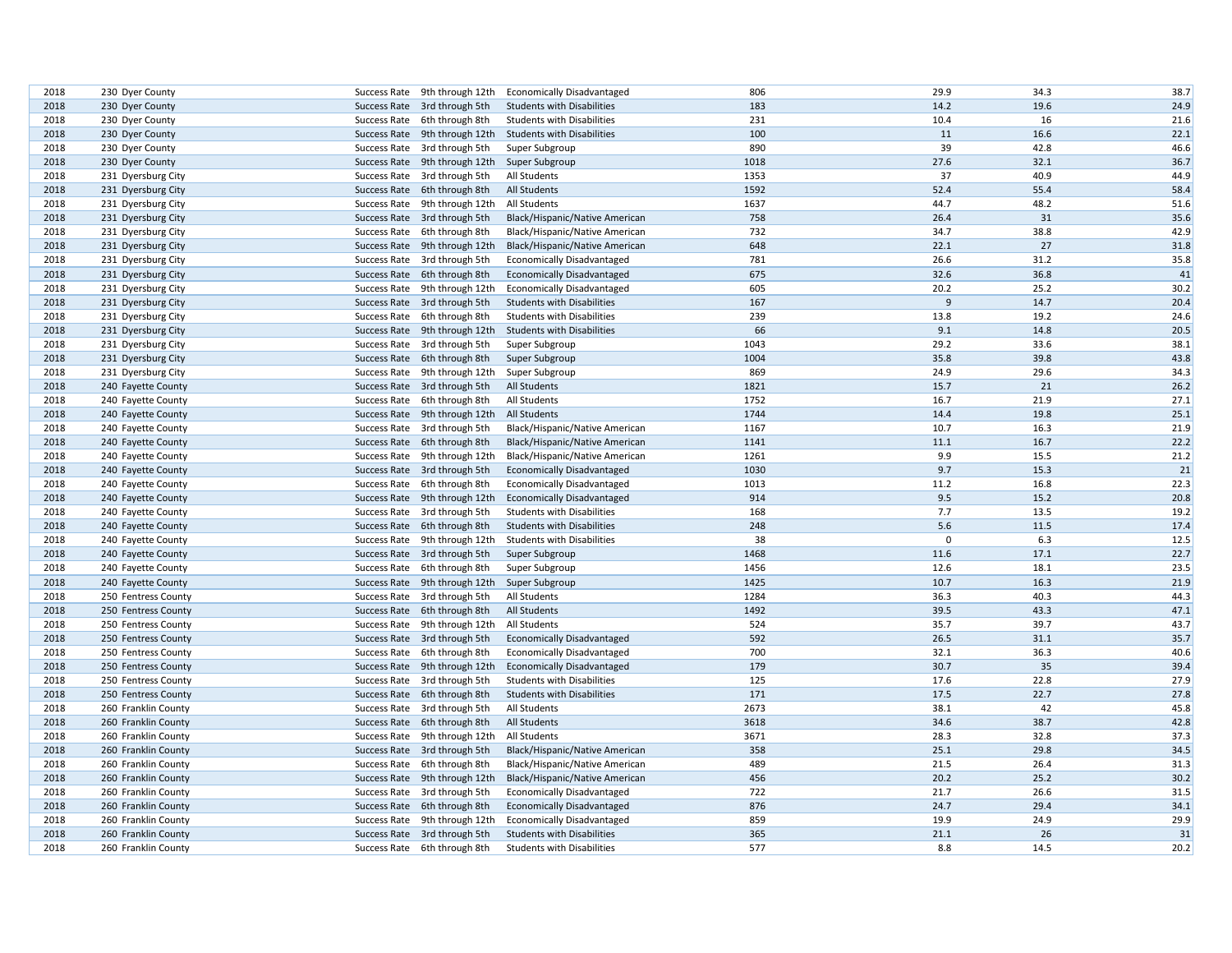| 2018 | 260 Franklin County                       |                               | Success Rate 9th through 12th Students with Disabilities | 259  | 5    | 10.9 | 16.9 |
|------|-------------------------------------------|-------------------------------|----------------------------------------------------------|------|------|------|------|
| 2018 | 260 Franklin County                       | Success Rate 3rd through 5th  | Super Subgroup                                           | 1158 | 25.3 | 30   | 34.6 |
| 2018 | 260 Franklin County                       | Success Rate 6th through 8th  | Super Subgroup                                           | 1512 | 22   | 26.9 | 31.8 |
| 2018 | 271 Humboldt City                         | Success Rate 3rd through 5th  | All Students                                             | 535  | 23.9 | 28.7 | 33.4 |
| 2018 | 271 Humboldt City                         | Success Rate 6th through 8th  | All Students                                             | 613  | 26.4 | 31   | 35.6 |
| 2018 | 271 Humboldt City                         | Success Rate 9th through 12th | All Students                                             | 518  | 12.2 | 17.7 | 23.2 |
| 2018 | 271 Humboldt City                         | Success Rate 3rd through 5th  | Black/Hispanic/Native American                           | 421  | 21.1 | 26   | 31   |
| 2018 | 271 Humboldt City                         | Success Rate 6th through 8th  | Black/Hispanic/Native American                           | 497  | 22.3 | 27.2 | 32   |
| 2018 | 271 Humboldt City                         | Success Rate 9th through 12th | Black/Hispanic/Native American                           | 413  | 8.7  | 14.4 | 20.1 |
| 2018 | 271 Humboldt City                         | Success Rate 3rd through 5th  | <b>Economically Disadvantaged</b>                        | 348  | 19.5 | 24.5 | 29.6 |
| 2018 | 271 Humboldt City                         | Success Rate 6th through 8th  | <b>Economically Disadvantaged</b>                        | 393  | 26.5 | 31.1 | 35.7 |
| 2018 | 271 Humboldt City                         | Success Rate 9th through 12th | <b>Economically Disadvantaged</b>                        | 308  | 9.1  | 14.8 | 20.5 |
| 2018 | 271 Humboldt City                         | Success Rate 3rd through 5th  | <b>Students with Disabilities</b>                        | 64   | 10.9 | 16.5 | 22   |
| 2018 | 271 Humboldt City                         | Success Rate 6th through 8th  | <b>Students with Disabilities</b>                        | 72   | 9.7  | 15.3 | 21   |
| 2018 | 271 Humboldt City                         | Success Rate 3rd through 5th  | Super Subgroup                                           | 494  | 21.5 | 26.4 | 31.3 |
| 2018 | 271 Humboldt City                         | Success Rate 9th through 12th | Super Subgroup                                           | 473  | 10.6 | 16.2 | 21.8 |
| 2018 | 272 Milan Special School District         | Success Rate 3rd through 5th  | All Students                                             | 942  | 50.5 | 53.6 | 56.7 |
| 2018 | 272 Milan Special School District         | Success Rate 6th through 8th  | All Students                                             | 1373 | 54.9 | 57.7 | 60.5 |
| 2018 | 272 Milan Special School District         | Success Rate 9th through 12th | All Students                                             | 1315 | 34   | 38.1 | 42.3 |
| 2018 | 272 Milan Special School District         | Success Rate 3rd through 5th  | Black/Hispanic/Native American                           | 293  | 37.9 | 41.8 | 45.7 |
| 2018 | 272 Milan Special School District         | Success Rate 6th through 8th  | Black/Hispanic/Native American                           | 390  | 36.2 | 40.2 | 44.2 |
| 2018 |                                           |                               |                                                          | 361  | 16.3 | 21.5 | 26.8 |
|      | 272 Milan Special School District         | Success Rate 9th through 12th | Black/Hispanic/Native American                           | 349  | 41   | 44.7 | 48.4 |
| 2018 | 272 Milan Special School District         | Success Rate 3rd through 5th  | <b>Economically Disadvantaged</b>                        | 417  | 37.2 |      | 45.1 |
| 2018 | 272 Milan Special School District         | Success Rate 6th through 8th  | <b>Economically Disadvantaged</b>                        |      |      | 41.1 |      |
| 2018 | 272 Milan Special School District         | Success Rate 9th through 12th | <b>Economically Disadvantaged</b>                        | 334  | 22.2 | 27.1 | 31.9 |
| 2018 | 272 Milan Special School District         | Success Rate 3rd through 5th  | <b>Students with Disabilities</b>                        | 104  | 23.1 | 27.9 | 32.7 |
| 2018 | 272 Milan Special School District         | Success Rate 6th through 8th  | <b>Students with Disabilities</b>                        | 259  | 19.7 | 24.7 | 29.7 |
| 2018 | 272 Milan Special School District         | Success Rate 6th through 8th  | Super Subgroup                                           | 711  | 35.6 | 39.6 | 43.7 |
| 2018 | 272 Milan Special School District         | Success Rate 9th through 12th | Super Subgroup                                           | 579  | 19.9 | 24.9 | 29.9 |
| 2018 | 273 Trenton Special School District       | Success Rate 3rd through 5th  | All Students                                             | 635  | 35.7 | 39.7 | 43.7 |
| 2018 | 273 Trenton Special School District       | Success Rate 6th through 8th  | All Students                                             | 844  | 41.6 | 45.3 | 48.9 |
| 2018 | 273 Trenton Special School District       | Success Rate 9th through 12th | All Students                                             | 760  | 36.3 | 40.3 | 44.3 |
| 2018 | 273 Trenton Special School District       | Success Rate 3rd through 5th  | Black/Hispanic/Native American                           | 238  | 28.2 | 32.7 | 37.2 |
| 2018 | 273 Trenton Special School District       | Success Rate 6th through 8th  | Black/Hispanic/Native American                           | 303  | 28.1 | 32.6 | 37.1 |
| 2018 | 273 Trenton Special School District       | Success Rate 9th through 12th | Black/Hispanic/Native American                           | 102  | 25.5 | 30.2 | 34.8 |
| 2018 | 273 Trenton Special School District       | Success Rate 3rd through 5th  | Economically Disadvantaged                               | 338  | 27.2 | 31.8 | 36.3 |
| 2018 | 273 Trenton Special School District       | Success Rate 6th through 8th  | <b>Economically Disadvantaged</b>                        | 291  | 28.2 | 32.7 | 37.2 |
| 2018 | 273 Trenton Special School District       | Success Rate 9th through 12th | <b>Economically Disadvantaged</b>                        | 261  | 25.3 | 30   | 34.6 |
| 2018 | 274 Bradford Special School District      | Success Rate 3rd through 5th  | All Students                                             | 261  | 42.9 | 46.5 | 50   |
| 2018 | 274 Bradford Special School District      | Success Rate 6th through 8th  | All Students                                             | 413  | 54   | 56.9 | 59.8 |
| 2018 | 274 Bradford Special School District      | Success Rate 9th through 12th | <b>All Students</b>                                      | 285  | 53.3 | 56.2 | 59.1 |
| 2018 | 274 Bradford Special School District      | Success Rate 3rd through 5th  | Economically Disadvantaged                               | 83   | 30.1 | 34.5 | 38.8 |
| 2018 | 274 Bradford Special School District      | Success Rate 6th through 8th  | <b>Economically Disadvantaged</b>                        | 140  | 40   | 43.8 | 47.5 |
| 2018 | 274 Bradford Special School District      | Success Rate 3rd through 5th  | Super Subgroup                                           | 111  | 26.1 | 30.7 | 35.3 |
| 2018 | 274 Bradford Special School District      | Success Rate 6th through 8th  | Super Subgroup                                           | 188  | 36.2 | 40.2 | 44.2 |
| 2018 | 275 Gibson County Special School District | Success Rate 3rd through 5th  | All Students                                             | 2083 | 53.4 | 56.3 | 59.2 |
| 2018 | 275 Gibson County Special School District | Success Rate 6th through 8th  | All Students                                             | 2700 | 61.6 | 64   | 66.4 |
| 2018 | 275 Gibson County Special School District | Success Rate 9th through 12th | All Students                                             | 2791 | 45.9 | 49.3 | 52.7 |
| 2018 | 275 Gibson County Special School District | Success Rate 3rd through 5th  | Black/Hispanic/Native American                           | 219  | 40.6 | 44.3 | 48   |
| 2018 | 275 Gibson County Special School District | Success Rate 6th through 8th  | Black/Hispanic/Native American                           | 297  | 45.1 | 48.5 | 52   |
| 2018 | 275 Gibson County Special School District | Success Rate 9th through 12th | Black/Hispanic/Native American                           | 250  | 31.2 | 35.5 | 39.8 |
| 2018 | 275 Gibson County Special School District | Success Rate 3rd through 5th  | <b>Economically Disadvantaged</b>                        | 464  | 37.3 | 41.2 | 45.1 |
| 2018 | 275 Gibson County Special School District | Success Rate 6th through 8th  | <b>Economically Disadvantaged</b>                        | 590  | 43.6 | 47.1 | 50.7 |
| 2018 | 275 Gibson County Special School District | Success Rate 9th through 12th | <b>Economically Disadvantaged</b>                        | 437  | 24.5 | 29.2 | 33.9 |
| 2018 | 275 Gibson County Special School District | Success Rate 3rd through 5th  | <b>Students with Disabilities</b>                        | 233  | 28.3 | 32.8 | 37.3 |
|      |                                           |                               |                                                          |      |      |      |      |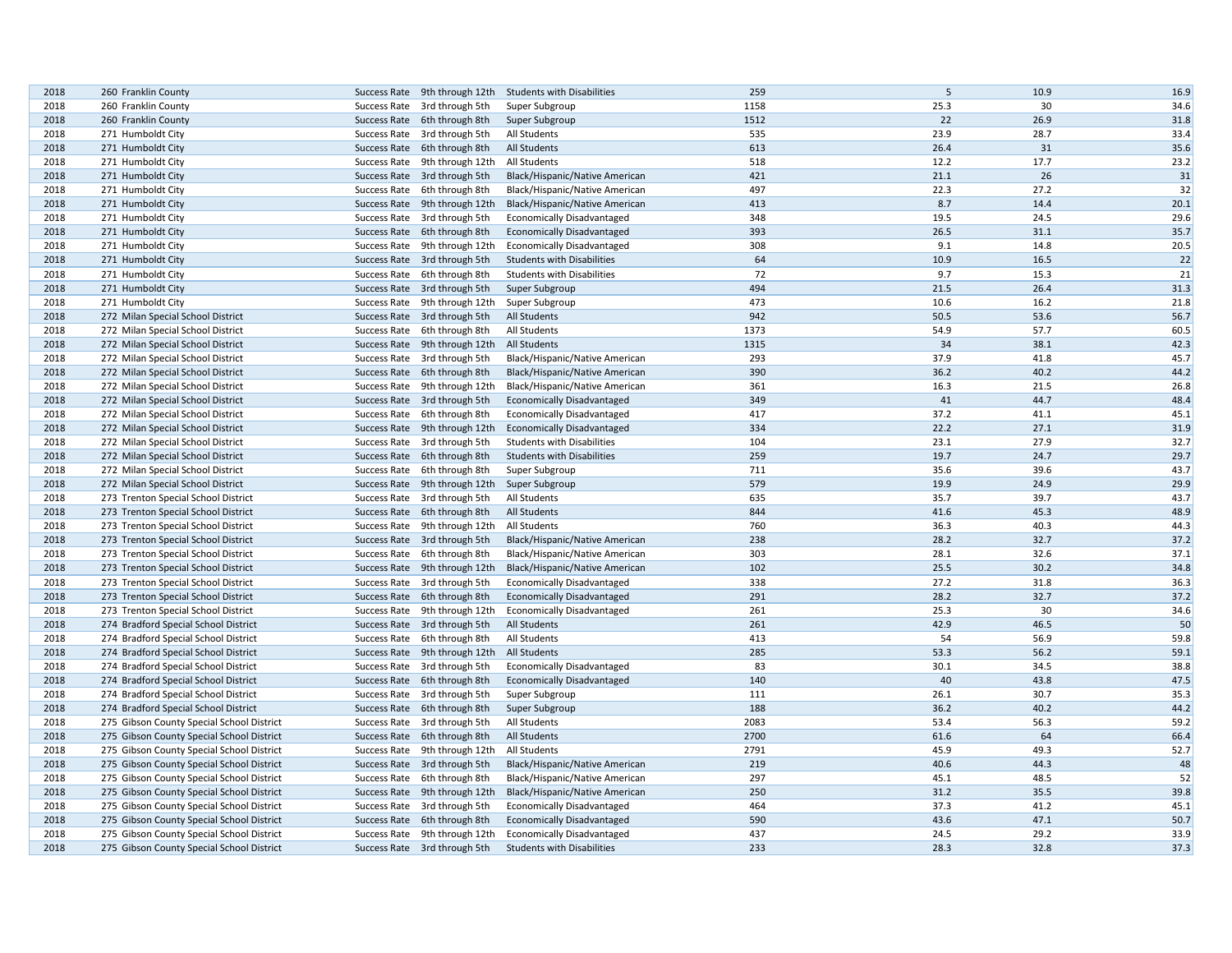| 2018         | 275 Gibson County Special School District | Success Rate 6th through 8th  | <b>Students with Disabilities</b> | 291  | 19.9        | 24.9 | 29.9 |
|--------------|-------------------------------------------|-------------------------------|-----------------------------------|------|-------------|------|------|
| 2018         | 275 Gibson County Special School District | Success Rate 9th through 12th | <b>Students with Disabilities</b> | 148  | 8.8         | 14.5 | 20.2 |
| 2018         | 275 Gibson County Special School District | Success Rate 3rd through 5th  | Super Subgroup                    | 719  | 38.8        | 42.6 | 46.5 |
| 2018         | 275 Gibson County Special School District | Success Rate 6th through 8th  | Super Subgroup                    | 947  | 42.1        | 45.7 | 49.3 |
| 2018         | 275 Gibson County Special School District | Success Rate 9th through 12th | Super Subgroup                    | 776  | 24.9        | 29.6 | 34.3 |
| 2018         | 280 Giles County                          | Success Rate 3rd through 5th  | <b>All Students</b>               | 1986 | 41.7        | 45.3 | 49   |
| 2018         | 280 Giles County                          | Success Rate 6th through 8th  | All Students                      | 2513 | 36.9        | 40.8 | 44.8 |
| 2018         | 280 Giles County                          | Success Rate 9th through 12th | All Students                      | 2441 | 27.8        | 32.3 | 36.8 |
| 2018         | 280 Giles County                          | Success Rate 3rd through 5th  | Black/Hispanic/Native American    | 470  | 25.3        | 30   | 34.6 |
| 2018         | 280 Giles County                          | Success Rate 6th through 8th  | Black/Hispanic/Native American    | 503  | 22.1        | 27   | 31.8 |
| 2018         | 280 Giles County                          | Success Rate 9th through 12th | Black/Hispanic/Native American    | 415  | 17.6        | 22.8 | 27.9 |
| 2018         | 280 Giles County                          | Success Rate 3rd through 5th  | <b>Economically Disadvantaged</b> | 886  | 30          | 34.4 | 38.8 |
| 2018         | 280 Giles County                          | Success Rate 6th through 8th  | <b>Economically Disadvantaged</b> | 894  | 26.7        | 31.3 | 35.9 |
| 2018         | 280 Giles County                          | Success Rate 9th through 12th | <b>Economically Disadvantaged</b> | 670  | 17.8        | 22.9 | 28.1 |
| 2018         | 280 Giles County                          | Success Rate 3rd through 5th  | <b>Students with Disabilities</b> | 176  | 17.6        | 22.8 | 27.9 |
| 2018         | 280 Giles County                          | Success Rate 6th through 8th  | <b>Students with Disabilities</b> | 221  | 12.2        | 17.7 | 23.2 |
| 2018         | 280 Giles County                          | Success Rate 9th through 12th | <b>Students with Disabilities</b> | 60   | $\mathbf 0$ | 6.3  | 12.5 |
| 2018         | 280 Giles County                          | Success Rate 3rd through 5th  | Super Subgroup                    | 1144 | 30          | 34.4 | 38.8 |
| 2018         | 280 Giles County                          | Success Rate 6th through 8th  | Super Subgroup                    | 1216 | 25.2        | 29.9 | 34.6 |
| 2018         | 280 Giles County                          | Success Rate 9th through 12th | Super Subgroup                    | 989  | 17.6        | 22.8 | 27.9 |
|              |                                           |                               | All Students                      | 1777 | 30.7        | 35   | 39.4 |
| 2018<br>2018 | 290 Grainger County                       | Success Rate 3rd through 5th  | <b>All Students</b>               | 2423 | 34.9        | 39   | 43   |
|              | 290 Grainger County                       | Success Rate 6th through 8th  |                                   | 2464 | 27.9        | 32.4 |      |
| 2018         | 290 Grainger County                       | Success Rate 9th through 12th | All Students                      |      |             |      | 36.9 |
| 2018         | 290 Grainger County                       | Success Rate 3rd through 5th  | Black/Hispanic/Native American    | 110  | 16.4        | 21.6 | 26.9 |
| 2018         | 290 Grainger County                       | Success Rate 6th through 8th  | Black/Hispanic/Native American    | 152  | 21.1        | 26   | 31   |
| 2018         | 290 Grainger County                       | Success Rate 3rd through 5th  | <b>Economically Disadvantaged</b> | 735  | 23.5        | 28.3 | 33.1 |
| 2018         | 290 Grainger County                       | Success Rate 6th through 8th  | <b>Economically Disadvantaged</b> | 773  | 29.2        | 33.6 | 38.1 |
| 2018         | 290 Grainger County                       | Success Rate 9th through 12th | <b>Economically Disadvantaged</b> | 585  | 19.3        | 24.3 | 29.4 |
| 2018         | 290 Grainger County                       | Success Rate 3rd through 5th  | <b>Students with Disabilities</b> | 276  | 14.1        | 19.5 | 24.8 |
| 2018         | 290 Grainger County                       | Success Rate 6th through 8th  | <b>Students with Disabilities</b> | 324  | 16.7        | 21.9 | 27.1 |
| 2018         | 290 Grainger County                       | Success Rate 9th through 12th | <b>Students with Disabilities</b> | 67   | 11.9        | 17.4 | 22.9 |
| 2018         | 290 Grainger County                       | Success Rate 3rd through 5th  | Super Subgroup                    | 924  | 21.9        | 26.8 | 31.7 |
| 2018         | 300 Greene County                         | Success Rate 3rd through 5th  | All Students                      | 3354 | 34.6        | 38.7 | 42.8 |
| 2018         | 300 Greene County                         | Success Rate 6th through 8th  | <b>All Students</b>               | 4602 | 41.7        | 45.3 | 49   |
| 2018         | 300 Greene County                         | Success Rate 9th through 12th | All Students                      | 4153 | 33.2        | 37.4 | 41.6 |
| 2018         | 300 Greene County                         | Success Rate 3rd through 5th  | Black/Hispanic/Native American    | 226  | 24.8        | 29.5 | 34.2 |
| 2018         | 300 Greene County                         | Success Rate 6th through 8th  | Black/Hispanic/Native American    | 218  | 34.4        | 38.5 | 42.6 |
| 2018         | 300 Greene County                         | Success Rate 9th through 12th | Black/Hispanic/Native American    | 39   | 10.3        | 15.9 | 21.5 |
| 2018         | 300 Greene County                         | Success Rate 3rd through 5th  | <b>Economically Disadvantaged</b> | 1304 | 25.6        | 30.3 | 34.9 |
| 2018         | 300 Greene County                         | Success Rate 6th through 8th  | <b>Economically Disadvantaged</b> | 1604 | 32          | 36.3 | 40.5 |
| 2018         | 300 Greene County                         | Success Rate 9th through 12th | <b>Economically Disadvantaged</b> | 1140 | 24.2        | 28.9 | 33.7 |
| 2018         | 300 Greene County                         | Success Rate 3rd through 5th  | <b>Students with Disabilities</b> | 529  | 17          | 22.2 | 27.4 |
| 2018         | 300 Greene County                         | Success Rate 6th through 8th  | <b>Students with Disabilities</b> | 712  | 12.4        | 17.9 | 23.4 |
| 2018         | 300 Greene County                         | Success Rate 9th through 12th | <b>Students with Disabilities</b> | 314  | 7.3         | 13.1 | 18.9 |
| 2018         | 300 Greene County                         | Success Rate 3rd through 5th  | Super Subgroup                    | 1674 | 25.3        | 30   | 34.6 |
| 2018         | 300 Greene County                         | Success Rate 9th through 12th | Super Subgroup                    | 1502 | 22.1        | 27   | 31.8 |
| 2018         | 301 Greeneville City                      | Success Rate 3rd through 5th  | All Students                      | 1414 | 46.3        | 49.7 | 53   |
| 2018         | 301 Greeneville City                      | Success Rate 6th through 8th  | <b>All Students</b>               | 1899 | 59          | 61.6 | 64.1 |
| 2018         | 301 Greeneville City                      | Success Rate 9th through 12th | All Students                      | 1834 | 56.4        | 59.1 | 61.9 |
| 2018         | 301 Greeneville City                      | Success Rate 3rd through 5th  | Black/Hispanic/Native American    | 271  | 33.2        | 37.4 | 41.6 |
| 2018         | 301 Greeneville City                      | Success Rate 6th through 8th  | Black/Hispanic/Native American    | 381  | 44.9        | 48.3 | 51.8 |
| 2018         | 301 Greeneville City                      | Success Rate 9th through 12th | Black/Hispanic/Native American    | 204  | 34.8        | 38.9 | 43   |
| 2018         | 301 Greeneville City                      | Success Rate 3rd through 5th  | Economically Disadvantaged        | 452  | 26.1        | 30.7 | 35.3 |
| 2018         | 301 Greeneville City                      | Success Rate 6th through 8th  | <b>Economically Disadvantaged</b> | 533  | 40.9        | 44.6 | 48.3 |
|              |                                           |                               |                                   | 282  | 38.7        | 42.5 | 46.4 |
| 2018         | 301 Greeneville City                      | Success Rate 9th through 12th | <b>Economically Disadvantaged</b> |      |             |      |      |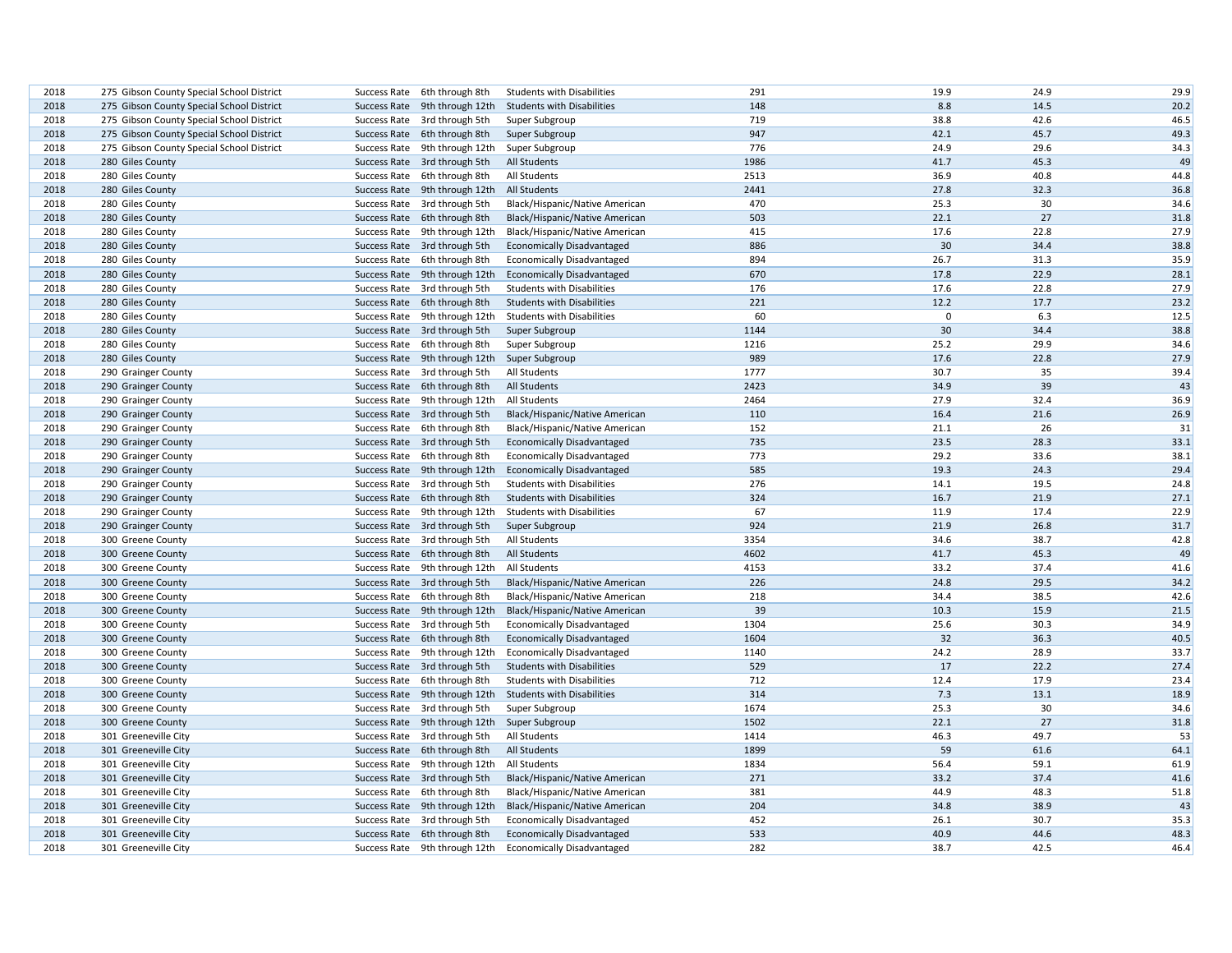| 2018 | 301 Greeneville City | Success Rate 3rd through 5th  | <b>Students with Disabilities</b> | 192   | 20.3           | 25.3 | 30.3 |
|------|----------------------|-------------------------------|-----------------------------------|-------|----------------|------|------|
| 2018 | 301 Greeneville City | Success Rate 6th through 8th  | <b>Students with Disabilities</b> | 248   | 21             | 25.9 | 30.9 |
| 2018 | 301 Greeneville City | Success Rate 3rd through 5th  | Super Subgroup                    | 686   | 31.6           | 35.9 | 40.2 |
| 2018 | 310 Grundy County    | Success Rate 3rd through 5th  | All Students                      | 961   | 26.3           | 30.9 | 35.5 |
| 2018 | 310 Grundy County    | Success Rate 6th through 8th  | All Students                      | 1382  | 28.7           | 33.2 | 37.6 |
| 2018 | 310 Grundy County    | Success Rate 9th through 12th | All Students                      | 1428  | 21.5           | 26.4 | 31.3 |
| 2018 | 310 Grundy County    | Success Rate 3rd through 5th  | <b>Economically Disadvantaged</b> | 491   | 20.4           | 25.4 | 30.4 |
| 2018 | 310 Grundy County    | Success Rate 6th through 8th  | <b>Economically Disadvantaged</b> | 651   | 20             | 25   | 30   |
| 2018 | 310 Grundy County    | Success Rate 9th through 12th | <b>Economically Disadvantaged</b> | 545   | 16.7           | 21.9 | 27.1 |
| 2018 | 310 Grundy County    | Success Rate 3rd through 5th  | <b>Students with Disabilities</b> | 100   | 16             | 21.3 | 26.5 |
| 2018 | 310 Grundy County    | Success Rate 6th through 8th  | <b>Students with Disabilities</b> | 194   | 6.2            | 12.1 | 17.9 |
| 2018 | 310 Grundy County    | Success Rate 9th through 12th | <b>Students with Disabilities</b> | 77    | 5.2            | 11.1 | 17.1 |
| 2018 | 310 Grundy County    | Success Rate 3rd through 5th  | Super Subgroup                    | 554   | 20.9           | 25.8 | 30.8 |
| 2018 | 310 Grundy County    | Success Rate 9th through 12th | Super Subgroup                    | 656   | 15.5           | 20.8 | 26.1 |
| 2018 | 320 Hamblen County   | Success Rate 3rd through 5th  | All Students                      | 5582  | 33.3           | 37.5 | 41.6 |
| 2018 | 320 Hamblen County   | Success Rate 6th through 8th  | All Students                      | 6872  | 46.5           | 49.8 | 53.2 |
| 2018 | 320 Hamblen County   | Success Rate 9th through 12th | All Students                      | 6492  | 39.8           | 43.6 | 47.3 |
| 2018 | 320 Hamblen County   | Success Rate 3rd through 5th  | Black/Hispanic/Native American    | 2061  | 22.7           | 27.5 | 32.4 |
| 2018 | 320 Hamblen County   | Success Rate 6th through 8th  | Black/Hispanic/Native American    | 2102  | 34.8           | 38.9 | 43   |
| 2018 | 320 Hamblen County   | Success Rate 9th through 12th | Black/Hispanic/Native American    | 1615  | 28.7           | 33.2 | 37.6 |
| 2018 | 320 Hamblen County   | Success Rate 3rd through 5th  | <b>Economically Disadvantaged</b> | 2983  | 24.4           | 29.1 | 33.9 |
| 2018 | 320 Hamblen County   | Success Rate 6th through 8th  | <b>Economically Disadvantaged</b> | 2781  | 36.2           | 40.2 | 44.2 |
| 2018 | 320 Hamblen County   | Success Rate 9th through 12th | <b>Economically Disadvantaged</b> | 1998  | 24.6           | 29.3 | 34   |
| 2018 | 320 Hamblen County   | Success Rate 3rd through 5th  | <b>English Learners</b>           | 1115  | 16.5           | 21.7 | 26.9 |
| 2018 | 320 Hamblen County   | Success Rate 6th through 8th  | <b>English Learners</b>           | 591   | 16.2           | 21.4 | 26.7 |
| 2018 | 320 Hamblen County   | Success Rate 9th through 12th | <b>English Learners</b>           | 142   | 4.2            | 10.2 | 16.2 |
| 2018 | 320 Hamblen County   | Success Rate 3rd through 5th  | <b>Students with Disabilities</b> | 824   | 14.6           | 19.9 | 25.3 |
| 2018 | 320 Hamblen County   | Success Rate 6th through 8th  | <b>Students with Disabilities</b> | 831   | 17.8           | 22.9 | 28.1 |
| 2018 | 320 Hamblen County   | Success Rate 9th through 12th | <b>Students with Disabilities</b> | 441   | 5              | 10.9 | 16.9 |
| 2018 | 320 Hamblen County   | Success Rate 3rd through 5th  | Super Subgroup                    | 3873  | 25.5           | 30.2 | 34.8 |
| 2018 | 320 Hamblen County   | Success Rate 6th through 8th  | Super Subgroup                    | 3985  | 36             | 40   | 44   |
| 2018 | 320 Hamblen County   | Success Rate 9th through 12th | Super Subgroup                    | 3051  | 25.2           | 29.9 | 34.6 |
| 2018 | 330 Hamilton County  | Success Rate 3rd through 5th  | <b>All Students</b>               | 24458 | 38.9           | 42.7 | 46.5 |
| 2018 | 330 Hamilton County  | Success Rate 6th through 8th  | All Students                      | 27682 | 41.4           | 45.1 | 48.7 |
| 2018 | 330 Hamilton County  | Success Rate 9th through 12th | <b>All Students</b>               | 26061 | 31.3           | 35.6 | 39.9 |
| 2018 | 330 Hamilton County  | Success Rate 3rd through 5th  | Black/Hispanic/Native American    | 10524 | 20.6           | 25.6 | 30.5 |
| 2018 | 330 Hamilton County  | Success Rate 6th through 8th  | Black/Hispanic/Native American    | 11600 | 22.5           | 27.3 | 32.2 |
| 2018 | 330 Hamilton County  | Success Rate 9th through 12th | Black/Hispanic/Native American    | 9994  | 14.5           | 19.8 | 25.2 |
| 2018 | 330 Hamilton County  | Success Rate 3rd through 5th  | <b>Economically Disadvantaged</b> | 9753  | 20.9           | 25.8 | 30.8 |
| 2018 | 330 Hamilton County  | Success Rate 6th through 8th  | <b>Economically Disadvantaged</b> | 10095 | 23.1           | 27.9 | 32.7 |
| 2018 | 330 Hamilton County  | Success Rate 9th through 12th | <b>Economically Disadvantaged</b> | 8014  | 15.1           | 20.4 | 25.7 |
| 2018 | 330 Hamilton County  | Success Rate 3rd through 5th  | <b>English Learners</b>           | 1728  | 13.4           | 18.8 | 24.2 |
| 2018 |                      |                               |                                   | 1330  | $\overline{9}$ | 14.7 | 20.4 |
| 2018 | 330 Hamilton County  | Success Rate 6th through 8th  | <b>English Learners</b>           | 663   | 4.4            | 10.4 | 16.4 |
|      | 330 Hamilton County  | Success Rate 9th through 12th | <b>English Learners</b>           | 2814  | 16.8           | 22   |      |
| 2018 | 330 Hamilton County  | Success Rate 3rd through 5th  | <b>Students with Disabilities</b> |       | 18.4           | 23.5 | 27.2 |
| 2018 | 330 Hamilton County  | Success Rate 6th through 8th  | <b>Students with Disabilities</b> | 3254  |                |      | 28.6 |
| 2018 | 330 Hamilton County  | Success Rate 9th through 12th | <b>Students with Disabilities</b> | 2237  | 7.9            | 13.7 | 19.4 |
| 2018 | 330 Hamilton County  | Success Rate 3rd through 5th  | Super Subgroup                    | 14872 | 23.6           | 28.4 | 33.2 |
| 2018 | 330 Hamilton County  | Success Rate 6th through 8th  | Super Subgroup                    | 16321 | 25.5           | 30.2 | 34.8 |
| 2018 | 330 Hamilton County  | Success Rate 9th through 12th | Super Subgroup                    | 13833 | 16.4           | 21.6 | 26.9 |
| 2018 | 340 Hancock County   | Success Rate 3rd through 5th  | All Students                      | 507   | 15.6           | 20.9 | 26.2 |
| 2018 | 340 Hancock County   | Success Rate 6th through 8th  | All Students                      | 649   | 29.3           | 33.7 | 38.1 |
| 2018 | 340 Hancock County   | Success Rate 9th through 12th | <b>All Students</b>               | 613   | 24.8           | 29.5 | 34.2 |
| 2018 | 340 Hancock County   | Success Rate 3rd through 5th  | <b>Economically Disadvantaged</b> | 310   | 9.7            | 15.3 | 21   |
| 2018 | 340 Hancock County   | Success Rate 6th through 8th  | <b>Economically Disadvantaged</b> | 350   | 23.1           | 27.9 | 32.7 |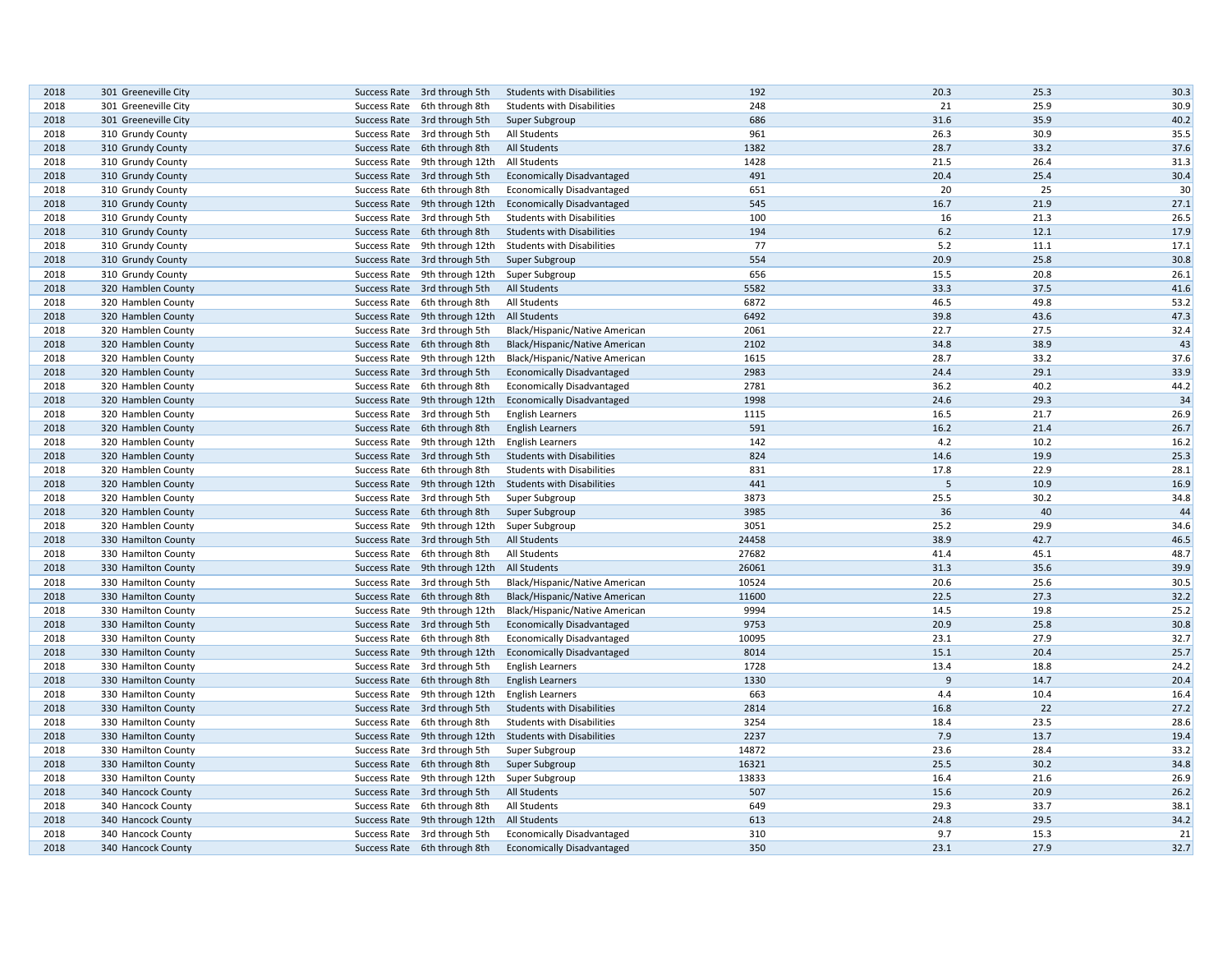| 2018 | 340 Hancock County   | Success Rate 9th through 12th | <b>Economically Disadvantaged</b> | 274  | 21.5 | 26.4 | 31.3 |
|------|----------------------|-------------------------------|-----------------------------------|------|------|------|------|
| 2018 | 340 Hancock County   | Success Rate 3rd through 5th  | <b>Students with Disabilities</b> | 96   | 2.1  | 8.2  | 14.3 |
| 2018 | 340 Hancock County   | Success Rate 6th through 8th  | <b>Students with Disabilities</b> | 137  | 16.8 | 22   | 27.2 |
| 2018 | 350 Hardeman County  | Success Rate 3rd through 5th  | All Students                      | 1797 | 25.6 | 30.3 | 34.9 |
| 2018 | 350 Hardeman County  | Success Rate 6th through 8th  | All Students                      | 2360 | 30.4 | 34.8 | 39.1 |
| 2018 | 350 Hardeman County  | Success Rate 9th through 12th | <b>All Students</b>               | 2418 | 22.7 | 27.5 | 32.4 |
| 2018 | 350 Hardeman County  | Success Rate 3rd through 5th  | Black/Hispanic/Native American    | 990  | 13.7 | 19.1 | 24.5 |
| 2018 | 350 Hardeman County  | Success Rate 6th through 8th  | Black/Hispanic/Native American    | 1254 | 14.7 | 20   | 25.4 |
| 2018 | 350 Hardeman County  | Success Rate 9th through 12th | Black/Hispanic/Native American    | 1329 | 11.9 | 17.4 | 22.9 |
| 2018 | 350 Hardeman County  | Success Rate 3rd through 5th  | <b>Economically Disadvantaged</b> | 839  | 14.3 | 19.7 | 25   |
| 2018 | 350 Hardeman County  | Success Rate 6th through 8th  | <b>Economically Disadvantaged</b> | 973  | 18.2 | 23.3 | 28.4 |
| 2018 | 350 Hardeman County  | Success Rate 9th through 12th | <b>Economically Disadvantaged</b> | 880  | 11.3 | 16.8 | 22.4 |
| 2018 | 350 Hardeman County  | Success Rate 3rd through 5th  | <b>Students with Disabilities</b> | 170  | 7.1  | 12.9 | 18.7 |
| 2018 | 350 Hardeman County  | Success Rate 6th through 8th  | <b>Students with Disabilities</b> | 276  | 6.9  | 12.7 | 18.5 |
| 2018 | 350 Hardeman County  | Success Rate 9th through 12th | <b>Students with Disabilities</b> | 96   | 2.1  | 8.2  | 14.3 |
| 2018 | 350 Hardeman County  | Success Rate 3rd through 5th  | Super Subgroup                    | 1249 | 15.6 | 20.9 | 26.2 |
| 2018 | 350 Hardeman County  | Success Rate 6th through 8th  | Super Subgroup                    | 1590 | 18.4 | 23.5 | 28.6 |
| 2018 | 350 Hardeman County  | Success Rate 9th through 12th | Super Subgroup                    | 1593 | 12.7 | 18.2 | 23.6 |
| 2018 | 360 Hardin County    | Success Rate 3rd through 5th  | All Students                      | 1804 | 33.5 | 37.7 | 41.8 |
| 2018 | 360 Hardin County    | Success Rate 6th through 8th  | All Students                      | 2240 | 35.6 | 39.6 | 43.7 |
| 2018 | 360 Hardin County    | Success Rate 9th through 12th | All Students                      | 2315 | 26.1 | 30.7 | 35.3 |
| 2018 | 360 Hardin County    | Success Rate 3rd through 5th  | Black/Hispanic/Native American    | 144  | 10.4 | 16   | 21.6 |
| 2018 | 360 Hardin County    | Success Rate 6th through 8th  | Black/Hispanic/Native American    | 180  | 24.4 | 29.1 | 33.9 |
| 2018 | 360 Hardin County    | Success Rate 3rd through 5th  | <b>Economically Disadvantaged</b> | 870  | 24.6 | 29.3 | 34   |
| 2018 | 360 Hardin County    | Success Rate 6th through 8th  | <b>Economically Disadvantaged</b> | 946  | 27.9 | 32.4 | 36.9 |
| 2018 | 360 Hardin County    | Success Rate 9th through 12th | <b>Economically Disadvantaged</b> | 762  | 15   | 20.3 | 25.6 |
| 2018 | 360 Hardin County    | Success Rate 3rd through 5th  | <b>Students with Disabilities</b> | 268  | 11.6 | 17.1 | 22.7 |
| 2018 | 360 Hardin County    | Success Rate 6th through 8th  | <b>Students with Disabilities</b> | 319  | 8.8  | 14.5 | 20.2 |
| 2018 | 360 Hardin County    | Success Rate 9th through 12th | <b>Students with Disabilities</b> | 81   | 4.9  | 10.8 | 16.8 |
| 2018 | 360 Hardin County    | Success Rate 3rd through 5th  | Super Subgroup                    | 1004 | 22.8 | 27.6 | 32.5 |
| 2018 | 370 Hawkins County   | Success Rate 3rd through 5th  | All Students                      | 3489 | 39.9 | 43.7 | 47.4 |
| 2018 | 370 Hawkins County   | Success Rate 6th through 8th  | <b>All Students</b>               | 4475 | 40.4 | 44.1 | 47.9 |
| 2018 | 370 Hawkins County   | Success Rate 9th through 12th | All Students                      | 4748 | 31.8 | 36.1 | 40.3 |
| 2018 | 370 Hawkins County   | Success Rate 3rd through 5th  | Black/Hispanic/Native American    | 156  | 26.9 | 31.5 | 36   |
| 2018 | 370 Hawkins County   | Success Rate 6th through 8th  | Black/Hispanic/Native American    | 236  | 30.9 | 35.2 | 39.5 |
| 2018 | 370 Hawkins County   | Success Rate 3rd through 5th  | <b>Economically Disadvantaged</b> | 1582 | 31.2 | 35.5 | 39.8 |
| 2018 | 370 Hawkins County   | Success Rate 6th through 8th  | <b>Economically Disadvantaged</b> | 1979 | 29.6 | 34   | 38.4 |
| 2018 | 370 Hawkins County   | Success Rate 9th through 12th | <b>Economically Disadvantaged</b> | 1459 | 21.2 | 26.1 | 31.1 |
| 2018 | 370 Hawkins County   | Success Rate 3rd through 5th  | <b>Students with Disabilities</b> | 586  | 18.3 | 23.4 | 28.5 |
| 2018 | 370 Hawkins County   | Success Rate 6th through 8th  | <b>Students with Disabilities</b> | 655  | 17.3 | 22.5 | 27.6 |
| 2018 | 370 Hawkins County   | Success Rate 9th through 12th | <b>Students with Disabilities</b> | 353  | 4.2  | 10.2 | 16.2 |
| 2018 | 370 Hawkins County   | Success Rate 6th through 8th  | Super Subgroup                    | 2402 | 29.3 | 33.7 | 38.1 |
| 2018 | 371 Rogersville City | Success Rate 3rd through 5th  | All Students                      | 497  | 44.1 | 47.6 | 51.1 |
| 2018 | 371 Rogersville City | Success Rate 6th through 8th  | <b>All Students</b>               | 617  | 54.6 | 57.4 | 60.3 |
| 2018 | 371 Rogersville City | Success Rate 3rd through 5th  | <b>Economically Disadvantaged</b> | 134  | 26.1 | 30.7 | 35.3 |
| 2018 | 371 Rogersville City | Success Rate 6th through 8th  | <b>Economically Disadvantaged</b> | 117  | 39.3 | 43.1 | 46.9 |
| 2018 | 371 Rogersville City | Success Rate 6th through 8th  | Super Subgroup                    | 185  | 33.5 | 37.7 | 41.8 |
| 2018 | 380 Haywood County   | Success Rate 3rd through 5th  | All Students                      | 1481 | 23.8 | 28.6 | 33.3 |
| 2018 | 380 Haywood County   | Success Rate 6th through 8th  | All Students                      | 1932 | 22   | 26.9 | 31.8 |
| 2018 | 380 Haywood County   | Success Rate 9th through 12th | <b>All Students</b>               | 1983 | 19.1 | 24.2 | 29.2 |
| 2018 | 380 Haywood County   | Success Rate 3rd through 5th  | Black/Hispanic/Native American    | 1048 | 16.5 | 21.7 | 26.9 |
| 2018 | 380 Haywood County   | Success Rate 6th through 8th  | Black/Hispanic/Native American    | 1401 | 17.5 | 22.7 | 27.8 |
| 2018 | 380 Haywood County   | Success Rate 9th through 12th | Black/Hispanic/Native American    | 1455 | 13.9 | 19.3 | 24.7 |
| 2018 | 380 Haywood County   | Success Rate 3rd through 5th  | <b>Economically Disadvantaged</b> | 823  | 16.4 | 21.6 | 26.9 |
| 2018 | 380 Haywood County   | Success Rate 6th through 8th  | <b>Economically Disadvantaged</b> | 863  | 15.8 | 21.1 | 26.3 |
|      |                      |                               |                                   |      |      |      |      |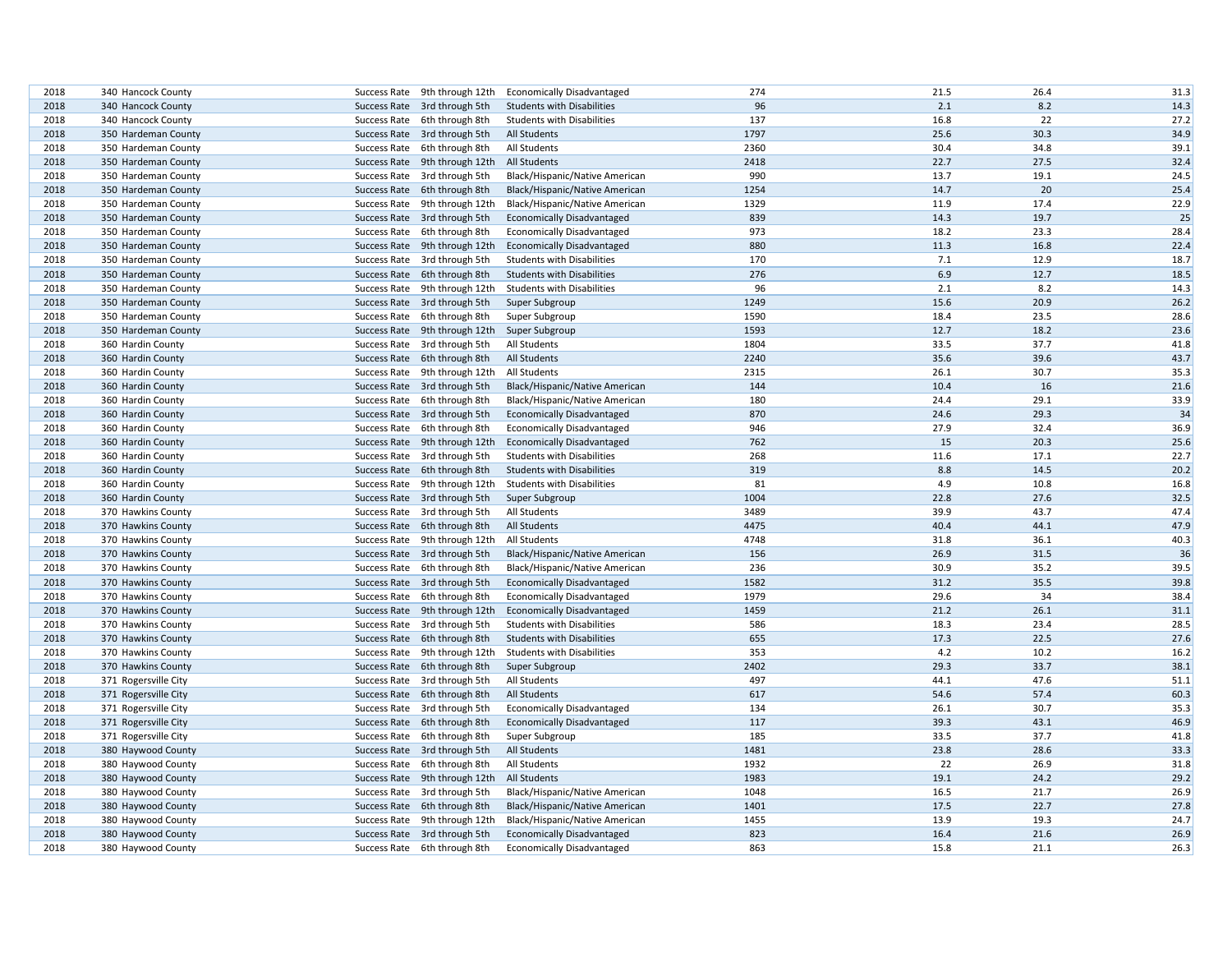| 2018 | 380 Haywood County                | Success Rate 9th through 12th | <b>Economically Disadvantaged</b> | 716  | 12.4 | 17.9 | 23.4 |
|------|-----------------------------------|-------------------------------|-----------------------------------|------|------|------|------|
| 2018 | 380 Haywood County                | Success Rate 3rd through 5th  | <b>Students with Disabilities</b> | 159  | 22   | 26.9 | 31.8 |
| 2018 | 380 Haywood County                | Success Rate 6th through 8th  | <b>Students with Disabilities</b> | 255  | 5.9  | 11.8 | 17.7 |
| 2018 | 380 Haywood County                | Success Rate 9th through 12th | <b>Students with Disabilities</b> | 30   | 10   | 15.6 | 21.3 |
| 2018 | 380 Haywood County                | Success Rate 3rd through 5th  | Super Subgroup                    | 1210 | 18.8 | 23.9 | 29   |
| 2018 | 380 Haywood County                | Success Rate 6th through 8th  | Super Subgroup                    | 1600 | 17.9 | 23   | 28.2 |
| 2018 | 380 Haywood County                | Success Rate 9th through 12th | Super Subgroup                    | 1574 | 14.9 | 20.2 | 25.5 |
| 2018 | 390 Henderson County              | Success Rate 3rd through 5th  | All Students                      | 1931 | 46.6 | 49.9 | 53.3 |
| 2018 | 390 Henderson County              | Success Rate 6th through 8th  | <b>All Students</b>               | 2361 | 54.6 | 57.4 | 60.3 |
| 2018 | 390 Henderson County              | Success Rate 9th through 12th | <b>All Students</b>               | 3125 | 44.9 | 48.3 | 51.8 |
| 2018 | 390 Henderson County              | Success Rate 3rd through 5th  | Black/Hispanic/Native American    | 170  | 30   | 34.4 | 38.8 |
| 2018 | 390 Henderson County              | Success Rate 6th through 8th  | Black/Hispanic/Native American    | 222  | 43.7 | 47.2 | 50.7 |
| 2018 | 390 Henderson County              | Success Rate 9th through 12th | Black/Hispanic/Native American    | 395  | 28.9 | 33.3 | 37.8 |
| 2018 | 390 Henderson County              | Success Rate 3rd through 5th  | <b>Economically Disadvantaged</b> | 809  | 36.5 | 40.5 | 44.4 |
| 2018 | 390 Henderson County              | Success Rate 6th through 8th  | <b>Economically Disadvantaged</b> | 910  | 45.3 | 48.7 | 52.1 |
| 2018 | 390 Henderson County              | Success Rate 9th through 12th | <b>Economically Disadvantaged</b> | 960  | 32   | 36.3 | 40.5 |
| 2018 | 390 Henderson County              | Success Rate 3rd through 5th  | <b>Students with Disabilities</b> | 153  | 26.1 | 30.7 | 35.3 |
| 2018 | 390 Henderson County              | Success Rate 6th through 8th  | <b>Students with Disabilities</b> | 311  | 24.1 | 28.8 | 33.6 |
| 2018 | 390 Henderson County              | Success Rate 9th through 12th | <b>Students with Disabilities</b> | 268  | 10.4 | 16   | 21.6 |
| 2018 | 390 Henderson County              | Success Rate 3rd through 5th  | Super Subgroup                    | 913  | 36.5 | 40.5 | 44.4 |
| 2018 | 390 Henderson County              | Success Rate 6th through 8th  | Super Subgroup                    | 1120 | 43.8 | 47.3 | 50.8 |
| 2018 | 390 Henderson County              | Success Rate 9th through 12th | Super Subgroup                    | 1283 | 30.6 | 34.9 | 39.3 |
| 2018 | 391 Lexington City                |                               | <b>All Students</b>               | 623  | 44.3 | 47.8 | 51.3 |
|      |                                   | Success Rate 3rd through 5th  |                                   | 748  |      |      | 57.2 |
| 2018 | 391 Lexington City                | Success Rate 6th through 8th  | All Students                      |      | 51.1 | 54.2 |      |
| 2018 | 391 Lexington City                | Success Rate 3rd through 5th  | Black/Hispanic/Native American    | 175  | 21.7 | 26.6 | 31.5 |
| 2018 | 391 Lexington City                | Success Rate 6th through 8th  | Black/Hispanic/Native American    | 212  | 35.8 | 39.8 | 43.8 |
| 2018 | 391 Lexington City                | Success Rate 3rd through 5th  | <b>Economically Disadvantaged</b> | 248  | 33.1 | 37.3 | 41.5 |
| 2018 | 391 Lexington City                | Success Rate 6th through 8th  | <b>Economically Disadvantaged</b> | 253  | 40.3 | 44   | 47.8 |
| 2018 | 391 Lexington City                | Success Rate 3rd through 5th  | Super Subgroup                    | 340  | 32.1 | 36.3 | 40.6 |
| 2018 | 391 Lexington City                | Success Rate 6th through 8th  | Super Subgroup                    | 394  | 38.1 | 42   | 45.8 |
| 2018 | 400 Henry County                  | Success Rate 3rd through 5th  | All Students                      | 1213 | 34   | 38.1 | 42.3 |
| 2018 | 400 Henry County                  | Success Rate 6th through 8th  | <b>All Students</b>               | 1622 | 43.8 | 47.3 | 50.8 |
| 2018 | 400 Henry County                  | Success Rate 9th through 12th | <b>All Students</b>               | 2916 | 38.7 | 42.5 | 46.4 |
| 2018 | 400 Henry County                  | Success Rate 3rd through 5th  | Black/Hispanic/Native American    | 77   | 18.2 | 23.3 | 28.4 |
| 2018 | 400 Henry County                  | Success Rate 9th through 12th | Black/Hispanic/Native American    | 383  | 19.1 | 24.2 | 29.2 |
| 2018 | 400 Henry County                  | Success Rate 3rd through 5th  | <b>Economically Disadvantaged</b> | 595  | 22.2 | 27.1 | 31.9 |
| 2018 | 400 Henry County                  | Success Rate 6th through 8th  | <b>Economically Disadvantaged</b> | 724  | 36.7 | 40.7 | 44.6 |
| 2018 | 400 Henry County                  | Success Rate 9th through 12th | <b>Economically Disadvantaged</b> | 1008 | 30.2 | 34.6 | 38.9 |
| 2018 | 400 Henry County                  | Success Rate 3rd through 5th  | <b>Students with Disabilities</b> | 138  | 8    | 13.8 | 19.5 |
| 2018 | 400 Henry County                  | Success Rate 6th through 8th  | <b>Students with Disabilities</b> | 153  | 11.8 | 17.3 | 22.8 |
| 2018 | 400 Henry County                  | Success Rate 9th through 12th | <b>Students with Disabilities</b> | 179  | 16.8 | 22   | 27.2 |
| 2018 | 400 Henry County                  | Success Rate 9th through 12th | Super Subgroup                    | 1291 | 27.7 | 32.2 | 36.7 |
| 2018 | 401 Paris Special School District | Success Rate 3rd through 5th  | All Students                      | 1297 | 41.4 | 45.1 | 48.7 |
| 2018 | 401 Paris Special School District | Success Rate 6th through 8th  | All Students                      | 1538 | 54.7 | 57.5 | 60.4 |
| 2018 | 401 Paris Special School District | Success Rate 3rd through 5th  | Black/Hispanic/Native American    | 338  | 21.9 | 26.8 | 31.7 |
| 2018 | 401 Paris Special School District | Success Rate 6th through 8th  | Black/Hispanic/Native American    | 409  | 35.7 | 39.7 | 43.7 |
| 2018 | 401 Paris Special School District | Success Rate 3rd through 5th  | <b>Economically Disadvantaged</b> | 570  | 27.4 | 31.9 | 36.5 |
| 2018 | 401 Paris Special School District | Success Rate 6th through 8th  | <b>Economically Disadvantaged</b> | 600  | 40.8 | 44.5 | 48.2 |
| 2018 | 401 Paris Special School District | Success Rate 3rd through 5th  | <b>Students with Disabilities</b> | 140  | 25.7 | 30.3 | 35   |
| 2018 | 401 Paris Special School District | Success Rate 6th through 8th  | <b>Students with Disabilities</b> | 184  | 32.6 | 36.8 | 41   |
| 2018 | 401 Paris Special School District | Success Rate 6th through 8th  | Super Subgroup                    | 793  | 40.9 | 44.6 | 48.3 |
| 2018 | 410 Hickman County                | Success Rate 3rd through 5th  | All Students                      | 1703 | 39.3 | 43.1 | 46.9 |
| 2018 | 410 Hickman County                | Success Rate 6th through 8th  | <b>All Students</b>               | 2236 | 37.4 | 41.3 | 45.2 |
| 2018 | 410 Hickman County                | Success Rate 9th through 12th | All Students                      | 1961 | 30.1 | 34.5 | 38.8 |
| 2018 | 410 Hickman County                | Success Rate 3rd through 5th  | Black/Hispanic/Native American    | 102  | 32.4 | 36.6 | 40.9 |
|      |                                   |                               |                                   |      |      |      |      |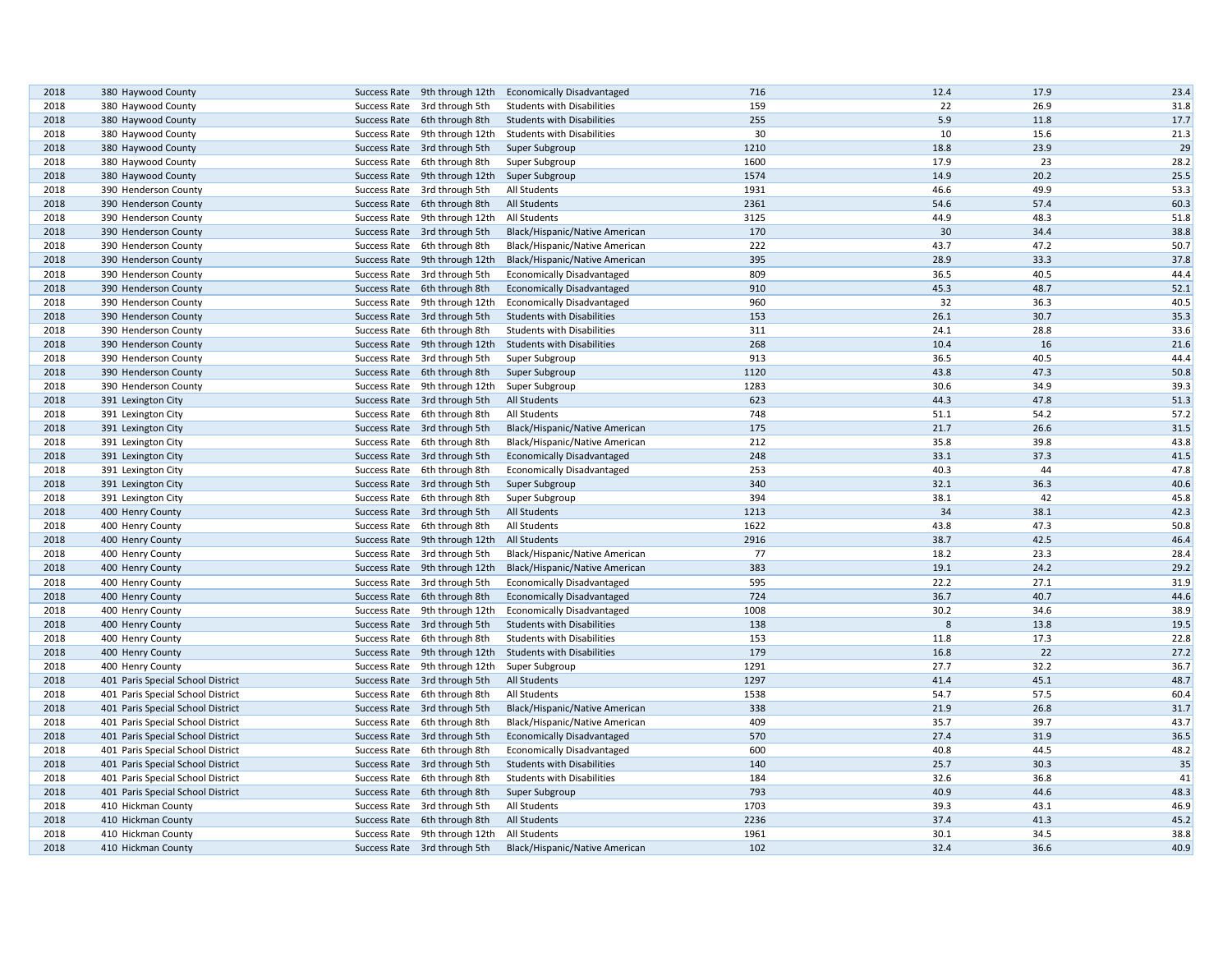| 2018 | 410 Hickman County   |              | Success Rate 6th through 8th  | Black/Hispanic/Native American    | 128  | 18   | 23.1 | 28.3 |
|------|----------------------|--------------|-------------------------------|-----------------------------------|------|------|------|------|
| 2018 | 410 Hickman County   |              | Success Rate 3rd through 5th  | <b>Economically Disadvantaged</b> | 663  | 33.2 | 37.4 | 41.6 |
| 2018 | 410 Hickman County   |              | Success Rate 6th through 8th  | <b>Economically Disadvantaged</b> | 859  | 33.5 | 37.7 | 41.8 |
| 2018 | 410 Hickman County   |              | Success Rate 9th through 12th | <b>Economically Disadvantaged</b> | 597  | 19.9 | 24.9 | 29.9 |
| 2018 | 410 Hickman County   |              | Success Rate 3rd through 5th  | <b>Students with Disabilities</b> | 326  | 17.2 | 22.4 | 27.6 |
| 2018 | 410 Hickman County   |              | Success Rate 6th through 8th  | <b>Students with Disabilities</b> | 387  | 12.9 | 18.3 | 23.8 |
| 2018 | 410 Hickman County   |              | Success Rate 9th through 12th | <b>Students with Disabilities</b> | 191  | 8.9  | 14.6 | 20.3 |
| 2018 | 410 Hickman County   |              | Success Rate 3rd through 5th  | Super Subgroup                    | 877  | 31   | 35.3 | 39.6 |
| 2018 | 410 Hickman County   |              | Success Rate 9th through 12th | Super Subgroup                    | 807  | 18.6 | 23.7 | 28.8 |
| 2018 | 420 Houston County   |              | Success Rate 3rd through 5th  | All Students                      | 641  | 34.3 | 38.4 | 42.5 |
| 2018 | 420 Houston County   |              | Success Rate 6th through 8th  | All Students                      | 888  | 43.4 | 46.9 | 50.5 |
| 2018 | 420 Houston County   |              | Success Rate 9th through 12th | All Students                      | 981  | 23   | 27.8 | 32.6 |
| 2018 | 420 Houston County   |              | Success Rate 3rd through 5th  | <b>Economically Disadvantaged</b> | 213  | 25.4 | 30.1 | 34.7 |
| 2018 | 420 Houston County   |              | Success Rate 6th through 8th  | <b>Economically Disadvantaged</b> | 249  | 34.1 | 38.2 | 42.3 |
| 2018 | 420 Houston County   |              | Success Rate 9th through 12th | <b>Economically Disadvantaged</b> | 174  | 13.8 | 19.2 | 24.6 |
| 2018 | 420 Houston County   |              | Success Rate 3rd through 5th  | <b>Students with Disabilities</b> | 80   | 17.5 | 22.7 | 27.8 |
| 2018 | 420 Houston County   |              | Success Rate 6th through 8th  | <b>Students with Disabilities</b> | 102  | 29.4 | 33.8 | 38.2 |
| 2018 | 420 Houston County   |              | Success Rate 3rd through 5th  | Super Subgroup                    | 288  | 25   | 29.7 | 34.4 |
| 2018 | 430 Humphreys County |              | Success Rate 3rd through 5th  | All Students                      | 1440 | 40.5 | 44.2 | 47.9 |
| 2018 | 430 Humphreys County |              | Success Rate 6th through 8th  | <b>All Students</b>               | 2003 | 42.6 | 46.2 | 49.8 |
| 2018 | 430 Humphreys County |              | Success Rate 9th through 12th | All Students                      | 1781 | 36.4 | 40.4 | 44.4 |
| 2018 | 430 Humphreys County |              | Success Rate 3rd through 5th  | Black/Hispanic/Native American    | 74   | 20.3 | 25.3 | 30.3 |
| 2018 | 430 Humphreys County |              | Success Rate 6th through 8th  | Black/Hispanic/Native American    | 146  | 32.9 | 37.1 | 41.3 |
| 2018 | 430 Humphreys County |              | Success Rate 3rd through 5th  | <b>Economically Disadvantaged</b> | 493  | 33.9 | 38   | 42.2 |
| 2018 | 430 Humphreys County |              | Success Rate 6th through 8th  | <b>Economically Disadvantaged</b> | 596  | 36.4 | 40.4 | 44.4 |
| 2018 | 430 Humphreys County |              | Success Rate 9th through 12th | <b>Economically Disadvantaged</b> | 410  | 30   | 34.4 | 38.8 |
| 2018 | 430 Humphreys County |              | Success Rate 3rd through 5th  | <b>Students with Disabilities</b> | 174  | 17.2 | 22.4 | 27.6 |
| 2018 | 430 Humphreys County |              | Success Rate 6th through 8th  | <b>Students with Disabilities</b> | 323  | 15.5 | 20.8 | 26.1 |
| 2018 | 430 Humphreys County |              | Success Rate 9th through 12th | <b>Students with Disabilities</b> | 66   | 6.1  | 12   | 17.8 |
| 2018 | 430 Humphreys County |              | Success Rate 3rd through 5th  | Super Subgroup                    | 632  | 31.8 | 36.1 | 40.3 |
| 2018 | 430 Humphreys County |              | Success Rate 9th through 12th | Super Subgroup                    | 628  | 25.5 | 30.2 | 34.8 |
| 2018 | 440 Jackson County   |              | Success Rate 3rd through 5th  | <b>All Students</b>               | 731  | 31.9 | 36.2 | 40.4 |
| 2018 | 440 Jackson County   |              | Success Rate 6th through 8th  | All Students                      | 995  | 42.1 | 45.7 | 49.3 |
| 2018 | 440 Jackson County   |              | Success Rate 9th through 12th | All Students                      | 896  | 30.2 | 34.6 | 38.9 |
| 2018 | 440 Jackson County   |              | Success Rate 3rd through 5th  | <b>Economically Disadvantaged</b> | 368  | 22.6 | 27.4 | 32.3 |
| 2018 | 440 Jackson County   |              | Success Rate 6th through 8th  | <b>Economically Disadvantaged</b> | 491  | 33.2 | 37.4 | 41.6 |
| 2018 | 440 Jackson County   |              | Success Rate 9th through 12th | <b>Economically Disadvantaged</b> | 382  | 21.5 | 26.4 | 31.3 |
| 2018 | 440 Jackson County   |              | Success Rate 3rd through 5th  | <b>Students with Disabilities</b> | 95   | 6.3  | 12.2 | 18   |
| 2018 | 440 Jackson County   |              | Success Rate 6th through 8th  | <b>Students with Disabilities</b> | 157  | 9.6  | 15.3 | 20.9 |
| 2018 | 440 Jackson County   |              | Success Rate 3rd through 5th  | Super Subgroup                    | 420  | 22.4 | 27.3 | 32.1 |
| 2018 | 440 Jackson County   |              | Success Rate 6th through 8th  | Super Subgroup                    | 553  | 31.5 | 35.8 | 40.1 |
| 2018 | 450 Jefferson County |              | Success Rate 3rd through 5th  | All Students                      | 3922 | 31.1 | 35.4 | 39.7 |
| 2018 | 450 Jefferson County |              | Success Rate 6th through 8th  | All Students                      | 4706 | 42.9 | 46.5 | 50   |
| 2018 | 450 Jefferson County |              | Success Rate 9th through 12th | All Students                      | 4616 | 36.3 | 40.3 | 44.3 |
| 2018 | 450 Jefferson County |              | Success Rate 3rd through 5th  | Black/Hispanic/Native American    | 543  | 19.2 | 24.3 | 29.3 |
| 2018 | 450 Jefferson County |              | Success Rate 6th through 8th  | Black/Hispanic/Native American    | 568  | 29.2 | 33.6 | 38.1 |
| 2018 | 450 Jefferson County |              | Success Rate 9th through 12th | Black/Hispanic/Native American    | 402  | 22.1 | 27   | 31.8 |
| 2018 | 450 Jefferson County |              | Success Rate 3rd through 5th  | <b>Economically Disadvantaged</b> | 1716 | 22   | 26.9 | 31.8 |
| 2018 | 450 Jefferson County |              | Success Rate 6th through 8th  | <b>Economically Disadvantaged</b> | 1676 | 29.7 | 34.1 | 38.5 |
| 2018 | 450 Jefferson County |              | Success Rate 9th through 12th | <b>Economically Disadvantaged</b> | 1417 | 24.4 | 29.1 | 33.9 |
| 2018 | 450 Jefferson County |              | Success Rate 3rd through 5th  | <b>English Learners</b>           | 206  | 7.8  | 13.6 | 19.3 |
| 2018 | 450 Jefferson County |              | Success Rate 6th through 8th  | <b>English Learners</b>           | 151  | 14.6 | 19.9 | 25.3 |
| 2018 | 450 Jefferson County | Success Rate | 3rd through 5th               | <b>Students with Disabilities</b> | 409  | 15.6 | 20.9 | 26.2 |
| 2018 | 450 Jefferson County |              | Success Rate 6th through 8th  | <b>Students with Disabilities</b> | 466  | 9.9  | 15.5 | 21.2 |
| 2018 | 450 Jefferson County |              | Success Rate 9th through 12th | <b>Students with Disabilities</b> | 192  | 11.5 | 17   | 22.6 |
|      |                      |              |                               |                                   |      |      |      |      |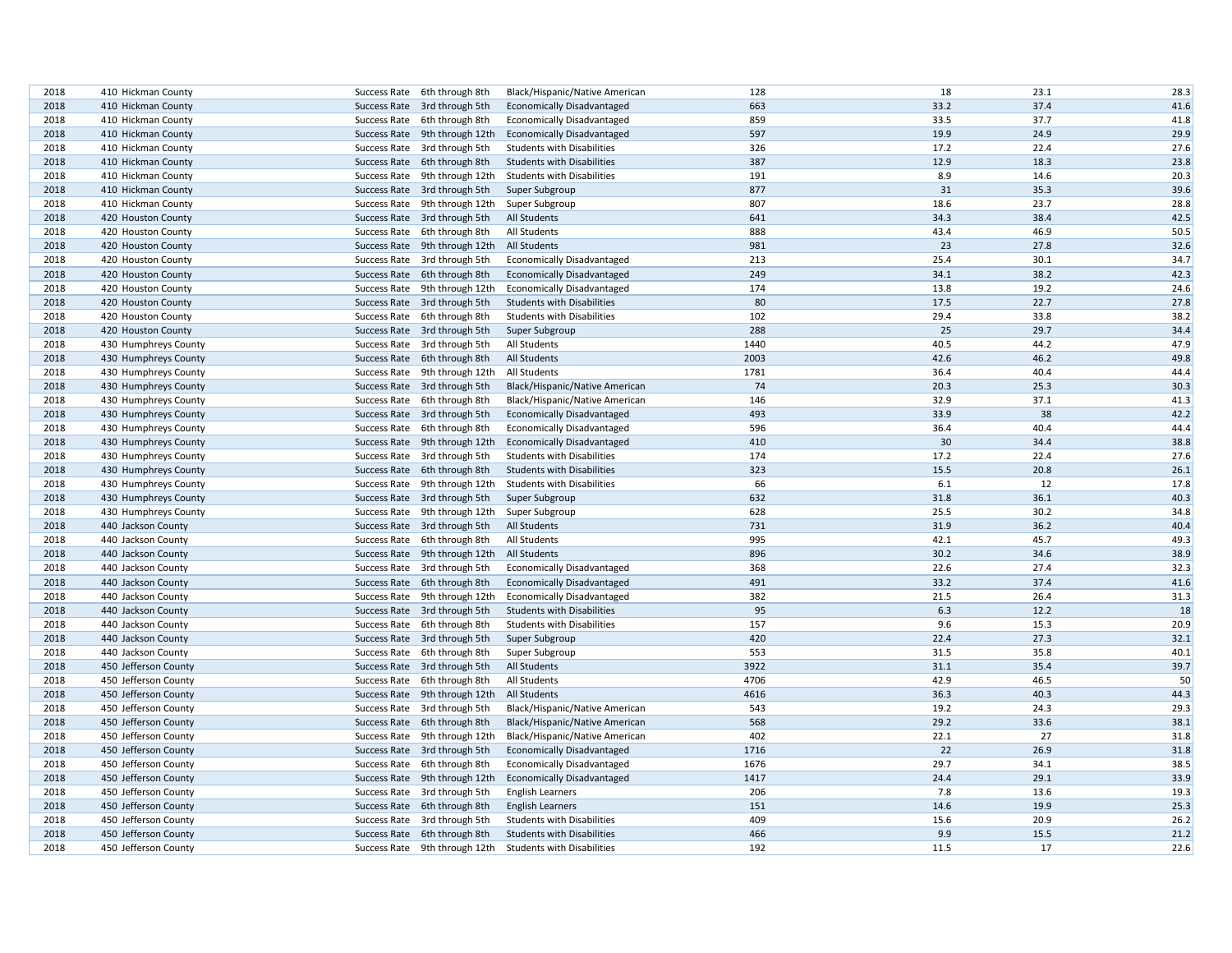| 2018 | 450 Jefferson County  | Success Rate 3rd through 5th                 | Super Subgroup                    | 2060  | 22.1 | 27   | 31.8 |
|------|-----------------------|----------------------------------------------|-----------------------------------|-------|------|------|------|
| 2018 | 450 Jefferson County  | Success Rate 6th through 8th                 | Super Subgroup                    | 2066  | 28.8 | 33.3 | 37.7 |
| 2018 | 450 Jefferson County  | Success Rate 9th through 12th Super Subgroup |                                   | 1729  | 23.7 | 28.5 | 33.2 |
| 2018 | 460 Johnson County    | Success Rate 3rd through 5th                 | All Students                      | 1107  | 44.1 | 47.6 | 51.1 |
| 2018 | 460 Johnson County    | Success Rate 6th through 8th                 | All Students                      | 1438  | 38.6 | 42.4 | 46.3 |
| 2018 | 460 Johnson County    | Success Rate 9th through 12th                | All Students                      | 1215  | 32.8 | 37   | 41.2 |
| 2018 | 460 Johnson County    | Success Rate 3rd through 5th                 | Black/Hispanic/Native American    | 64    | 28.1 | 32.6 | 37.1 |
| 2018 | 460 Johnson County    | Success Rate 3rd through 5th                 | <b>Economically Disadvantaged</b> | 467   | 34   | 38.1 | 42.3 |
| 2018 | 460 Johnson County    | Success Rate 6th through 8th                 | <b>Economically Disadvantaged</b> | 635   | 29.8 | 34.2 | 38.6 |
| 2018 | 460 Johnson County    | Success Rate 9th through 12th                | <b>Economically Disadvantaged</b> | 362   | 22.4 | 27.3 | 32.1 |
| 2018 | 460 Johnson County    | Success Rate 3rd through 5th                 | <b>Students with Disabilities</b> | 170   | 21.8 | 26.7 | 31.6 |
| 2018 | 460 Johnson County    | Success Rate 6th through 8th                 | <b>Students with Disabilities</b> | 217   | 16.6 | 21.8 | 27   |
| 2018 | 460 Johnson County    | Success Rate 9th through 12th                | Super Subgroup                    | 450   | 19.3 | 24.3 | 29.4 |
| 2018 | 470 Knox County       | Success Rate 3rd through 5th                 | All Students                      | 31650 | 44   | 47.5 | 51   |
| 2018 | 470 Knox County       | Success Rate 6th through 8th                 | All Students                      | 37797 | 49.1 | 52.3 | 55.5 |
| 2018 |                       |                                              | All Students                      | 36882 | 41.7 | 45.3 | 49   |
|      | 470 Knox County       | Success Rate 9th through 12th                |                                   |       |      |      |      |
| 2018 | 470 Knox County       | Success Rate 3rd through 5th                 | Black/Hispanic/Native American    | 8510  | 23.5 | 28.3 | 33.1 |
| 2018 | 470 Knox County       | Success Rate 6th through 8th                 | Black/Hispanic/Native American    | 9362  | 29.1 | 33.5 | 38   |
| 2018 | 470 Knox County       | Success Rate 9th through 12th                | Black/Hispanic/Native American    | 8046  | 18.7 | 23.8 | 28.9 |
| 2018 | 470 Knox County       | Success Rate 3rd through 5th                 | <b>Economically Disadvantaged</b> | 9594  | 22.7 | 27.5 | 32.4 |
| 2018 | 470 Knox County       | Success Rate 6th through 8th                 | <b>Economically Disadvantaged</b> | 10336 | 26.4 | 31   | 35.6 |
| 2018 | 470 Knox County       | Success Rate 9th through 12th                | <b>Economically Disadvantaged</b> | 7737  | 17.6 | 22.8 | 27.9 |
| 2018 | 470 Knox County       | Success Rate 3rd through 5th                 | <b>English Learners</b>           | 2052  | 18.4 | 23.5 | 28.6 |
| 2018 | 470 Knox County       | Success Rate 6th through 8th                 | <b>English Learners</b>           | 1368  | 15.4 | 20.7 | 26   |
| 2018 | 470 Knox County       | Success Rate 9th through 12th                | <b>English Learners</b>           | 798   | 9.1  | 14.8 | 20.5 |
| 2018 | 470 Knox County       | Success Rate 3rd through 5th                 | <b>Students with Disabilities</b> | 4163  | 13   | 18.4 | 23.9 |
| 2018 | 470 Knox County       | Success Rate 6th through 8th                 | <b>Students with Disabilities</b> | 5192  | 14.2 | 19.6 | 24.9 |
| 2018 | 470 Knox County       | Success Rate 9th through 12th                | <b>Students with Disabilities</b> | 3524  | 7.9  | 13.7 | 19.4 |
| 2018 | 470 Knox County       | Success Rate 3rd through 5th                 | Super Subgroup                    | 15634 | 25   | 29.7 | 34.4 |
| 2018 | 470 Knox County       | Success Rate 6th through 8th                 | Super Subgroup                    | 17558 | 28.3 | 32.8 | 37.3 |
| 2018 | 470 Knox County       | Success Rate 9th through 12th Super Subgroup |                                   | 14180 | 19.1 | 24.2 | 29.2 |
| 2018 | 480 Lake County       | Success Rate 3rd through 5th                 | All Students                      | 405   | 25.2 | 29.9 | 34.6 |
| 2018 | 480 Lake County       | Success Rate 6th through 8th                 | All Students                      | 497   | 26.8 | 31.4 | 36   |
| 2018 | 480 Lake County       | Success Rate 9th through 12th                | All Students                      | 198   | 14.6 | 19.9 | 25.3 |
| 2018 | 480 Lake County       | Success Rate 3rd through 5th                 | Black/Hispanic/Native American    | 124   | 13.7 | 19.1 | 24.5 |
| 2018 | 480 Lake County       | Success Rate 6th through 8th                 | Black/Hispanic/Native American    | 155   | 20   | 25   | 30   |
| 2018 | 480 Lake County       | Success Rate 3rd through 5th                 | <b>Economically Disadvantaged</b> | 278   | 17.3 | 22.5 | 27.6 |
| 2018 | 480 Lake County       | Success Rate 6th through 8th                 | <b>Economically Disadvantaged</b> | 282   | 15.6 | 20.9 | 26.2 |
| 2018 | 480 Lake County       | Success Rate 9th through 12th                | <b>Economically Disadvantaged</b> | 71    | 5.6  | 11.5 | 17.4 |
| 2018 | 480 Lake County       | Success Rate 3rd through 5th                 | <b>Students with Disabilities</b> | 68    | 7.4  | 13.2 | 19   |
| 2018 |                       | Success Rate 6th through 8th                 | <b>Students with Disabilities</b> | 102   | 8.8  | 14.5 | 20.2 |
| 2018 | 480 Lake County       |                                              |                                   | 2253  | 33.5 | 37.7 | 41.8 |
|      | 490 Lauderdale County | Success Rate 3rd through 5th                 | All Students                      |       |      |      |      |
| 2018 | 490 Lauderdale County | Success Rate 6th through 8th                 | All Students                      | 2717  | 43.1 | 46.7 | 50.2 |
| 2018 | 490 Lauderdale County | Success Rate 9th through 12th                | All Students                      | 2759  | 23.3 | 28.1 | 32.9 |
| 2018 | 490 Lauderdale County | Success Rate 3rd through 5th                 | Black/Hispanic/Native American    | 1060  | 22   | 26.9 | 31.8 |
| 2018 | 490 Lauderdale County | Success Rate 6th through 8th                 | Black/Hispanic/Native American    | 1251  | 29.8 | 34.2 | 38.6 |
| 2018 | 490 Lauderdale County | Success Rate 9th through 12th                | Black/Hispanic/Native American    | 1251  | 10.7 | 16.3 | 21.9 |
| 2018 | 490 Lauderdale County | Success Rate 3rd through 5th                 | <b>Economically Disadvantaged</b> | 1197  | 28.3 | 32.8 | 37.3 |
| 2018 | 490 Lauderdale County | Success Rate 6th through 8th                 | <b>Economically Disadvantaged</b> | 1368  | 35.9 | 39.9 | 43.9 |
| 2018 | 490 Lauderdale County | Success Rate 9th through 12th                | <b>Economically Disadvantaged</b> | 950   | 11.5 | 17   | 22.6 |
| 2018 | 490 Lauderdale County | Success Rate 3rd through 5th                 | <b>Students with Disabilities</b> | 414   | 13.3 | 18.7 | 24.1 |
| 2018 | 490 Lauderdale County | Success Rate 6th through 8th                 | <b>Students with Disabilities</b> | 413   | 11.1 | 16.7 | 22.2 |
| 2018 | 490 Lauderdale County | Success Rate 9th through 12th                | <b>Students with Disabilities</b> | 234   | 1.3  | 7.5  | 13.6 |
| 2018 | 490 Lauderdale County | Success Rate 3rd through 5th                 | Super Subgroup                    | 1693  | 27.4 | 31.9 | 36.5 |
| 2018 | 490 Lauderdale County | Success Rate 6th through 8th                 | Super Subgroup                    | 1902  | 35   | 39.1 | 43.1 |
|      |                       |                                              |                                   |       |      |      |      |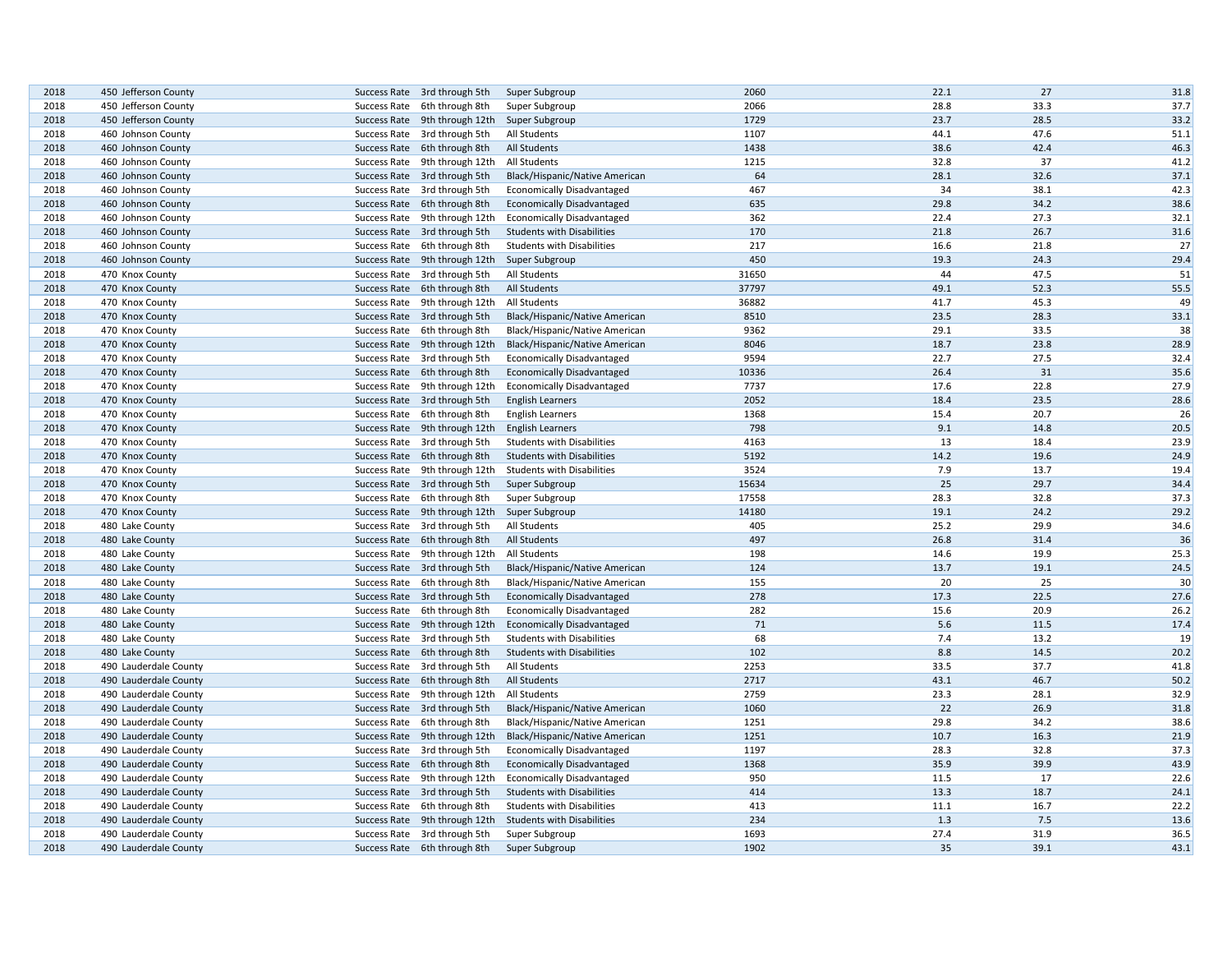| 2018         |                                            |              |                                                               |                                                                        | 1673 | 12.7         | 18.2       | 23.6         |
|--------------|--------------------------------------------|--------------|---------------------------------------------------------------|------------------------------------------------------------------------|------|--------------|------------|--------------|
| 2018         | 490 Lauderdale County                      |              | Success Rate 9th through 12th                                 | Super Subgroup                                                         | 3601 | 45           | 48.4       | 51.9         |
|              | 500 Lawrence County                        |              | Success Rate 3rd through 5th                                  | <b>All Students</b>                                                    | 4329 | 47.7         | 51         |              |
| 2018         | 500 Lawrence County                        |              | Success Rate 6th through 8th                                  | All Students                                                           | 4435 | 37.6         | 41.5       | 54.2         |
| 2018<br>2018 | 500 Lawrence County<br>500 Lawrence County |              | Success Rate 9th through 12th<br>Success Rate 3rd through 5th | All Students<br>Black/Hispanic/Native American                         | 231  | 37.7         | 41.6       | 45.4<br>45.5 |
|              |                                            |              |                                                               |                                                                        | 301  | 28.9         | 33.3       | 37.8         |
| 2018<br>2018 | 500 Lawrence County                        |              | Success Rate 6th through 8th                                  | Black/Hispanic/Native American                                         | 1370 | 35.5         | 39.5       | 43.6         |
| 2018         | 500 Lawrence County<br>500 Lawrence County |              | Success Rate 3rd through 5th<br>Success Rate 6th through 8th  | <b>Economically Disadvantaged</b><br><b>Economically Disadvantaged</b> | 1467 | 38.2         | 42.1       | 45.9         |
| 2018         |                                            |              | Success Rate 9th through 12th                                 |                                                                        | 1165 | 26.1         | 30.7       | 35.3         |
| 2018         | 500 Lawrence County                        |              |                                                               | <b>Economically Disadvantaged</b>                                      | 345  | 16.8         | 22         | 27.2         |
| 2018         | 500 Lawrence County<br>500 Lawrence County |              | Success Rate 3rd through 5th<br>Success Rate 6th through 8th  | <b>Students with Disabilities</b><br><b>Students with Disabilities</b> | 522  | 14           | 19.4       | 24.8         |
| 2018         | 500 Lawrence County                        |              | Success Rate 9th through 12th                                 | <b>Students with Disabilities</b>                                      | 364  | 6.3          | 12.2       | 18           |
| 2018         |                                            |              |                                                               |                                                                        | 1608 | 34.1         | 38.2       | 42.3         |
| 2018         | 500 Lawrence County                        |              | Success Rate 3rd through 5th                                  | Super Subgroup                                                         | 1841 | 34           | 38.1       | 42.3         |
| 2018         | 500 Lawrence County                        |              | Success Rate 6th through 8th<br>Success Rate 9th through 12th | Super Subgroup                                                         | 1497 | 24.5         | 29.2       | 33.9         |
| 2018         | 500 Lawrence County<br>510 Lewis County    |              | Success Rate 3rd through 5th                                  | Super Subgroup                                                         | 862  | 42.6         | 46.2       | 49.8         |
|              |                                            |              |                                                               | <b>All Students</b>                                                    | 1195 |              | 42.6       |              |
| 2018         | 510 Lewis County                           |              | Success Rate 6th through 8th                                  | All Students                                                           | 1042 | 38.8<br>22.2 |            | 46.5         |
| 2018         | 510 Lewis County                           |              | Success Rate 9th through 12th                                 | <b>All Students</b>                                                    |      |              | 27.1<br>39 | 31.9         |
| 2018         | 510 Lewis County                           |              | Success Rate 3rd through 5th                                  | <b>Economically Disadvantaged</b>                                      | 335  | 34.9<br>27   | 31.6       | 43           |
| 2018         | 510 Lewis County                           |              | Success Rate 6th through 8th                                  | <b>Economically Disadvantaged</b>                                      | 400  |              |            | 36.1         |
| 2018         | 510 Lewis County                           |              | Success Rate 9th through 12th                                 | <b>Economically Disadvantaged</b>                                      | 229  | 13.1         | 18.5       | 24           |
| 2018         | 510 Lewis County                           |              | Success Rate 3rd through 5th                                  | <b>Students with Disabilities</b>                                      | 82   | 7.3          | 13.1       | 18.9         |
| 2018         | 510 Lewis County                           |              | Success Rate 6th through 8th                                  | <b>Students with Disabilities</b>                                      | 146  | 6.8          | 12.6       | 18.5         |
| 2018         | 510 Lewis County                           |              | Success Rate 6th through 8th                                  | Super Subgroup                                                         | 486  | 24.7         | 29.4       | 34.1         |
| 2018         | 520 Lincoln County                         |              | Success Rate 3rd through 5th                                  | All Students                                                           | 2000 | 51.7         | 54.7       | 57.7         |
| 2018         | 520 Lincoln County                         |              | Success Rate 6th through 8th                                  | All Students                                                           | 2603 | 47.9         | 51.2       | 54.4         |
| 2018         | 520 Lincoln County                         |              | Success Rate 9th through 12th                                 | All Students                                                           | 2500 | 41.8         | 45.4       | 49.1         |
| 2018         | 520 Lincoln County                         |              | Success Rate 3rd through 5th                                  | Black/Hispanic/Native American                                         | 171  | 39.8         | 43.6       | 47.3         |
| 2018         | 520 Lincoln County                         |              | Success Rate 6th through 8th                                  | Black/Hispanic/Native American                                         | 195  | 48.2         | 51.4       | 54.7         |
| 2018         | 520 Lincoln County                         |              | Success Rate 3rd through 5th                                  | <b>Economically Disadvantaged</b>                                      | 683  | 39.4         | 43.2       | 47           |
| 2018         | 520 Lincoln County                         |              | Success Rate 6th through 8th                                  | <b>Economically Disadvantaged</b>                                      | 715  | 35.5         | 39.5       | 43.6         |
| 2018         | 520 Lincoln County                         |              | Success Rate 9th through 12th                                 | <b>Economically Disadvantaged</b>                                      | 574  | 31.9         | 36.2       | 40.4         |
| 2018         | 520 Lincoln County                         |              | Success Rate 3rd through 5th                                  | <b>Students with Disabilities</b>                                      | 268  | 22.4         | 27.3       | 32.1         |
| 2018         | 520 Lincoln County                         |              | Success Rate 6th through 8th                                  | <b>Students with Disabilities</b>                                      | 332  | 14.2         | 19.6       | 24.9         |
| 2018         | 520 Lincoln County                         |              | Success Rate 3rd through 5th                                  | Super Subgroup                                                         | 887  | 38.9         | 42.7       | 46.5         |
| 2018         | 520 Lincoln County                         |              | Success Rate 9th through 12th                                 | Super Subgroup                                                         | 811  | 28.1         | 32.6       | 37.1         |
| 2018         | 521 Fayetteville City                      |              | Success Rate 3rd through 5th                                  | All Students                                                           | 830  | 27.6         | 32.1       | 36.7         |
| 2018         | 521 Fayetteville City                      |              | Success Rate 6th through 8th                                  | All Students                                                           | 937  | 40.9         | 44.6       | 48.3         |
| 2018         | 521 Fayetteville City                      |              | Success Rate 9th through 12th                                 | All Students                                                           | 722  | 39.2         | 43         | 46.8         |
| 2018         | 521 Fayetteville City                      |              | Success Rate 3rd through 5th                                  | Black/Hispanic/Native American                                         | 359  | 15.9         | 21.2       | 26.4         |
| 2018         | 521 Fayetteville City                      |              | Success Rate 6th through 8th                                  | Black/Hispanic/Native American                                         | 366  | 29.2         | 33.6       | 38.1         |
| 2018         | 521 Fayetteville City                      |              | Success Rate 9th through 12th                                 | Black/Hispanic/Native American                                         | 130  | 10           | 15.6       | 21.3         |
| 2018         | 521 Fayetteville City                      |              | Success Rate 3rd through 5th                                  | <b>Economically Disadvantaged</b>                                      | 460  | 18.3         | 23.4       | 28.5         |
| 2018         | 521 Fayetteville City                      |              | Success Rate 6th through 8th                                  | <b>Economically Disadvantaged</b>                                      | 402  | 25.6         | 30.3       | 34.9         |
| 2018         | 521 Fayetteville City                      |              | Success Rate 3rd through 5th                                  | <b>Students with Disabilities</b>                                      | 69   | 8.7          | 14.4       | 20.1         |
| 2018         | 521 Fayetteville City                      |              | Success Rate 6th through 8th                                  | <b>Students with Disabilities</b>                                      | 110  | 21.8         | 26.7       | 31.6         |
| 2018         | 521 Fayetteville City                      |              | Success Rate 3rd through 5th                                  | Super Subgroup                                                         | 593  | 19.2         | 24.3       | 29.3         |
| 2018         | 521 Fayetteville City                      |              | Success Rate 9th through 12th                                 | Super Subgroup                                                         | 347  | 16.7         | 21.9       | 27.1         |
| 2018         | 530 Loudon County                          |              | Success Rate 3rd through 5th                                  | All Students                                                           | 2820 | 46.7         | 50         | 53.4         |
| 2018         | 530 Loudon County                          |              | Success Rate 6th through 8th                                  | <b>All Students</b>                                                    | 3635 | 49.7         | 52.8       | 56           |
| 2018         | 530 Loudon County                          |              | Success Rate 9th through 12th                                 | All Students                                                           | 2023 | 33.9         | 38         | 42.2         |
| 2018         | 530 Loudon County                          |              | Success Rate 3rd through 5th                                  | Black/Hispanic/Native American                                         | 424  | 29.2         | 33.6       | 38.1         |
| 2018         | 530 Loudon County                          | Success Rate | 6th through 8th                                               | Black/Hispanic/Native American                                         | 519  | 33.5         | 37.7       | 41.8         |
| 2018         | 530 Loudon County                          |              | Success Rate 9th through 12th                                 | Black/Hispanic/Native American                                         | 261  | 17.6         | 22.8       | 27.9         |
| 2018         | 530 Loudon County                          |              | Success Rate 3rd through 5th                                  | <b>Economically Disadvantaged</b>                                      | 764  | 36.4         | 40.4       | 44.4         |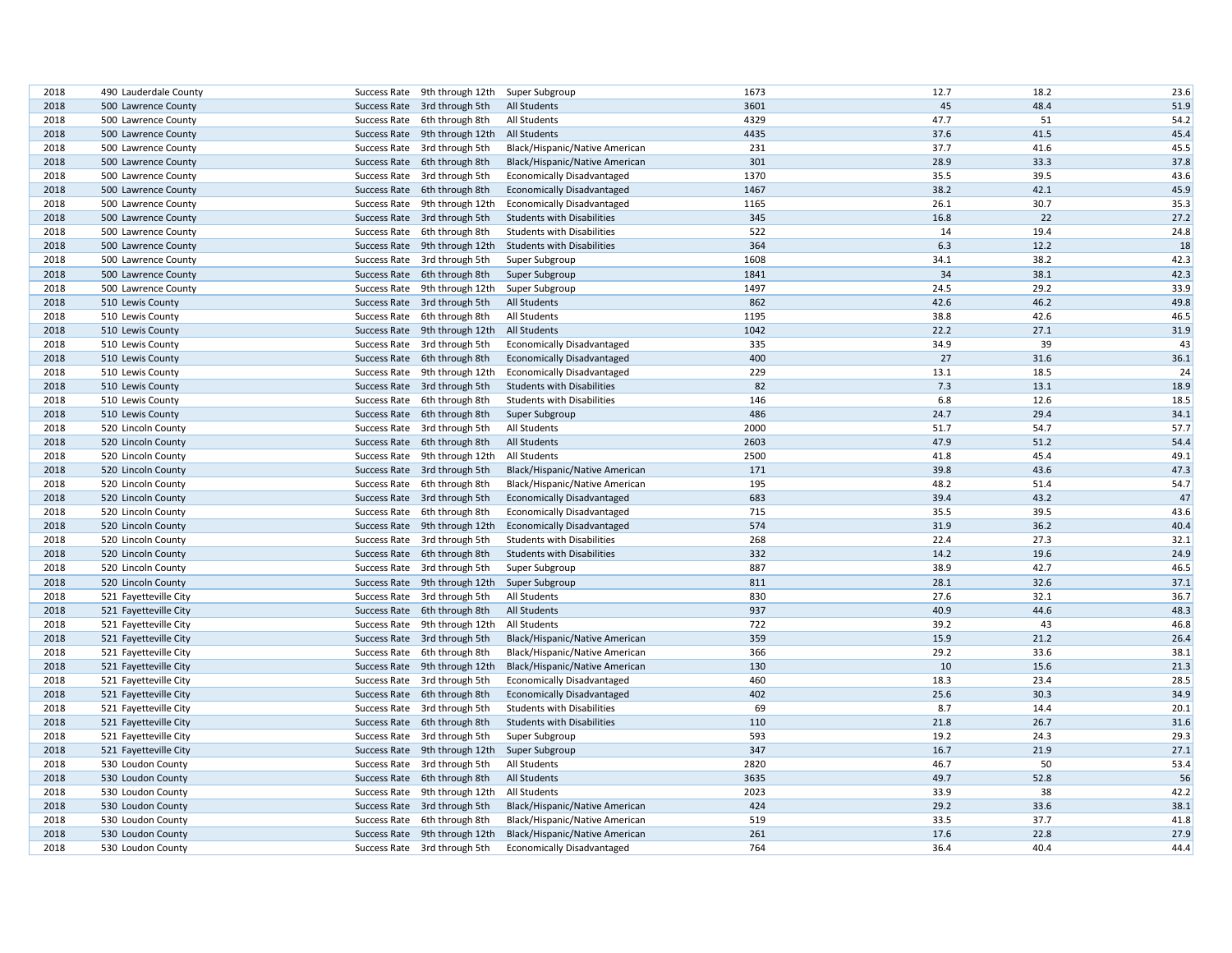| 2018 | 530 Loudon County  | Success Rate 6th through 8th |                               | <b>Economically Disadvantaged</b> | 744  | 35.8 | 39.8 | 43.8 |
|------|--------------------|------------------------------|-------------------------------|-----------------------------------|------|------|------|------|
| 2018 | 530 Loudon County  |                              | Success Rate 9th through 12th | <b>Economically Disadvantaged</b> | 149  | 13.4 | 18.8 | 24.2 |
| 2018 | 530 Loudon County  | Success Rate 3rd through 5th |                               | <b>English Learners</b>           | 126  | 7.1  | 12.9 | 18.7 |
| 2018 | 530 Loudon County  | Success Rate 6th through 8th |                               | <b>English Learners</b>           | 98   | 14.3 | 19.7 | 25   |
| 2018 | 530 Loudon County  | Success Rate 3rd through 5th |                               | <b>Students with Disabilities</b> | 296  | 18.9 | 24   | 29   |
| 2018 | 530 Loudon County  | Success Rate 6th through 8th |                               | <b>Students with Disabilities</b> | 404  | 20   | 25   | 30   |
| 2018 | 530 Loudon County  |                              | Success Rate 9th through 12th | <b>Students with Disabilities</b> | 43   | 2.3  | 8.4  | 14.5 |
| 2018 | 530 Loudon County  | Success Rate 3rd through 5th |                               | Super Subgroup                    | 1220 | 32.5 | 36.7 | 40.9 |
| 2018 | 530 Loudon County  | Success Rate 6th through 8th |                               | Super Subgroup                    | 1393 | 32.6 | 36.8 | 41   |
| 2018 | 530 Loudon County  |                              | Success Rate 9th through 12th | Super Subgroup                    | 631  | 18.7 | 23.8 | 28.9 |
| 2018 | 531 Lenoir City    | Success Rate 3rd through 5th |                               | <b>All Students</b>               | 790  | 37   | 40.9 | 44.9 |
| 2018 | 531 Lenoir City    | Success Rate 6th through 8th |                               | All Students                      | 1066 | 42.8 | 46.4 | 50   |
| 2018 | 531 Lenoir City    |                              | Success Rate 9th through 12th | All Students                      | 2514 | 42.9 | 46.5 | 50   |
| 2018 | 531 Lenoir City    | Success Rate 3rd through 5th |                               | Black/Hispanic/Native American    | 401  | 28.2 | 32.7 | 37.2 |
| 2018 | 531 Lenoir City    | Success Rate 6th through 8th |                               | Black/Hispanic/Native American    | 422  | 37.2 | 41.1 | 45.1 |
| 2018 | 531 Lenoir City    |                              | Success Rate 9th through 12th | Black/Hispanic/Native American    | 440  | 20.5 | 25.5 | 30.4 |
| 2018 | 531 Lenoir City    | Success Rate 3rd through 5th |                               | <b>Economically Disadvantaged</b> | 426  | 32.4 | 36.6 | 40.9 |
| 2018 | 531 Lenoir City    | Success Rate 6th through 8th |                               | <b>Economically Disadvantaged</b> | 419  | 37.5 | 41.4 | 45.3 |
| 2018 | 531 Lenoir City    |                              | Success Rate 9th through 12th | <b>Economically Disadvantaged</b> | 519  | 24.5 | 29.2 | 33.9 |
| 2018 | 531 Lenoir City    | Success Rate 3rd through 5th |                               | <b>English Learners</b>           | 197  | 21.8 | 26.7 | 31.6 |
| 2018 | 531 Lenoir City    | Success Rate 6th through 8th |                               | <b>English Learners</b>           | 136  | 20.6 | 25.6 | 30.5 |
| 2018 | 531 Lenoir City    | Success Rate 3rd through 5th |                               | <b>Students with Disabilities</b> | 89   | 15.7 | 21   | 26.2 |
| 2018 | 531 Lenoir City    | Success Rate 6th through 8th |                               | <b>Students with Disabilities</b> | 144  | 13.2 | 18.6 | 24.1 |
| 2018 | 531 Lenoir City    |                              | Success Rate 9th through 12th | <b>Students with Disabilities</b> | 183  | 6.6  | 12.4 | 18.3 |
| 2018 | 531 Lenoir City    |                              | Success Rate 9th through 12th | Super Subgroup                    | 971  | 21.8 | 26.7 | 31.6 |
| 2018 | 540 McMinn County  | Success Rate 3rd through 5th |                               | All Students                      | 2489 | 38.4 | 42.3 | 46.1 |
| 2018 | 540 McMinn County  | Success Rate 6th through 8th |                               | All Students                      | 3605 | 42.8 | 46.4 | 50   |
| 2018 | 540 McMinn County  |                              | Success Rate 9th through 12th | All Students                      | 4561 | 35.3 | 39.3 | 43.4 |
| 2018 | 540 McMinn County  | Success Rate 3rd through 5th |                               | Black/Hispanic/Native American    | 250  | 36   | 40   | 44   |
| 2018 | 540 McMinn County  | Success Rate 6th through 8th |                               | Black/Hispanic/Native American    | 357  | 32.8 | 37   | 41.2 |
| 2018 | 540 McMinn County  |                              | Success Rate 9th through 12th | Black/Hispanic/Native American    | 580  | 23.6 | 28.4 | 33.2 |
| 2018 | 540 McMinn County  | Success Rate 3rd through 5th |                               | <b>Economically Disadvantaged</b> | 965  | 29.7 | 34.1 | 38.5 |
| 2018 | 540 McMinn County  | Success Rate 6th through 8th |                               | <b>Economically Disadvantaged</b> | 1199 | 30.5 | 34.8 | 39.2 |
| 2018 | 540 McMinn County  |                              | Success Rate 9th through 12th | <b>Economically Disadvantaged</b> | 1240 | 22.3 | 27.2 | 32   |
| 2018 | 540 McMinn County  | Success Rate 3rd through 5th |                               | <b>Students with Disabilities</b> | 385  | 17.7 | 22.8 | 28   |
| 2018 | 540 McMinn County  | Success Rate 6th through 8th |                               | <b>Students with Disabilities</b> | 452  | 15.3 | 20.6 | 25.9 |
| 2018 | 540 McMinn County  |                              | Success Rate 9th through 12th | <b>Students with Disabilities</b> | 100  | 8    | 13.8 | 19.5 |
| 2018 | 540 McMinn County  | Success Rate 6th through 8th |                               | Super Subgroup                    | 1588 | 29.9 | 34.3 | 38.7 |
| 2018 | 541 Athens City    | Success Rate 3rd through 5th |                               | <b>All Students</b>               | 1150 | 45.6 | 49   | 52.4 |
| 2018 | 541 Athens City    | Success Rate 6th through 8th |                               | All Students                      | 1374 | 46.1 | 49.5 | 52.8 |
| 2018 | 541 Athens City    | Success Rate 3rd through 5th |                               | Black/Hispanic/Native American    | 308  | 33.8 | 37.9 | 42.1 |
| 2018 | 541 Athens City    | Success Rate 6th through 8th |                               | Black/Hispanic/Native American    | 349  | 28.9 | 33.3 | 37.8 |
| 2018 | 541 Athens City    | Success Rate 3rd through 5th |                               | <b>Economically Disadvantaged</b> | 441  | 28.8 | 33.3 | 37.7 |
| 2018 | 541 Athens City    | Success Rate 6th through 8th |                               | <b>Economically Disadvantaged</b> | 444  | 27.5 | 32   | 36.6 |
| 2018 | 541 Athens City    | Success Rate 3rd through 5th |                               | <b>Students with Disabilities</b> | 92   | 5.4  | 11.3 | 17.2 |
| 2018 | 541 Athens City    | Success Rate 6th through 8th |                               | <b>Students with Disabilities</b> | 165  | 5.5  | 11.4 | 17.3 |
| 2018 | 542 Etowah City    | Success Rate 3rd through 5th |                               | All Students                      | 300  | 39   | 42.8 | 46.6 |
|      |                    |                              |                               |                                   |      |      |      |      |
| 2018 | 542 Etowah City    | Success Rate 6th through 8th |                               | All Students                      | 303  | 43.6 | 47.1 | 50.7 |
| 2018 | 542 Etowah City    | Success Rate 3rd through 5th |                               | <b>Economically Disadvantaged</b> | 102  | 30.4 | 34.8 | 39.1 |
| 2018 | 542 Etowah City    | Success Rate 6th through 8th |                               | <b>Economically Disadvantaged</b> | 110  | 39.1 | 42.9 | 46.7 |
| 2018 | 550 McNairy County | Success Rate 3rd through 5th |                               | All Students                      | 2041 | 36.1 | 40.1 | 44.1 |
| 2018 | 550 McNairy County | Success Rate 6th through 8th |                               | All Students                      | 2833 | 44.3 | 47.8 | 51.3 |
| 2018 | 550 McNairy County |                              | Success Rate 9th through 12th | <b>All Students</b>               | 2541 | 28.7 | 33.2 | 37.6 |
| 2018 | 550 McNairy County | Success Rate 3rd through 5th |                               | Black/Hispanic/Native American    | 186  | 10.8 | 16.4 | 22   |
| 2018 | 550 McNairy County | Success Rate 6th through 8th |                               | Black/Hispanic/Native American    | 316  | 31.6 | 35.9 | 40.2 |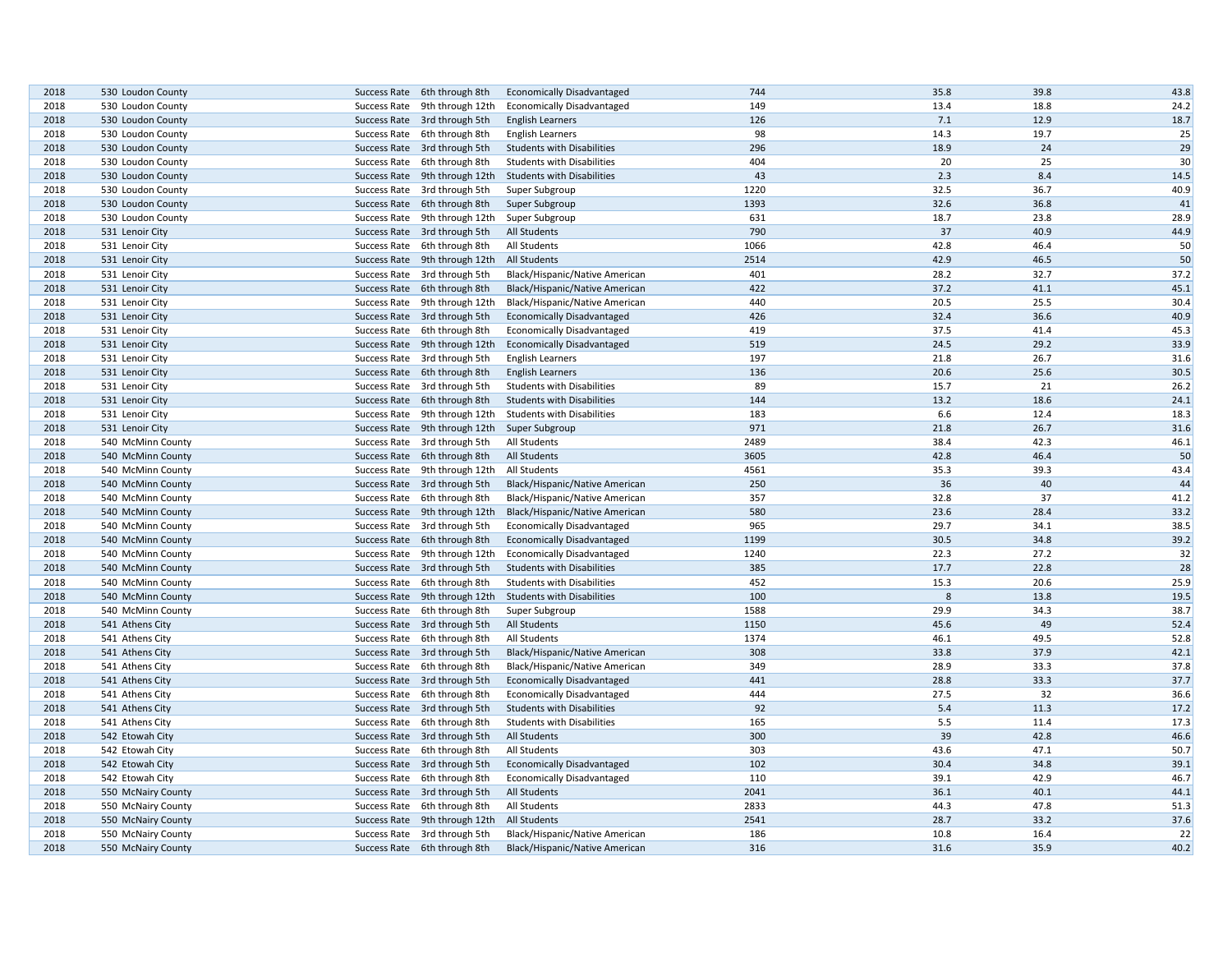| 2018 | 550 McNairy County         | Success Rate 9th through 12th | Black/Hispanic/Native American                           | 204  | 15.2 | 20.5 | 25.8 |
|------|----------------------------|-------------------------------|----------------------------------------------------------|------|------|------|------|
| 2018 | 550 McNairy County         | Success Rate 3rd through 5th  | <b>Economically Disadvantaged</b>                        | 899  | 25.6 | 30.3 | 34.9 |
| 2018 | 550 McNairy County         | Success Rate 6th through 8th  | <b>Economically Disadvantaged</b>                        | 1143 | 31.8 | 36.1 | 40.3 |
| 2018 | 550 McNairy County         | Success Rate 9th through 12th | <b>Economically Disadvantaged</b>                        | 1113 | 19.8 | 24.8 | 29.8 |
| 2018 | 550 McNairy County         | Success Rate 3rd through 5th  | <b>Students with Disabilities</b>                        | 201  | 14.4 | 19.8 | 25.1 |
| 2018 | 550 McNairy County         | Success Rate 6th through 8th  | <b>Students with Disabilities</b>                        | 289  | 10   | 15.6 | 21.3 |
| 2018 | 550 McNairy County         | Success Rate 9th through 12th | <b>Students with Disabilities</b>                        | 65   | 3.1  | 9.2  | 15.2 |
| 2018 | 550 McNairy County         | Success Rate 3rd through 5th  | Super Subgroup                                           | 1052 | 24.2 | 28.9 | 33.7 |
| 2018 | 550 McNairy County         | Success Rate 6th through 8th  | Super Subgroup                                           | 1375 | 30.5 | 34.8 | 39.2 |
| 2018 | 550 McNairy County         | Success Rate 9th through 12th | Super Subgroup                                           | 1271 | 18.7 | 23.8 | 28.9 |
| 2018 | 560 Macon County           | Success Rate 3rd through 5th  | All Students                                             | 2036 | 37.8 | 41.7 | 45.6 |
| 2018 | 560 Macon County           | Success Rate 6th through 8th  | <b>All Students</b>                                      | 2310 | 41.4 | 45.1 | 48.7 |
| 2018 | 560 Macon County           | Success Rate 9th through 12th | All Students                                             | 2363 | 28.7 | 33.2 | 37.6 |
| 2018 | 560 Macon County           | Success Rate 3rd through 5th  | Black/Hispanic/Native American                           | 272  | 25.7 | 30.3 | 35   |
| 2018 | 560 Macon County           | Success Rate 6th through 8th  | Black/Hispanic/Native American                           | 247  | 30   | 34.4 | 38.8 |
| 2018 | 560 Macon County           | Success Rate 9th through 12th | Black/Hispanic/Native American                           | 63   | 14.3 | 19.7 | 25   |
| 2018 | 560 Macon County           | Success Rate 3rd through 5th  | <b>Economically Disadvantaged</b>                        | 903  | 28.3 | 32.8 | 37.3 |
| 2018 | 560 Macon County           | Success Rate 6th through 8th  | <b>Economically Disadvantaged</b>                        | 938  | 29.1 | 33.5 | 38   |
| 2018 | 560 Macon County           | Success Rate 9th through 12th | <b>Economically Disadvantaged</b>                        | 796  | 18.2 | 23.3 | 28.4 |
| 2018 | 560 Macon County           | Success Rate 3rd through 5th  | <b>English Learners</b>                                  | 86   | 11.6 | 17.1 | 22.7 |
| 2018 | 560 Macon County           | Success Rate 3rd through 5th  | <b>Students with Disabilities</b>                        | 259  | 14.3 | 19.7 | 25   |
| 2018 | 560 Macon County           | Success Rate 6th through 8th  | <b>Students with Disabilities</b>                        | 311  | 10.9 | 16.5 | 22   |
| 2018 | 560 Macon County           | Success Rate 9th through 12th | <b>Students with Disabilities</b>                        | 73   | 4.1  | 10.1 | 16.1 |
| 2018 | 560 Macon County           | Success Rate 3rd through 5th  | Super Subgroup                                           | 1065 | 27.8 | 32.3 | 36.8 |
| 2018 | 560 Macon County           | Success Rate 6th through 8th  | Super Subgroup                                           | 1174 | 27.4 | 31.9 | 36.5 |
| 2018 | 560 Macon County           | Success Rate 9th through 12th | Super Subgroup                                           | 962  | 17.3 | 22.5 | 27.6 |
| 2018 | 570 Jackson-Madison County | Success Rate 3rd through 5th  | All Students                                             | 6848 | 24.5 | 29.2 | 33.9 |
| 2018 | 570 Jackson-Madison County | Success Rate 6th through 8th  | All Students                                             | 7777 | 24.9 | 29.6 | 34.3 |
| 2018 | 570 Jackson-Madison County | Success Rate 9th through 12th | All Students                                             | 7669 | 22.4 | 27.3 | 32.1 |
| 2018 | 570 Jackson-Madison County | Success Rate 3rd through 5th  | Black/Hispanic/Native American                           | 4681 | 17.6 | 22.8 | 27.9 |
| 2018 | 570 Jackson-Madison County | Success Rate 6th through 8th  | Black/Hispanic/Native American                           | 5490 | 19.4 | 24.4 | 29.5 |
| 2018 | 570 Jackson-Madison County | Success Rate 9th through 12th | Black/Hispanic/Native American                           | 5095 | 13.7 | 19.1 | 24.5 |
| 2018 | 570 Jackson-Madison County | Success Rate 3rd through 5th  | <b>Economically Disadvantaged</b>                        | 3645 | 16.1 | 21.3 | 26.6 |
| 2018 | 570 Jackson-Madison County | Success Rate 6th through 8th  | <b>Economically Disadvantaged</b>                        | 3713 | 16.3 | 21.5 | 26.8 |
| 2018 | 570 Jackson-Madison County | Success Rate 9th through 12th | <b>Economically Disadvantaged</b>                        | 2788 | 10.6 | 16.2 | 21.8 |
| 2018 | 570 Jackson-Madison County | Success Rate 3rd through 5th  | <b>English Learners</b>                                  | 398  | 15.1 | 20.4 | 25.7 |
| 2018 | 570 Jackson-Madison County | Success Rate 6th through 8th  | <b>English Learners</b>                                  | 256  | 11.3 | 16.8 | 22.4 |
| 2018 | 570 Jackson-Madison County | Success Rate 3rd through 5th  | <b>Students with Disabilities</b>                        | 846  | 16.1 | 21.3 | 26.6 |
| 2018 | 570 Jackson-Madison County | Success Rate 6th through 8th  | <b>Students with Disabilities</b>                        | 1042 | 11.1 | 16.7 | 22.2 |
| 2018 | 570 Jackson-Madison County | Success Rate 9th through 12th | <b>Students with Disabilities</b>                        | 745  | 4.6  | 10.6 | 16.5 |
| 2018 | 570 Jackson-Madison County | Success Rate 3rd through 5th  | Super Subgroup                                           | 5599 | 19.3 | 24.3 | 29.4 |
| 2018 | 570 Jackson-Madison County | Success Rate 6th through 8th  | Super Subgroup                                           | 6399 | 20.2 | 25.2 | 30.2 |
| 2018 | 570 Jackson-Madison County | Success Rate 9th through 12th | Super Subgroup                                           | 5784 | 14.5 | 19.8 | 25.2 |
| 2018 | 580 Marion County          | Success Rate 3rd through 5th  | <b>All Students</b>                                      | 2129 | 31.2 | 35.5 | 39.8 |
| 2018 | 580 Marion County          | Success Rate 6th through 8th  | All Students                                             | 2794 | 47.3 | 50.6 | 53.9 |
| 2018 | 580 Marion County          | Success Rate 9th through 12th | <b>All Students</b>                                      | 2379 | 32.2 | 36.4 | 40.7 |
| 2018 | 580 Marion County          | Success Rate 3rd through 5th  | Black/Hispanic/Native American                           | 210  | 24.8 | 29.5 | 34.2 |
| 2018 | 580 Marion County          | Success Rate 6th through 8th  | Black/Hispanic/Native American                           | 239  | 33.1 | 37.3 | 41.5 |
| 2018 | 580 Marion County          | Success Rate 3rd through 5th  | <b>Economically Disadvantaged</b>                        | 816  | 22.1 | 27   | 31.8 |
| 2018 | 580 Marion County          | Success Rate 6th through 8th  | <b>Economically Disadvantaged</b>                        | 945  | 35.8 | 39.8 | 43.8 |
| 2018 | 580 Marion County          | Success Rate 9th through 12th | <b>Economically Disadvantaged</b>                        | 703  | 23.3 | 28.1 | 32.9 |
| 2018 | 580 Marion County          | Success Rate 3rd through 5th  | <b>Students with Disabilities</b>                        | 306  | 9.8  | 15.4 | 21.1 |
| 2018 | 580 Marion County          | Success Rate 6th through 8th  | <b>Students with Disabilities</b>                        | 352  | 12.5 | 18   | 23.4 |
| 2018 | 580 Marion County          |                               | Success Rate 9th through 12th Students with Disabilities | 171  | 5.3  | 11.2 | 17.1 |
| 2018 | 580 Marion County          | Success Rate 3rd through 5th  | Super Subgroup                                           | 1071 | 22   | 26.9 | 31.8 |
|      |                            |                               |                                                          |      |      |      |      |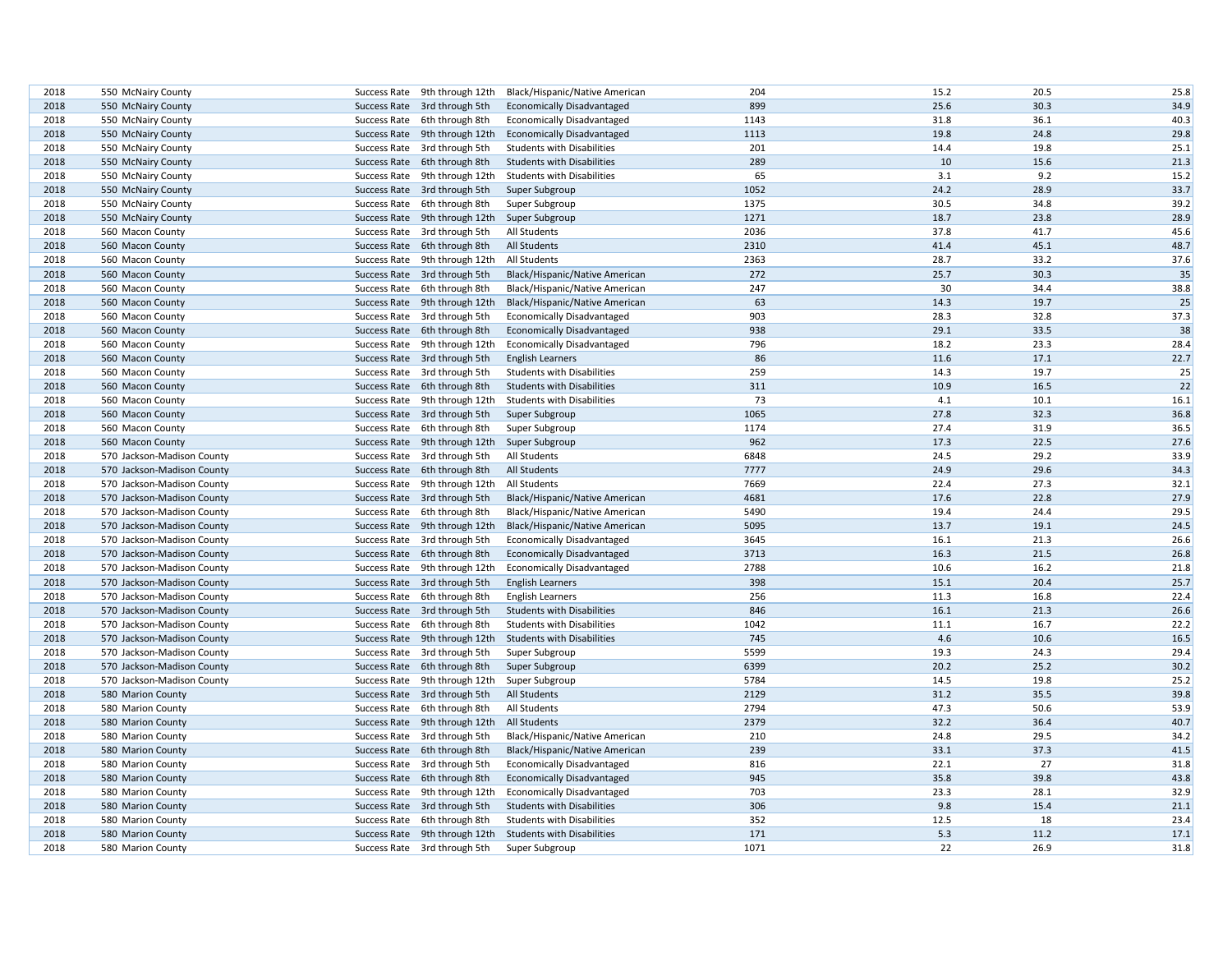| 2018 | 580 Marion County   |              | Success Rate 6th through 8th                 | Super Subgroup                    | 1234 | 33.5 | 37.7 | 41.8 |
|------|---------------------|--------------|----------------------------------------------|-----------------------------------|------|------|------|------|
| 2018 | 580 Marion County   |              | Success Rate 9th through 12th                | Super Subgroup                    | 924  | 21.3 | 26.2 | 31.1 |
| 2018 | 581 Richard City    |              | Success Rate 3rd through 5th                 | <b>All Students</b>               | 126  | 34.9 | 39   | 43   |
| 2018 | 581 Richard City    |              | Success Rate 6th through 8th                 | All Students                      | 159  | 39.6 | 43.4 | 47.2 |
| 2018 | 590 Marshall County |              | Success Rate 3rd through 5th                 | All Students                      | 2767 | 42.2 | 45.8 | 49.4 |
| 2018 | 590 Marshall County |              | Success Rate 6th through 8th                 | All Students                      | 3498 | 52.3 | 55.3 | 58.3 |
| 2018 | 590 Marshall County |              | Success Rate 9th through 12th                | <b>All Students</b>               | 3804 | 35.7 | 39.7 | 43.7 |
| 2018 | 590 Marshall County |              | Success Rate 3rd through 5th                 | Black/Hispanic/Native American    | 538  | 37   | 40.9 | 44.9 |
| 2018 | 590 Marshall County |              | Success Rate 6th through 8th                 | Black/Hispanic/Native American    | 627  | 44   | 47.5 | 51   |
| 2018 | 590 Marshall County |              | Success Rate 9th through 12th                | Black/Hispanic/Native American    | 608  | 21.5 | 26.4 | 31.3 |
| 2018 | 590 Marshall County |              | Success Rate 3rd through 5th                 | <b>Economically Disadvantaged</b> | 929  | 31.4 | 35.7 | 40   |
| 2018 | 590 Marshall County |              | Success Rate 6th through 8th                 | <b>Economically Disadvantaged</b> | 1064 | 41.6 | 45.3 | 48.9 |
| 2018 | 590 Marshall County |              | Success Rate 9th through 12th                | <b>Economically Disadvantaged</b> | 717  | 23.7 | 28.5 | 33.2 |
| 2018 | 590 Marshall County |              | Success Rate 3rd through 5th                 | <b>English Learners</b>           | 127  | 28.3 | 32.8 | 37.3 |
| 2018 | 590 Marshall County |              | Success Rate 3rd through 5th                 | <b>Students with Disabilities</b> | 369  | 13.3 | 18.7 | 24.1 |
| 2018 | 590 Marshall County |              | Success Rate 6th through 8th                 | <b>Students with Disabilities</b> | 395  | 17.2 | 22.4 | 27.6 |
| 2018 | 590 Marshall County |              | Success Rate 9th through 12th                | <b>Students with Disabilities</b> | 196  | 5.6  | 11.5 | 17.4 |
| 2018 | 590 Marshall County |              | Success Rate 3rd through 5th                 | Super Subgroup                    | 1343 | 31.3 | 35.6 | 39.9 |
| 2018 | 590 Marshall County |              | Success Rate 6th through 8th                 | Super Subgroup                    | 1600 | 39.9 | 43.7 | 47.4 |
| 2018 | 590 Marshall County |              | Success Rate 9th through 12th                | Super Subgroup                    | 1328 | 20.5 | 25.5 | 30.4 |
| 2018 | 600 Maury County    |              | Success Rate 3rd through 5th                 | <b>All Students</b>               | 6753 | 28.3 | 32.8 | 37.3 |
| 2018 | 600 Maury County    |              | Success Rate 6th through 8th                 | All Students                      | 8027 | 32.6 | 36.8 | 41   |
| 2018 | 600 Maury County    |              | Success Rate 9th through 12th                | <b>All Students</b>               | 7423 | 29.3 | 33.7 | 38.1 |
| 2018 | 600 Maury County    |              | Success Rate 3rd through 5th                 | Black/Hispanic/Native American    | 2067 | 15.9 | 21.2 | 26.4 |
| 2018 | 600 Maury County    |              | Success Rate 6th through 8th                 | Black/Hispanic/Native American    | 2311 | 18.6 | 23.7 | 28.8 |
| 2018 | 600 Maury County    |              | Success Rate 9th through 12th                | Black/Hispanic/Native American    | 1932 | 14.6 | 19.9 | 25.3 |
| 2018 | 600 Maury County    |              | Success Rate 3rd through 5th                 | <b>Economically Disadvantaged</b> | 2396 | 16.1 | 21.3 | 26.6 |
| 2018 | 600 Maury County    |              | Success Rate 6th through 8th                 | <b>Economically Disadvantaged</b> | 2555 | 19.8 | 24.8 | 29.8 |
| 2018 | 600 Maury County    |              | Success Rate 9th through 12th                | <b>Economically Disadvantaged</b> | 2185 | 17.1 | 22.3 | 27.5 |
| 2018 | 600 Maury County    |              | Success Rate 3rd through 5th                 | <b>English Learners</b>           | 341  | 12.6 | 18.1 | 23.5 |
| 2018 | 600 Maury County    |              | Success Rate 6th through 8th                 | <b>English Learners</b>           | 176  | 10.2 | 15.8 | 21.4 |
| 2018 | 600 Maury County    |              | Success Rate 3rd through 5th                 | <b>Students with Disabilities</b> | 870  | 11   | 16.6 | 22.1 |
| 2018 | 600 Maury County    |              | Success Rate 6th through 8th                 | <b>Students with Disabilities</b> | 1050 | 9.1  | 14.8 | 20.5 |
| 2018 | 600 Maury County    |              | Success Rate 9th through 12th                | <b>Students with Disabilities</b> | 730  | 5.5  | 11.4 | 17.3 |
| 2018 | 600 Maury County    |              | Success Rate 3rd through 5th                 | Super Subgroup                    | 3718 | 16.9 | 22.1 | 27.3 |
| 2018 | 600 Maury County    |              | Success Rate 6th through 8th                 | Super Subgroup                    | 4091 | 19.8 | 24.8 | 29.8 |
| 2018 | 600 Maury County    |              | Success Rate 9th through 12th Super Subgroup |                                   | 3401 | 16.8 | 22   | 27.2 |
| 2018 | 610 Meigs County    |              | Success Rate 3rd through 5th                 | All Students                      | 848  | 40.8 | 44.5 | 48.2 |
| 2018 | 610 Meigs County    |              | Success Rate 6th through 8th                 | All Students                      | 1127 | 39.5 | 43.3 | 47.1 |
| 2018 | 610 Meigs County    |              | Success Rate 9th through 12th                | All Students                      | 1126 | 35.5 | 39.5 | 43.6 |
| 2018 | 610 Meigs County    |              | Success Rate 3rd through 5th                 | <b>Economically Disadvantaged</b> | 368  | 33.4 | 37.6 | 41.7 |
| 2018 | 610 Meigs County    |              | Success Rate 6th through 8th                 | <b>Economically Disadvantaged</b> | 411  | 29.9 | 34.3 | 38.7 |
| 2018 | 610 Meigs County    |              | Success Rate 9th through 12th                | <b>Economically Disadvantaged</b> | 258  | 26.4 | 31   | 35.6 |
| 2018 | 610 Meigs County    |              | Success Rate 3rd through 5th                 | <b>Students with Disabilities</b> | 143  | 18.9 | 24   | 29   |
| 2018 | 610 Meigs County    |              | Success Rate 6th through 8th                 | <b>Students with Disabilities</b> | 205  | 13.2 | 18.6 | 24.1 |
| 2018 | 620 Monroe County   |              | Success Rate 3rd through 5th                 | All Students                      | 2521 | 31.7 | 36   | 40.2 |
| 2018 | 620 Monroe County   |              | Success Rate 6th through 8th                 | <b>All Students</b>               | 3250 | 39.3 | 43.1 | 46.9 |
| 2018 | 620 Monroe County   |              | Success Rate 9th through 12th                | All Students                      | 4189 | 30   | 34.4 | 38.8 |
| 2018 | 620 Monroe County   |              | Success Rate 3rd through 5th                 | Black/Hispanic/Native American    | 208  | 23.6 | 28.4 | 33.2 |
| 2018 | 620 Monroe County   | Success Rate | 6th through 8th                              | Black/Hispanic/Native American    | 199  | 30.2 | 34.6 | 38.9 |
| 2018 | 620 Monroe County   |              | Success Rate 9th through 12th                | Black/Hispanic/Native American    | 360  | 15   | 20.3 | 25.6 |
| 2018 | 620 Monroe County   |              | Success Rate 3rd through 5th                 | <b>Economically Disadvantaged</b> | 975  | 24.6 | 29.3 | 34   |
| 2018 | 620 Monroe County   |              | Success Rate 6th through 8th                 | <b>Economically Disadvantaged</b> | 1384 | 29   | 33.4 | 37.9 |
| 2018 | 620 Monroe County   |              | Success Rate 9th through 12th                | <b>Economically Disadvantaged</b> | 1311 | 20.1 | 25.1 | 30.1 |
| 2018 | 620 Monroe County   |              | Success Rate 3rd through 5th                 | <b>Students with Disabilities</b> | 330  | 9.7  | 15.3 | 21   |
|      |                     |              |                                              |                                   |      |      |      |      |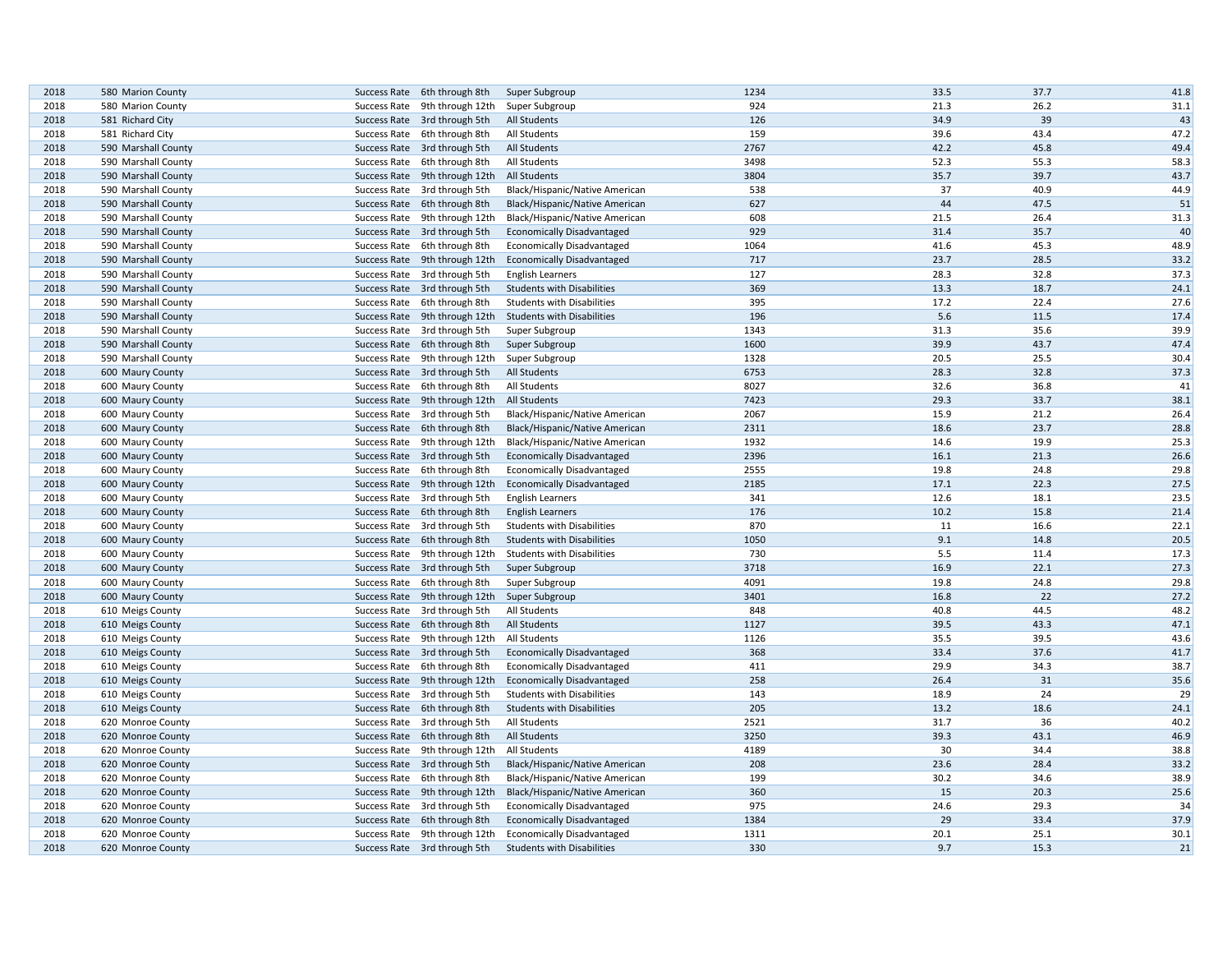| 2018         | 620 Monroe County     |              | Success Rate 6th through 8th  | <b>Students with Disabilities</b> | 427   | 14.5 | 19.8 | 25.2 |
|--------------|-----------------------|--------------|-------------------------------|-----------------------------------|-------|------|------|------|
| 2018         | 620 Monroe County     |              | Success Rate 9th through 12th | <b>Students with Disabilities</b> | 406   | 11.6 | 17.1 | 22.7 |
| 2018         | 620 Monroe County     |              | Success Rate 3rd through 5th  | Super Subgroup                    | 1230  | 23.2 | 28   | 32.8 |
| 2018         | 620 Monroe County     |              | Success Rate 6th through 8th  | Super Subgroup                    | 1630  | 28   | 32.5 | 37   |
| 2018         | 620 Monroe County     |              | Success Rate 9th through 12th | Super Subgroup                    | 1710  | 19.2 | 24.3 | 29.3 |
| 2018         | 621 Sweetwater City   |              | Success Rate 3rd through 5th  | <b>All Students</b>               | 1064  | 35.6 | 39.6 | 43.7 |
| 2018         | 621 Sweetwater City   |              | Success Rate 6th through 8th  | All Students                      | 1469  | 31   | 35.3 | 39.6 |
| 2018         | 621 Sweetwater City   |              | Success Rate 3rd through 5th  | Black/Hispanic/Native American    | 166   | 20.5 | 25.5 | 30.4 |
| 2018         | 621 Sweetwater City   |              | Success Rate 6th through 8th  | Black/Hispanic/Native American    | 252   | 22.2 | 27.1 | 31.9 |
| 2018         | 621 Sweetwater City   |              | Success Rate 3rd through 5th  | <b>Economically Disadvantaged</b> | 465   | 29   | 33.4 | 37.9 |
| 2018         | 621 Sweetwater City   |              | Success Rate 6th through 8th  | Economically Disadvantaged        | 564   | 20.4 | 25.4 | 30.4 |
| 2018         | 621 Sweetwater City   |              | Success Rate 3rd through 5th  | <b>Students with Disabilities</b> | 156   | 7.7  | 13.5 | 19.2 |
| 2018         | 621 Sweetwater City   |              | Success Rate 6th through 8th  | <b>Students with Disabilities</b> | 241   | 9.1  | 14.8 | 20.5 |
| 2018         |                       |              |                               |                                   | 653   | 26.5 | 31.1 | 35.7 |
|              | 621 Sweetwater City   |              | Success Rate 3rd through 5th  | Super Subgroup                    |       |      |      |      |
| 2018         | 621 Sweetwater City   |              | Success Rate 6th through 8th  | Super Subgroup                    | 817   | 20.4 | 25.4 | 30.4 |
| 2018         | 630 Montgomery County |              | Success Rate 3rd through 5th  | All Students                      | 18053 | 52.4 | 55.4 | 58.4 |
| 2018         | 630 Montgomery County |              | Success Rate 6th through 8th  | All Students                      | 20691 | 52.7 | 55.7 | 58.6 |
| 2018         | 630 Montgomery County |              | Success Rate 9th through 12th | <b>All Students</b>               | 19877 | 43.4 | 46.9 | 50.5 |
| 2018         | 630 Montgomery County |              | Success Rate 3rd through 5th  | Black/Hispanic/Native American    | 7611  | 41.5 | 45.2 | 48.8 |
| 2018         | 630 Montgomery County |              | Success Rate 6th through 8th  | Black/Hispanic/Native American    | 8517  | 42.6 | 46.2 | 49.8 |
| 2018         | 630 Montgomery County |              | Success Rate 9th through 12th | Black/Hispanic/Native American    | 7764  | 31.7 | 36   | 40.2 |
| 2018         | 630 Montgomery County |              | Success Rate 3rd through 5th  | <b>Economically Disadvantaged</b> | 5096  | 38.7 | 42.5 | 46.4 |
| 2018         | 630 Montgomery County |              | Success Rate 6th through 8th  | <b>Economically Disadvantaged</b> | 5091  | 37.7 | 41.6 | 45.5 |
| 2018         | 630 Montgomery County |              | Success Rate 9th through 12th | <b>Economically Disadvantaged</b> | 3841  | 27.2 | 31.8 | 36.3 |
| 2018         | 630 Montgomery County |              | Success Rate 3rd through 5th  | <b>English Learners</b>           | 704   | 35.5 | 39.5 | 43.6 |
| 2018         | 630 Montgomery County |              | Success Rate 6th through 8th  | <b>English Learners</b>           | 491   | 31   | 35.3 | 39.6 |
| 2018         | 630 Montgomery County |              | Success Rate 9th through 12th | <b>English Learners</b>           | 157   | 15.9 | 21.2 | 26.4 |
| 2018         | 630 Montgomery County |              | Success Rate 3rd through 5th  | <b>Students with Disabilities</b> | 2424  | 21.7 | 26.6 | 31.5 |
| 2018         | 630 Montgomery County |              | Success Rate 6th through 8th  | <b>Students with Disabilities</b> | 2376  | 16   | 21.3 | 26.5 |
| 2018         | 630 Montgomery County |              | Success Rate 9th through 12th | <b>Students with Disabilities</b> | 1696  | 9.4  | 15.1 | 20.7 |
| 2018         | 630 Montgomery County |              | Success Rate 3rd through 5th  | Super Subgroup                    | 10819 | 42.1 | 45.7 | 49.3 |
| 2018         | 630 Montgomery County |              | Success Rate 6th through 8th  | Super Subgroup                    | 11630 | 41.5 | 45.2 | 48.8 |
| 2018         | 630 Montgomery County | Success Rate | 9th through 12th              | Super Subgroup                    | 10172 | 30.6 | 34.9 | 39.3 |
| 2018         | 640 Moore County      |              | Success Rate 3rd through 5th  | <b>All Students</b>               | 456   | 41.9 | 45.5 | 49.2 |
| 2018         | 640 Moore County      |              | Success Rate 6th through 8th  | All Students                      | 647   | 52.2 | 55.2 | 58.2 |
| 2018         | 640 Moore County      |              | Success Rate 9th through 12th | All Students                      | 619   | 44.6 | 48.1 | 51.5 |
| 2018         | 640 Moore County      |              | Success Rate 3rd through 5th  | <b>Economically Disadvantaged</b> | 96    | 26   | 30.6 | 35.3 |
| 2018         | 640 Moore County      |              | Success Rate 6th through 8th  | <b>Economically Disadvantaged</b> | 138   | 40.6 | 44.3 | 48   |
| 2018         | 640 Moore County      | Success Rate | 3rd through 5th               | <b>Students with Disabilities</b> | 62    | 21   | 25.9 | 30.9 |
|              |                       |              |                               |                                   | 150   | 30   | 34.4 | 38.8 |
| 2018<br>2018 | 640 Moore County      |              | Success Rate 3rd through 5th  | Super Subgroup                    | 1560  |      |      |      |
|              | 650 Morgan County     |              | Success Rate 3rd through 5th  | All Students                      |       | 24.9 | 29.6 | 34.3 |
| 2018         | 650 Morgan County     |              | Success Rate 6th through 8th  | All Students                      | 2047  | 26   | 30.6 | 35.3 |
| 2018         | 650 Morgan County     |              | Success Rate 9th through 12th | All Students                      | 1753  | 21.5 | 26.4 | 31.3 |
| 2018         | 650 Morgan County     |              | Success Rate 3rd through 5th  | <b>Economically Disadvantaged</b> | 689   | 16.5 | 21.7 | 26.9 |
| 2018         | 650 Morgan County     |              | Success Rate 6th through 8th  | <b>Economically Disadvantaged</b> | 886   | 18.7 | 23.8 | 28.9 |
| 2018         | 650 Morgan County     |              | Success Rate 9th through 12th | <b>Economically Disadvantaged</b> | 290   | 9    | 14.7 | 20.4 |
| 2018         | 650 Morgan County     |              | Success Rate 3rd through 5th  | <b>Students with Disabilities</b> | 209   | 8.1  | 13.8 | 19.6 |
| 2018         | 650 Morgan County     |              | Success Rate 6th through 8th  | <b>Students with Disabilities</b> | 226   | 8.8  | 14.5 | 20.2 |
| 2018         | 650 Morgan County     | Success Rate | 9th through 12th              | <b>Students with Disabilities</b> | 97    | 7.2  | 13   | 18.8 |
| 2018         | 650 Morgan County     |              | Success Rate 3rd through 5th  | Super Subgroup                    | 826   | 17.1 | 22.3 | 27.5 |
| 2018         | 650 Morgan County     |              | Success Rate 6th through 8th  | Super Subgroup                    | 1034  | 18.2 | 23.3 | 28.4 |
| 2018         | 660 Obion County      |              | Success Rate 3rd through 5th  | All Students                      | 1641  | 45.5 | 48.9 | 52.3 |
| 2018         | 660 Obion County      | Success Rate | 6th through 8th               | All Students                      | 2264  | 49.5 | 52.7 | 55.8 |
| 2018         | 660 Obion County      |              | Success Rate 9th through 12th | All Students                      | 2367  | 35.8 | 39.8 | 43.8 |
| 2018         | 660 Obion County      |              | Success Rate 3rd through 5th  | Black/Hispanic/Native American    | 143   | 33.6 | 37.8 | 41.9 |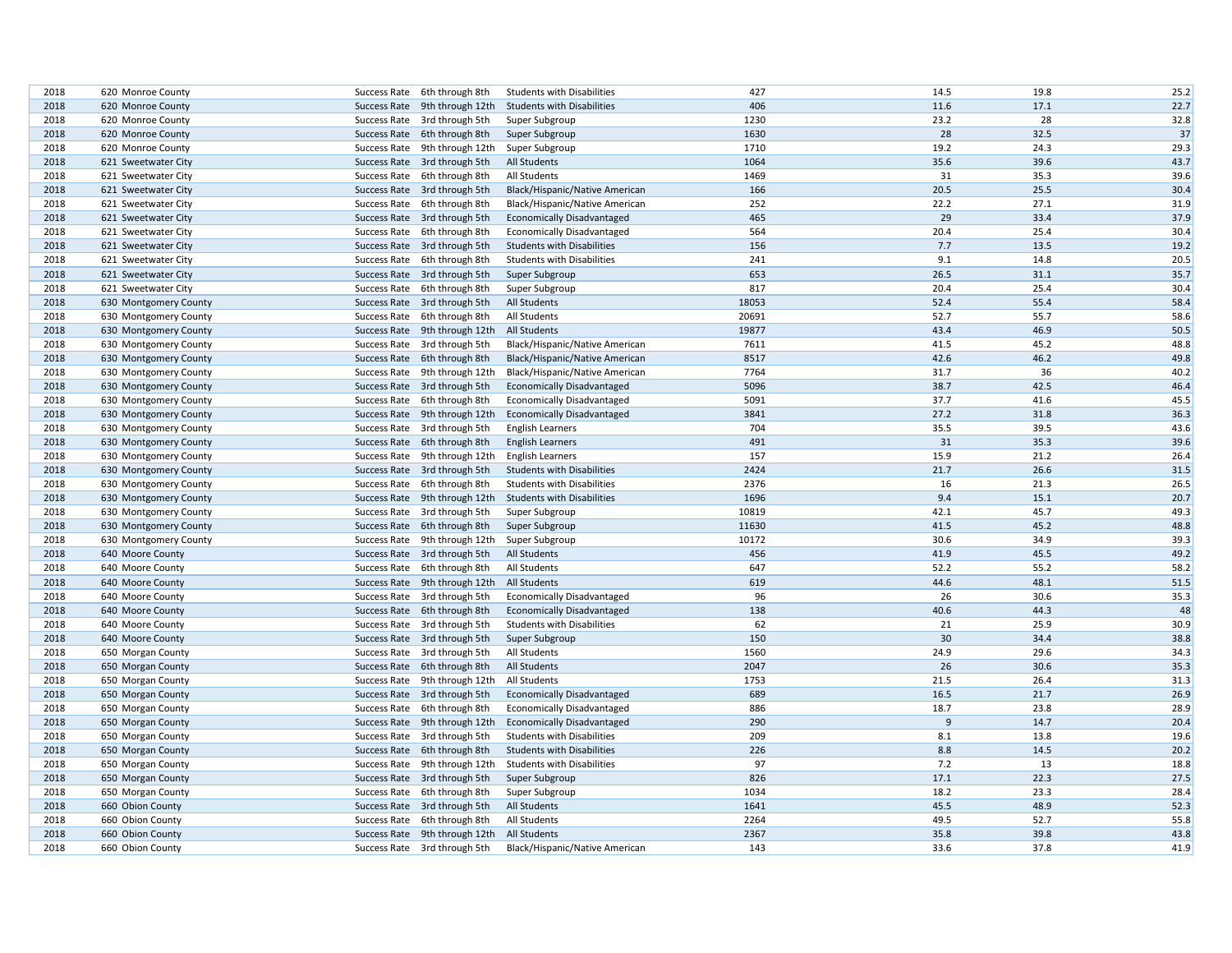| 2018 | 660 Obion County   | Success Rate 6th through 8th  |                                              | Black/Hispanic/Native American    | 248  | 38.3 | 42.2 | 46   |
|------|--------------------|-------------------------------|----------------------------------------------|-----------------------------------|------|------|------|------|
| 2018 | 660 Obion County   | Success Rate 3rd through 5th  |                                              | <b>Economically Disadvantaged</b> | 773  | 36.5 | 40.5 | 44.4 |
| 2018 | 660 Obion County   | Success Rate 6th through 8th  |                                              | <b>Economically Disadvantaged</b> | 1005 | 40.7 | 44.4 | 48.1 |
| 2018 | 660 Obion County   | Success Rate 9th through 12th |                                              | <b>Economically Disadvantaged</b> | 772  | 23.3 | 28.1 | 32.9 |
| 2018 | 660 Obion County   | Success Rate 3rd through 5th  |                                              | <b>Students with Disabilities</b> | 128  | 23.4 | 28.2 | 33   |
| 2018 | 660 Obion County   | Success Rate 6th through 8th  |                                              | <b>Students with Disabilities</b> | 294  | 20.7 | 25.7 | 30.6 |
| 2018 | 660 Obion County   |                               | Success Rate 9th through 12th                | <b>Students with Disabilities</b> | 125  | 8    | 13.8 | 19.5 |
| 2018 | 660 Obion County   | Success Rate 6th through 8th  |                                              | Super Subgroup                    | 1263 | 39.9 | 43.7 | 47.4 |
| 2018 | 660 Obion County   |                               | Success Rate 9th through 12th Super Subgroup |                                   | 989  | 22.3 | 27.2 | 32   |
| 2018 | 661 Union City     | Success Rate 3rd through 5th  |                                              | All Students                      | 813  | 35.9 | 39.9 | 43.9 |
| 2018 | 661 Union City     | Success Rate 6th through 8th  |                                              | <b>All Students</b>               | 1077 | 39.4 | 43.2 | 47   |
| 2018 | 661 Union City     |                               | Success Rate 9th through 12th                | All Students                      | 986  | 43.7 | 47.2 | 50.7 |
| 2018 | 661 Union City     | Success Rate 3rd through 5th  |                                              | Black/Hispanic/Native American    | 466  | 21.7 | 26.6 | 31.5 |
| 2018 | 661 Union City     | Success Rate 6th through 8th  |                                              | Black/Hispanic/Native American    | 507  | 24.9 | 29.6 | 34.3 |
| 2018 | 661 Union City     |                               | Success Rate 9th through 12th                | Black/Hispanic/Native American    | 371  | 19.7 | 24.7 | 29.7 |
| 2018 | 661 Union City     | Success Rate 3rd through 5th  |                                              | <b>Economically Disadvantaged</b> | 373  | 19.6 | 24.6 | 29.7 |
| 2018 | 661 Union City     | Success Rate 6th through 8th  |                                              | <b>Economically Disadvantaged</b> | 387  | 28.4 | 32.9 | 37.4 |
| 2018 | 661 Union City     | Success Rate 9th through 12th |                                              | <b>Economically Disadvantaged</b> | 199  | 18.6 | 23.7 | 28.8 |
| 2018 | 661 Union City     | Success Rate 3rd through 5th  |                                              | <b>Students with Disabilities</b> | 76   | 5.3  | 11.2 | 17.1 |
| 2018 | 661 Union City     | Success Rate 6th through 8th  |                                              | <b>Students with Disabilities</b> | 132  | 3.8  | 9.8  | 15.8 |
| 2018 | 661 Union City     | Success Rate 6th through 8th  |                                              | Super Subgroup                    | 659  | 25   | 29.7 | 34.4 |
| 2018 | 661 Union City     |                               | Success Rate 9th through 12th                | Super Subgroup                    | 485  | 24.7 | 29.4 | 34.1 |
| 2018 | 670 Overton County | Success Rate 3rd through 5th  |                                              | All Students                      | 1552 | 39.6 | 43.4 | 47.2 |
| 2018 | 670 Overton County | Success Rate 6th through 8th  |                                              | All Students                      | 2265 | 47.9 | 51.2 | 54.4 |
| 2018 | 670 Overton County | Success Rate 9th through 12th |                                              | <b>All Students</b>               | 1980 | 40.8 | 44.5 | 48.2 |
| 2018 | 670 Overton County | Success Rate 3rd through 5th  |                                              | <b>Economically Disadvantaged</b> | 379  | 30.3 | 34.7 | 39   |
| 2018 | 670 Overton County | Success Rate 6th through 8th  |                                              | <b>Economically Disadvantaged</b> | 463  | 36.9 | 40.8 | 44.8 |
| 2018 | 670 Overton County |                               | Success Rate 9th through 12th                | Economically Disadvantaged        | 46   | 30.4 | 34.8 | 39.1 |
| 2018 | 670 Overton County | Success Rate 3rd through 5th  |                                              | <b>Students with Disabilities</b> | 154  | 7.8  | 13.6 | 19.3 |
| 2018 | 670 Overton County | Success Rate 6th through 8th  |                                              | <b>Students with Disabilities</b> | 235  | 9.4  | 15.1 | 20.7 |
| 2018 | 670 Overton County |                               | Success Rate 9th through 12th                | <b>Students with Disabilities</b> | 127  | 13.4 | 18.8 | 24.2 |
| 2018 | 670 Overton County | Success Rate 3rd through 5th  |                                              | Super Subgroup                    | 532  | 25.8 | 30.4 | 35.1 |
| 2018 | 670 Overton County | Success Rate 6th through 8th  |                                              | Super Subgroup                    | 669  | 30.8 | 35.1 | 39.5 |
| 2018 | 680 Perry County   | Success Rate 3rd through 5th  |                                              | All Students                      | 557  | 28.7 | 33.2 | 37.6 |
| 2018 | 680 Perry County   | Success Rate 6th through 8th  |                                              | <b>All Students</b>               | 660  | 36.7 | 40.7 | 44.6 |
| 2018 | 680 Perry County   | Success Rate 9th through 12th |                                              | All Students                      | 694  | 19   | 24.1 | 29.1 |
| 2018 | 680 Perry County   | Success Rate 3rd through 5th  |                                              | <b>Economically Disadvantaged</b> | 204  | 22.1 | 27   | 31.8 |
| 2018 | 680 Perry County   | Success Rate 6th through 8th  |                                              | <b>Economically Disadvantaged</b> | 273  | 34.1 | 38.2 | 42.3 |
| 2018 | 680 Perry County   |                               | Success Rate 9th through 12th                | Economically Disadvantaged        | 71   | 9.9  | 15.5 | 21.2 |
| 2018 | 680 Perry County   | Success Rate 3rd through 5th  |                                              | <b>Students with Disabilities</b> | 79   | 21.5 | 26.4 | 31.3 |
| 2018 | 680 Perry County   | Success Rate 6th through 8th  |                                              | <b>Students with Disabilities</b> | 102  | 33.3 | 37.5 | 41.6 |
| 2018 | 680 Perry County   | Success Rate 6th through 8th  |                                              | Super Subgroup                    | 333  | 33.9 | 38   | 42.2 |
| 2018 | 690 Pickett County | Success Rate 3rd through 5th  |                                              | <b>All Students</b>               | 354  | 16.4 | 21.6 | 26.9 |
| 2018 | 690 Pickett County | Success Rate 6th through 8th  |                                              | All Students                      | 465  | 33.1 | 37.3 | 41.5 |
| 2018 | 690 Pickett County |                               | Success Rate 9th through 12th                | <b>All Students</b>               | 497  | 31.6 | 35.9 | 40.2 |
| 2018 | 700 Polk County    | Success Rate 3rd through 5th  |                                              | <b>All Students</b>               | 1207 | 36   | 40   | 44   |
| 2018 | 700 Polk County    | Success Rate 6th through 8th  |                                              | <b>All Students</b>               | 1516 | 39.2 | 43   | 46.8 |
| 2018 | 700 Polk County    |                               | Success Rate 9th through 12th                | All Students                      | 1730 | 31.6 | 35.9 | 40.2 |
| 2018 | 700 Polk County    | Success Rate 3rd through 5th  |                                              | <b>Economically Disadvantaged</b> | 475  | 30.7 | 35   | 39.4 |
| 2018 | 700 Polk County    | Success Rate 6th through 8th  |                                              | <b>Economically Disadvantaged</b> | 551  | 30.5 | 34.8 | 39.2 |
| 2018 | 700 Polk County    |                               | Success Rate 9th through 12th                | <b>Economically Disadvantaged</b> | 415  | 26.5 | 31.1 | 35.7 |
| 2018 | 700 Polk County    | Success Rate 3rd through 5th  |                                              | <b>Students with Disabilities</b> | 138  | 11.6 | 17.1 | 22.7 |
| 2018 | 700 Polk County    | Success Rate 6th through 8th  |                                              | <b>Students with Disabilities</b> | 234  | 8.5  | 14.2 | 19.9 |
| 2018 | 700 Polk County    |                               | Success Rate 9th through 12th                | <b>Students with Disabilities</b> | 33   | 12.1 | 17.6 | 23.1 |
| 2018 | 700 Polk County    | Success Rate 6th through 8th  |                                              | Super Subgroup                    | 686  | 27.7 | 32.2 | 36.7 |
|      |                    |                               |                                              |                                   |      |      |      |      |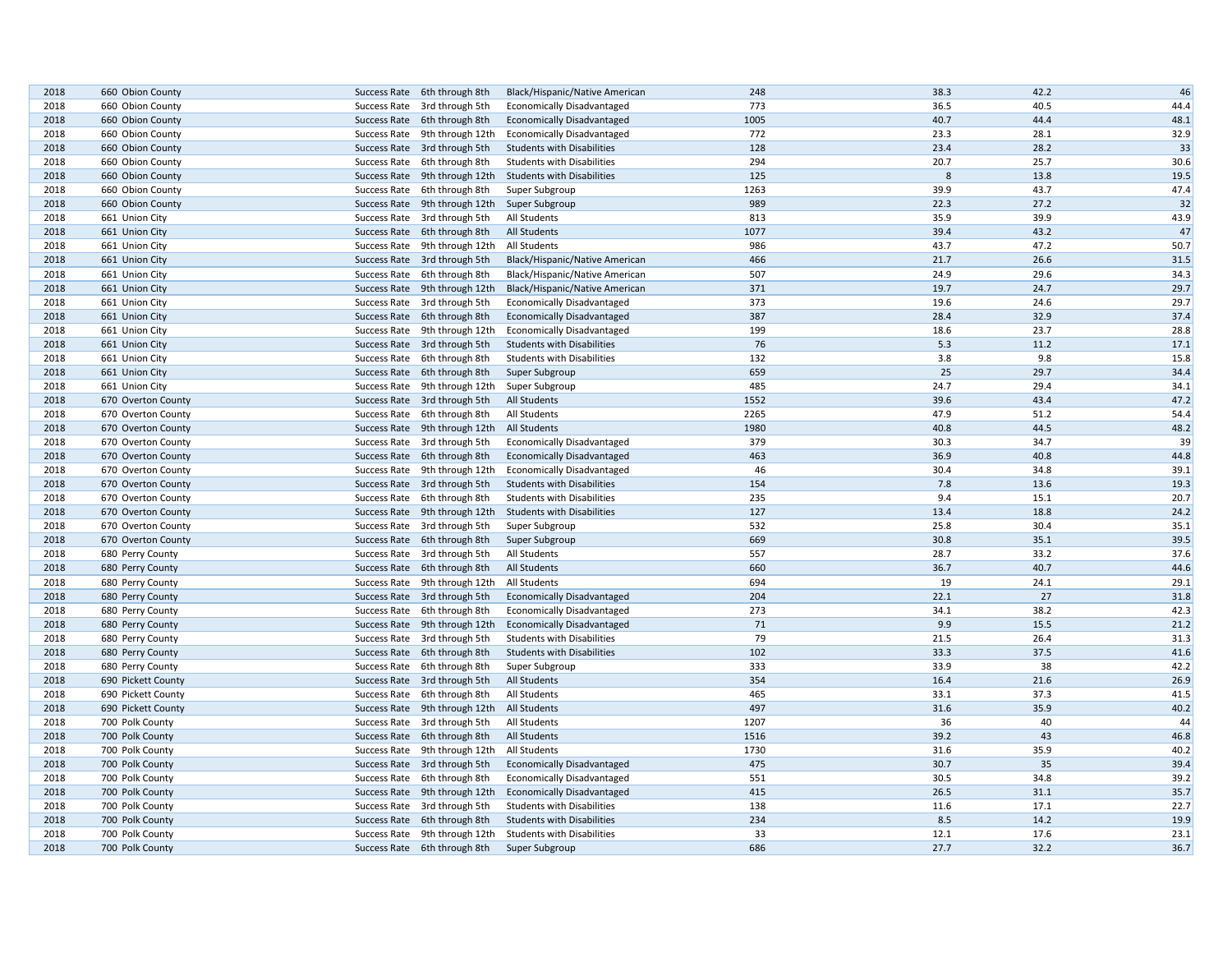| 2018         | 700 Polk County      | Success Rate 9th through 12th Super Subgroup                 |                                   | 576          | 21.7           | 26.6         | 31.5 |
|--------------|----------------------|--------------------------------------------------------------|-----------------------------------|--------------|----------------|--------------|------|
| 2018         | 710 Putnam County    | Success Rate 3rd through 5th                                 | <b>All Students</b>               | 5726         | 49.3           | 52.5         | 55.6 |
| 2018         | 710 Putnam County    | Success Rate 6th through 8th                                 | All Students                      | 7357         | 48.5           | 51.7         | 54.9 |
| 2018         | 710 Putnam County    | Success Rate 9th through 12th                                | All Students                      | 6882         | 41.1           | 44.8         | 48.5 |
| 2018         | 710 Putnam County    | Success Rate 3rd through 5th                                 | Black/Hispanic/Native American    | 1097         | 31.2           | 35.5         | 39.8 |
| 2018         | 710 Putnam County    | Success Rate 6th through 8th                                 | Black/Hispanic/Native American    | 1204         | 28.2           | 32.7         | 37.2 |
| 2018         | 710 Putnam County    | Success Rate 9th through 12th                                | Black/Hispanic/Native American    | 991          | 21.4           | 26.3         | 31.2 |
| 2018         | 710 Putnam County    | Success Rate 3rd through 5th                                 | <b>Economically Disadvantaged</b> | 2241         | 34.3           | 38.4         | 42.5 |
| 2018         | 710 Putnam County    | Success Rate 6th through 8th                                 | <b>Economically Disadvantaged</b> | 2269         | 30.3           | 34.7         | 39   |
| 2018         | 710 Putnam County    | Success Rate 9th through 12th                                | <b>Economically Disadvantaged</b> | 1675         | 22.8           | 27.6         | 32.5 |
| 2018         | 710 Putnam County    | Success Rate 3rd through 5th                                 | <b>English Learners</b>           | 552          | 22.5           | 27.3         | 32.2 |
| 2018         | 710 Putnam County    | Success Rate 6th through 8th                                 | <b>English Learners</b>           | 366          | 12.3           | 17.8         | 23.3 |
| 2018         | 710 Putnam County    | Success Rate 9th through 12th                                | <b>English Learners</b>           | 101          | 5              | 10.9         | 16.9 |
| 2018         | 710 Putnam County    | Success Rate 3rd through 5th                                 | <b>Students with Disabilities</b> | 849          | 17.7           | 22.8         | 28   |
| 2018         | 710 Putnam County    | Success Rate 6th through 8th                                 | <b>Students with Disabilities</b> | 1122         | 16             | 21.3         | 26.5 |
| 2018         | 710 Putnam County    | Success Rate 9th through 12th                                | <b>Students with Disabilities</b> | 687          | 9.6            | 15.3         | 20.9 |
| 2018         | 710 Putnam County    | Success Rate 3rd through 5th                                 | Super Subgroup                    | 3013         | 34.9           | 39           | 43   |
| 2018         | 710 Putnam County    | Success Rate 6th through 8th                                 | Super Subgroup                    | 3348         | 30.5           | 34.8         | 39.2 |
| 2018         | 710 Putnam County    | Success Rate 9th through 12th                                | Super Subgroup                    | 2599         | 22.5           | 27.3         | 32.2 |
| 2018         | 720 Rhea County      | Success Rate 3rd through 5th                                 | All Students                      | 2078         | 38.2           | 42.1         | 45.9 |
| 2018         | 720 Rhea County      | Success Rate 6th through 8th                                 | All Students                      | 2721         | 46.5           | 49.8         | 53.2 |
| 2018         | 720 Rhea County      | Success Rate 9th through 12th                                | All Students                      | 3285         | 34.8           | 38.9         | 43   |
| 2018         | 720 Rhea County      | Success Rate 3rd through 5th                                 | Black/Hispanic/Native American    | 280          | 23.6           | 28.4         | 33.2 |
| 2018         | 720 Rhea County      | Success Rate 6th through 8th                                 | Black/Hispanic/Native American    | 274          | 34.7           | 38.8         | 42.9 |
| 2018         | 720 Rhea County      | Success Rate 9th through 12th                                | Black/Hispanic/Native American    | 327          | 24.5           | 29.2         | 33.9 |
| 2018         | 720 Rhea County      | Success Rate 3rd through 5th                                 | <b>Economically Disadvantaged</b> | 917          | 27.7           | 32.2         | 36.7 |
| 2018         | 720 Rhea County      | Success Rate 6th through 8th                                 | <b>Economically Disadvantaged</b> | 1145         | 33.3           | 37.5         | 41.6 |
| 2018         | 720 Rhea County      | Success Rate 9th through 12th                                | <b>Economically Disadvantaged</b> | 1117         | 26.1           | 30.7         | 35.3 |
| 2018         | 720 Rhea County      | Success Rate 3rd through 5th                                 | <b>English Learners</b>           | 86           | 10.5           | 16.1         | 21.7 |
| 2018         | 720 Rhea County      | Success Rate 3rd through 5th                                 | <b>Students with Disabilities</b> | 186          | 9.7            | 15.3         | 21   |
| 2018         | 720 Rhea County      | Success Rate 6th through 8th                                 | <b>Students with Disabilities</b> | 247          | 15.8           | 21.1         | 26.3 |
| 2018         | 720 Rhea County      | Success Rate 9th through 12th                                |                                   | 276          | $\overline{4}$ | 10           | 16   |
|              |                      |                                                              | <b>Students with Disabilities</b> |              |                | 31.4         | 36   |
| 2018<br>2018 | 720 Rhea County      | Success Rate 3rd through 5th<br>Success Rate 6th through 8th | Super Subgroup                    | 1114<br>1364 | 26.8<br>32.6   | 36.8         | 41   |
|              | 720 Rhea County      |                                                              | Super Subgroup                    |              |                |              |      |
| 2018<br>2018 | 721 Dayton City      | Success Rate 3rd through 5th                                 | All Students                      | 625<br>749   | 36.3<br>47.4   | 40.3<br>50.7 | 44.3 |
|              | 721 Dayton City      | Success Rate 6th through 8th                                 | <b>All Students</b>               |              |                |              | 54   |
| 2018         | 721 Dayton City      | Success Rate 3rd through 5th                                 | Black/Hispanic/Native American    | 98           | 20.4           | 25.4         | 30.4 |
| 2018         | 721 Dayton City      | Success Rate 6th through 8th                                 | Black/Hispanic/Native American    | 167          | 28.7           | 33.2         | 37.6 |
| 2018         | 721 Dayton City      | Success Rate 3rd through 5th                                 | <b>Economically Disadvantaged</b> | 283          | 24.7           | 29.4         | 34.1 |
| 2018         | 721 Dayton City      | Success Rate 6th through 8th                                 | <b>Economically Disadvantaged</b> | 310          | 36.5           | 40.5         | 44.4 |
| 2018         | 730 Roane County     | Success Rate 3rd through 5th                                 | All Students                      | 3371         | 42.9           | 46.5         | 50   |
| 2018         | 730 Roane County     | Success Rate 6th through 8th                                 | All Students                      | 4392         | 45.4           | 48.8         | 52.2 |
| 2018         | 730 Roane County     | Success Rate 9th through 12th                                | All Students                      | 4494         | 33.8           | 37.9         | 42.1 |
| 2018         | 730 Roane County     | Success Rate 3rd through 5th                                 | Black/Hispanic/Native American    | 349          | 30.7           | 35           | 39.4 |
| 2018         | 730 Roane County     | Success Rate 6th through 8th                                 | Black/Hispanic/Native American    | 386          | 32.6           | 36.8         | 41   |
| 2018         | 730 Roane County     | Success Rate 9th through 12th                                | Black/Hispanic/Native American    | 290          | 22.1           | 27           | 31.8 |
| 2018         | 730 Roane County     | Success Rate 3rd through 5th                                 | <b>Economically Disadvantaged</b> | 1396         | 30.9           | 35.2         | 39.5 |
| 2018         | 730 Roane County     | Success Rate 6th through 8th                                 | <b>Economically Disadvantaged</b> | 1570         | 34.1           | 38.2         | 42.3 |
| 2018         | 730 Roane County     | Success Rate 9th through 12th                                | <b>Economically Disadvantaged</b> | 1116         | 21.8           | 26.7         | 31.6 |
| 2018         | 730 Roane County     | Success Rate 3rd through 5th                                 | <b>Students with Disabilities</b> | 509          | 16.7           | 21.9         | 27.1 |
| 2018         | 730 Roane County     | Success Rate 6th through 8th                                 | <b>Students with Disabilities</b> | 681          | 12.2           | 17.7         | 23.2 |
| 2018         | 730 Roane County     | Success Rate 9th through 12th                                | <b>Students with Disabilities</b> | 421          | $\overline{9}$ | 14.7         | 20.4 |
| 2018         | 730 Roane County     | Success Rate 9th through 12th                                | Super Subgroup                    | 1573         | 20.9           | 25.8         | 30.8 |
| 2018         | 740 Robertson County | Success Rate 3rd through 5th                                 | All Students                      | 5843         | 35.9           | 39.9         | 43.9 |
| 2018         | 740 Robertson County | Success Rate 6th through 8th                                 | All Students                      | 7849         | 39.4           | 43.2         | 47   |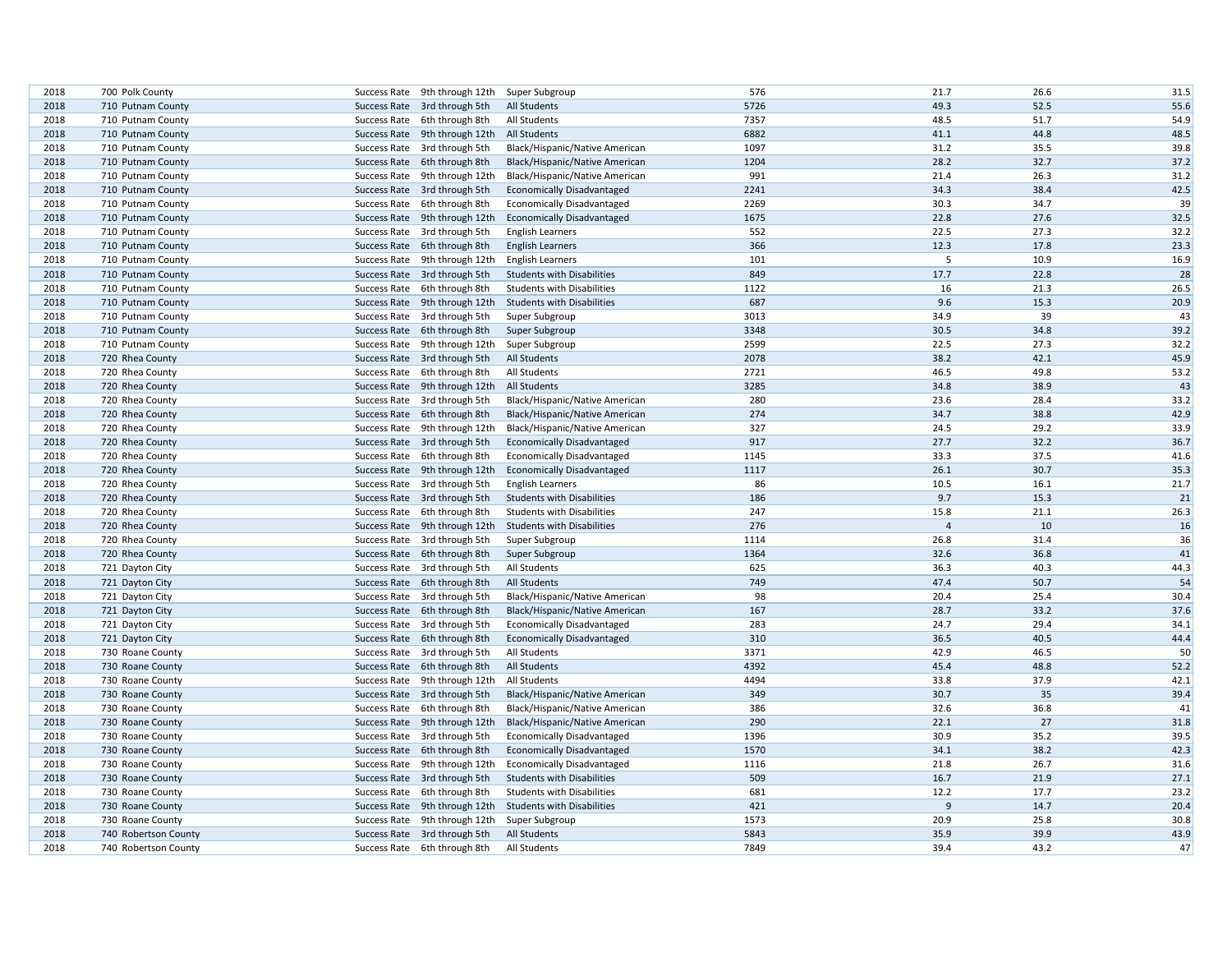| 2018         | 740 Robertson County  | Success Rate 9th through 12th                                 | All Students                      | 7258  | 31.8        | 36.1 | 40.3         |
|--------------|-----------------------|---------------------------------------------------------------|-----------------------------------|-------|-------------|------|--------------|
| 2018         | 740 Robertson County  | Success Rate 3rd through 5th                                  | Black/Hispanic/Native American    | 1714  | 21.2        | 26.1 | 31.1         |
| 2018         | 740 Robertson County  | Success Rate 6th through 8th                                  | Black/Hispanic/Native American    | 1873  | 19.2        | 24.3 | 29.3         |
| 2018         | 740 Robertson County  | Success Rate 9th through 12th                                 | Black/Hispanic/Native American    | 1384  | 14.5        | 19.8 | 25.2         |
| 2018         | 740 Robertson County  | Success Rate 3rd through 5th                                  | <b>Economically Disadvantaged</b> | 2194  | 22          | 26.9 | 31.8         |
| 2018         | 740 Robertson County  | Success Rate 6th through 8th                                  | <b>Economically Disadvantaged</b> | 2454  | 24.7        | 29.4 | 34.1         |
| 2018         | 740 Robertson County  | Success Rate 9th through 12th                                 | <b>Economically Disadvantaged</b> | 1539  | 18.4        | 23.5 | 28.6         |
| 2018         | 740 Robertson County  | Success Rate 3rd through 5th                                  | <b>English Learners</b>           | 668   | 13.8        | 19.2 | 24.6         |
| 2018         |                       |                                                               |                                   | 367   | 4.6         | 10.6 | 16.5         |
|              | 740 Robertson County  | Success Rate 6th through 8th                                  | <b>English Learners</b>           | 39    |             | 8.7  |              |
| 2018<br>2018 | 740 Robertson County  | Success Rate 9th through 12th<br>Success Rate 3rd through 5th | <b>English Learners</b>           | 757   | 2.6<br>12.2 | 17.7 | 14.8<br>23.2 |
|              | 740 Robertson County  |                                                               | <b>Students with Disabilities</b> | 1132  |             | 15.8 |              |
| 2018         | 740 Robertson County  | Success Rate 6th through 8th                                  | <b>Students with Disabilities</b> |       | 10.2        |      | 21.4         |
| 2018         | 740 Robertson County  | Success Rate 9th through 12th                                 | <b>Students with Disabilities</b> | 727   | 5.9         | 11.8 | 17.7         |
| 2018         | 740 Robertson County  | Success Rate 3rd through 5th                                  | Super Subgroup                    | 3070  | 22.9        | 27.7 | 32.5         |
| 2018         | 740 Robertson County  | Success Rate 6th through 8th                                  | Super Subgroup                    | 3762  | 23.2        | 28   | 32.8         |
| 2018         | 740 Robertson County  | Success Rate 9th through 12th                                 | Super Subgroup                    | 2741  | 16.5        | 21.7 | 26.9         |
| 2018         | 750 Rutherford County | Success Rate 3rd through 5th                                  | All Students                      | 19791 | 48.5        | 51.7 | 54.9         |
| 2018         | 750 Rutherford County | Success Rate 6th through 8th                                  | All Students                      | 32871 | 54.2        | 57.1 | 59.9         |
| 2018         | 750 Rutherford County | Success Rate 9th through 12th                                 | All Students                      | 32900 | 45.1        | 48.5 | 52           |
| 2018         | 750 Rutherford County | Success Rate 3rd through 5th                                  | Black/Hispanic/Native American    | 6505  | 35.8        | 39.8 | 43.8         |
| 2018         | 750 Rutherford County | Success Rate 6th through 8th                                  | Black/Hispanic/Native American    | 10778 | 39.2        | 43   | 46.8         |
| 2018         | 750 Rutherford County | Success Rate 9th through 12th                                 | Black/Hispanic/Native American    | 10414 | 28.8        | 33.3 | 37.7         |
| 2018         | 750 Rutherford County | Success Rate 3rd through 5th                                  | <b>Economically Disadvantaged</b> | 5142  | 32.5        | 36.7 | 40.9         |
| 2018         | 750 Rutherford County | Success Rate 6th through 8th                                  | <b>Economically Disadvantaged</b> | 7994  | 36.7        | 40.7 | 44.6         |
| 2018         | 750 Rutherford County | Success Rate 9th through 12th                                 | <b>Economically Disadvantaged</b> | 6893  | 26.3        | 30.9 | 35.5         |
| 2018         | 750 Rutherford County | Success Rate 3rd through 5th                                  | <b>English Learners</b>           | 1886  | 22.4        | 27.3 | 32.1         |
| 2018         | 750 Rutherford County | Success Rate 6th through 8th                                  | <b>English Learners</b>           | 1452  | 16.3        | 21.5 | 26.8         |
| 2018         | 750 Rutherford County | Success Rate 9th through 12th                                 | <b>English Learners</b>           | 743   | 8.6         | 14.3 | 20           |
| 2018         | 750 Rutherford County | Success Rate 3rd through 5th                                  | <b>Students with Disabilities</b> | 1548  | 14.3        | 19.7 | 25           |
| 2018         | 750 Rutherford County | Success Rate 6th through 8th                                  | <b>Students with Disabilities</b> | 2604  | 15.8        | 21.1 | 26.3         |
| 2018         | 750 Rutherford County | Success Rate 9th through 12th                                 | <b>Students with Disabilities</b> | 2404  | 9.8         | 15.4 | 21.1         |
| 2018         | 750 Rutherford County | Success Rate 3rd through 5th                                  | Super Subgroup                    | 9998  | 35.1        | 39.2 | 43.2         |
| 2018         | 750 Rutherford County | Success Rate 6th through 8th                                  | Super Subgroup                    | 15852 | 39          | 42.8 | 46.6         |
| 2018         | 750 Rutherford County | Success Rate 9th through 12th                                 | Super Subgroup                    | 14804 | 28.5        | 33   | 37.4         |
| 2018         | 751 Murfreesboro City | Success Rate 3rd through 5th                                  | <b>All Students</b>               | 8546  | 45          | 48.4 | 51.9         |
| 2018         | 751 Murfreesboro City | Success Rate 6th through 8th                                  | All Students                      | 1742  | 38.3        | 42.2 | 46           |
| 2018         | 751 Murfreesboro City | Success Rate 3rd through 5th                                  | Black/Hispanic/Native American    | 3715  | 31          | 35.3 | 39.6         |
| 2018         | 751 Murfreesboro City | Success Rate 6th through 8th                                  | Black/Hispanic/Native American    | 888   | 26.2        | 30.8 | 35.4         |
| 2018         | 751 Murfreesboro City | Success Rate 3rd through 5th                                  | <b>Economically Disadvantaged</b> | 2720  | 26.8        | 31.4 | 36           |
| 2018         | 751 Murfreesboro City | Success Rate 6th through 8th                                  | <b>Economically Disadvantaged</b> | 674   | 25.7        | 30.3 | 35           |
| 2018         | 751 Murfreesboro City | Success Rate 3rd through 5th                                  | <b>English Learners</b>           | 704   | 19.5        | 24.5 | 29.6         |
| 2018         | 751 Murfreesboro City | Success Rate 6th through 8th                                  | <b>English Learners</b>           | 140   | 13.6        | 19   | 24.4         |
| 2018         | 751 Murfreesboro City | Success Rate 3rd through 5th                                  | <b>Students with Disabilities</b> | 1109  | 14.6        | 19.9 | 25.3         |
| 2018         | 751 Murfreesboro City | Success Rate 6th through 8th                                  | <b>Students with Disabilities</b> | 315   | 9.8         | 15.4 | 21.1         |
| 2018         | 751 Murfreesboro City | Success Rate 3rd through 5th                                  | Super Subgroup                    | 5171  | 31.2        | 35.5 | 39.8         |
| 2018         | 751 Murfreesboro City | Success Rate 6th through 8th                                  | Super Subgroup                    | 1194  | 28.5        | 33   | 37.4         |
| 2018         | 760 Scott County      | Success Rate 3rd through 5th                                  | <b>All Students</b>               | 1606  | 31.8        | 36.1 | 40.3         |
| 2018         | 760 Scott County      | Success Rate 6th through 8th                                  | All Students                      | 2008  | 36.1        | 40.1 | 44.1         |
| 2018         | 760 Scott County      | Success Rate 9th through 12th                                 | <b>All Students</b>               | 1727  | 22.6        | 27.4 | 32.3         |
| 2018         | 760 Scott County      | Success Rate 3rd through 5th                                  | <b>Economically Disadvantaged</b> | 816   | 24.4        | 29.1 | 33.9         |
| 2018         | 760 Scott County      | Success Rate 6th through 8th                                  | <b>Economically Disadvantaged</b> | 1024  | 29.7        | 34.1 | 38.5         |
| 2018         | 760 Scott County      | Success Rate 9th through 12th                                 | <b>Economically Disadvantaged</b> | 662   | 16.2        | 21.4 | 26.7         |
| 2018         | 760 Scott County      | Success Rate 3rd through 5th                                  | <b>Students with Disabilities</b> | 201   | 16.9        | 22.1 | 27.3         |
| 2018         | 760 Scott County      | Success Rate 6th through 8th                                  | <b>Students with Disabilities</b> | 228   | 9.6         | 15.3 | 20.9         |
| 2018         | 760 Scott County      | Success Rate 3rd through 5th                                  | Super Subgroup                    | 925   | 25.8        | 30.4 | 35.1         |
|              |                       |                                                               |                                   |       |             |      |              |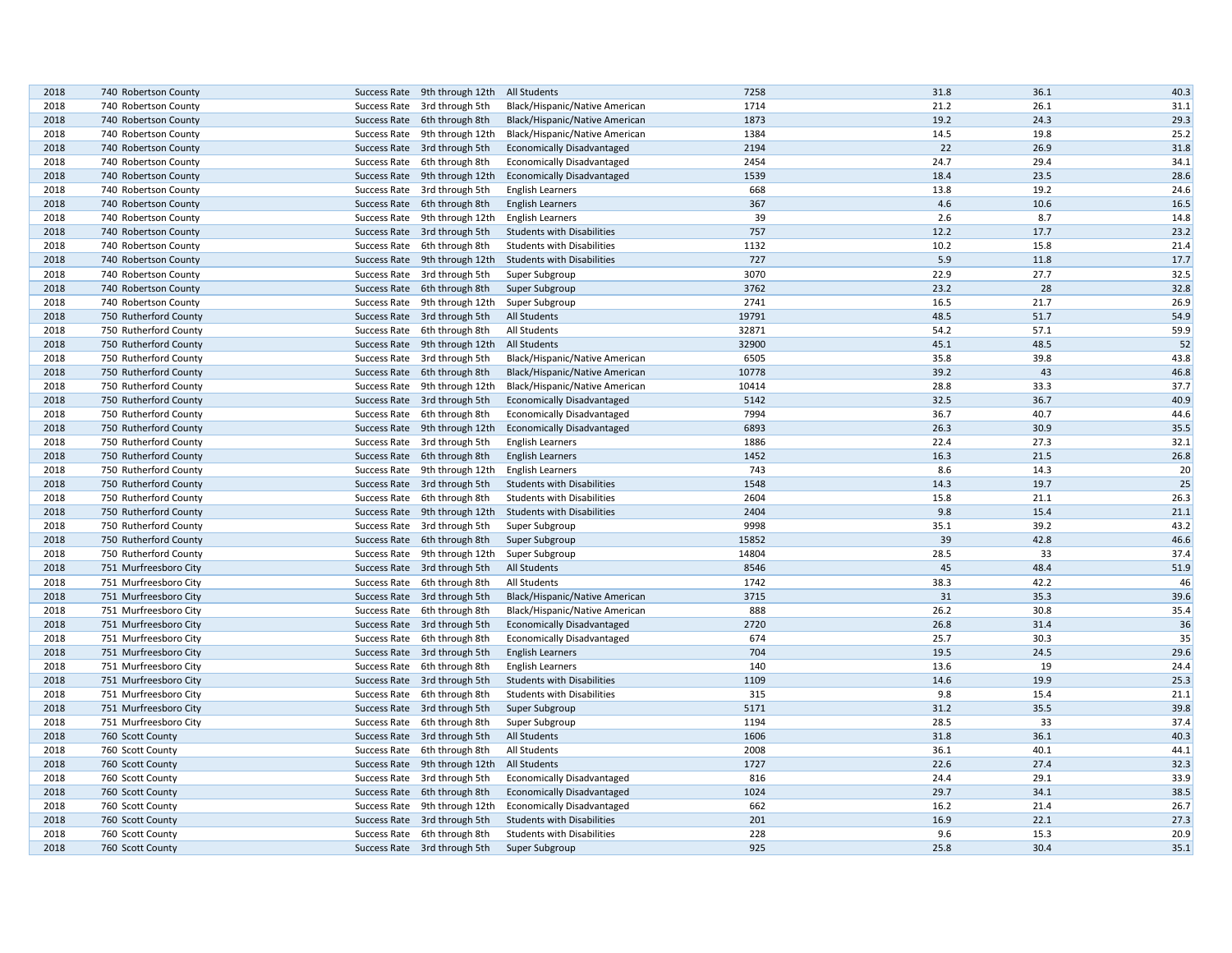| 2018 | 760 Scott County                   | Success Rate 6th through 8th  | Super Subgroup                    | 1133  | 28.8     | 33.3 | 37.7 |
|------|------------------------------------|-------------------------------|-----------------------------------|-------|----------|------|------|
| 2018 | 760 Scott County                   | Success Rate 9th through 12th | Super Subgroup                    | 736   | 17       | 22.2 | 27.4 |
| 2018 | 761 Oneida Special School District | Success Rate 3rd through 5th  | All Students                      | 595   | 39.3     | 43.1 | 46.9 |
| 2018 | 761 Oneida Special School District | Success Rate 6th through 8th  | All Students                      | 879   | 42.5     | 46.1 | 49.7 |
| 2018 | 761 Oneida Special School District | Success Rate 9th through 12th | All Students                      | 870   | 35.1     | 39.2 | 43.2 |
| 2018 | 761 Oneida Special School District | Success Rate 3rd through 5th  | <b>Economically Disadvantaged</b> | 225   | 24.4     | 29.1 | 33.9 |
| 2018 | 761 Oneida Special School District | Success Rate 6th through 8th  | <b>Economically Disadvantaged</b> | 287   | 26.5     | 31.1 | 35.7 |
| 2018 | 761 Oneida Special School District | Success Rate 3rd through 5th  | <b>Students with Disabilities</b> | 74    | 29.7     | 34.1 | 38.5 |
| 2018 | 761 Oneida Special School District | Success Rate 6th through 8th  | <b>Students with Disabilities</b> | 60    | 5        | 10.9 | 16.9 |
| 2018 | 761 Oneida Special School District | Success Rate 3rd through 5th  | Super Subgroup                    | 277   | 28.2     | 32.7 | 37.2 |
| 2018 | 761 Oneida Special School District | Success Rate 9th through 12th | Super Subgroup                    | 35    | 2.9      | 9    | 15   |
| 2018 | 770 Sequatchie County              | Success Rate 3rd through 5th  | All Students                      | 1125  | 30       | 34.4 | 38.8 |
| 2018 | 770 Sequatchie County              | Success Rate 6th through 8th  | All Students                      | 1623  | 34.8     | 38.9 | 43   |
| 2018 | 770 Sequatchie County              | Success Rate 9th through 12th | All Students                      | 1530  | 36       | 40   | 44   |
| 2018 | 770 Sequatchie County              | Success Rate 3rd through 5th  | Black/Hispanic/Native American    | 92    | 13       | 18.4 | 23.9 |
| 2018 | 770 Sequatchie County              | Success Rate 6th through 8th  | Black/Hispanic/Native American    | 132   | 25.8     | 30.4 | 35.1 |
| 2018 | 770 Sequatchie County              | Success Rate 3rd through 5th  | <b>Economically Disadvantaged</b> | 478   | 20.3     | 25.3 | 30.3 |
| 2018 | 770 Sequatchie County              | Success Rate 6th through 8th  | <b>Economically Disadvantaged</b> | 643   | 28.1     | 32.6 | 37.1 |
| 2018 | 770 Sequatchie County              | Success Rate 9th through 12th | <b>Economically Disadvantaged</b> | 456   | 26.5     | 31.1 | 35.7 |
| 2018 | 770 Sequatchie County              | Success Rate 3rd through 5th  | <b>Students with Disabilities</b> | 107   | 22.4     | 27.3 | 32.1 |
| 2018 | 770 Sequatchie County              | Success Rate 6th through 8th  | <b>Students with Disabilities</b> | 198   | $\Delta$ | 10   | 16   |
| 2018 | 770 Sequatchie County              | Success Rate 6th through 8th  | Super Subgroup                    | 810   | 24.8     | 29.5 | 34.2 |
| 2018 | 780 Sevier County                  | Success Rate 3rd through 5th  | All Students                      | 7491  | 32       | 36.3 | 40.5 |
| 2018 | 780 Sevier County                  | Success Rate 6th through 8th  | All Students                      | 9699  | 39.7     | 43.5 | 47.2 |
| 2018 | 780 Sevier County                  | Success Rate 9th through 12th | <b>All Students</b>               | 9178  | 34.8     | 38.9 | 43   |
| 2018 | 780 Sevier County                  | Success Rate 3rd through 5th  | Black/Hispanic/Native American    | 1209  | 21.3     | 26.2 | 31.1 |
| 2018 | 780 Sevier County                  | Success Rate 6th through 8th  | Black/Hispanic/Native American    | 1239  | 24.1     | 28.8 | 33.6 |
| 2018 | 780 Sevier County                  | Success Rate 9th through 12th | Black/Hispanic/Native American    | 1010  | 20.7     | 25.7 | 30.6 |
| 2018 | 780 Sevier County                  | Success Rate 3rd through 5th  | <b>Economically Disadvantaged</b> | 2840  | 24.9     | 29.6 | 34.3 |
| 2018 | 780 Sevier County                  | Success Rate 6th through 8th  | <b>Economically Disadvantaged</b> | 3079  | 30.8     | 35.1 | 39.5 |
| 2018 | 780 Sevier County                  | Success Rate 9th through 12th | <b>Economically Disadvantaged</b> | 2227  | 22       | 26.9 | 31.8 |
| 2018 | 780 Sevier County                  | Success Rate 3rd through 5th  | <b>English Learners</b>           | 668   | 12       | 17.5 | 23   |
| 2018 | 780 Sevier County                  | Success Rate 6th through 8th  | <b>English Learners</b>           | 399   | 6.3      | 12.2 | 18   |
| 2018 | 780 Sevier County                  | Success Rate 9th through 12th | <b>English Learners</b>           | 186   | 3.2      | 9.3  | 15.3 |
| 2018 | 780 Sevier County                  | Success Rate 3rd through 5th  | <b>Students with Disabilities</b> | 939   | 19.5     | 24.5 | 29.6 |
| 2018 | 780 Sevier County                  | Success Rate 6th through 8th  | <b>Students with Disabilities</b> | 1000  | 13.3     | 18.7 | 24.1 |
| 2018 | 780 Sevier County                  | Success Rate 9th through 12th | <b>Students with Disabilities</b> | 591   | 6.1      | 12   | 17.8 |
| 2018 | 780 Sevier County                  | Success Rate 3rd through 5th  | Super Subgroup                    | 3905  | 24       | 28.8 | 33.5 |
| 2018 | 780 Sevier County                  | Success Rate 6th through 8th  | Super Subgroup                    | 4304  | 28       | 32.5 | 37   |
| 2018 | 780 Sevier County                  | Success Rate 9th through 12th | Super Subgroup                    | 3244  | 20.4     | 25.4 | 30.4 |
| 2018 | 792 Shelby County                  | Success Rate 3rd through 5th  | All Students                      | 57996 | 25.9     | 30.5 | 35.2 |
| 2018 | 792 Shelby County                  | Success Rate 6th through 8th  | All Students                      | 64917 | 26.6     | 31.2 | 35.8 |
| 2018 | 792 Shelby County                  | Success Rate 9th through 12th | All Students                      | 61073 | 19.5     | 24.5 | 29.6 |
| 2018 | 792 Shelby County                  | Success Rate 3rd through 5th  | Black/Hispanic/Native American    | 52275 | 22.5     | 27.3 | 32.2 |
| 2018 | 792 Shelby County                  | Success Rate 6th through 8th  | Black/Hispanic/Native American    | 59112 | 23.7     | 28.5 | 33.2 |
| 2018 | 792 Shelby County                  | Success Rate 9th through 12th | Black/Hispanic/Native American    | 53272 | 16.2     | 21.4 | 26.7 |
| 2018 | 792 Shelby County                  | Success Rate 3rd through 5th  | <b>Economically Disadvantaged</b> | 35776 | 18.7     | 23.8 | 28.9 |
| 2018 | 792 Shelby County                  | Success Rate 6th through 8th  | <b>Economically Disadvantaged</b> | 37017 | 19.8     | 24.8 | 29.8 |
| 2018 | 792 Shelby County                  | Success Rate 9th through 12th | <b>Economically Disadvantaged</b> | 28729 | 12.3     | 17.8 | 23.3 |
| 2018 | 792 Shelby County                  | Success Rate 3rd through 5th  | <b>English Learners</b>           | 7251  | 21.2     | 26.1 | 31.1 |
| 2018 | 792 Shelby County                  | Success Rate 6th through 8th  | <b>English Learners</b>           | 4604  | 15       | 20.3 | 25.6 |
| 2018 | 792 Shelby County                  | Success Rate 9th through 12th | <b>English Learners</b>           | 1826  | 5.4      | 11.3 | 17.2 |
| 2018 | 792 Shelby County                  | Success Rate 3rd through 5th  | <b>Students with Disabilities</b> | 5462  | 13       | 18.4 | 23.9 |
| 2018 | 792 Shelby County                  | Success Rate 6th through 8th  | <b>Students with Disabilities</b> | 7974  | 9.5      | 15.2 | 20.8 |
| 2018 | 792 Shelby County                  | Success Rate 9th through 12th | <b>Students with Disabilities</b> | 5361  | 5.2      | 11.1 | 17.1 |
|      |                                    |                               |                                   |       |          |      |      |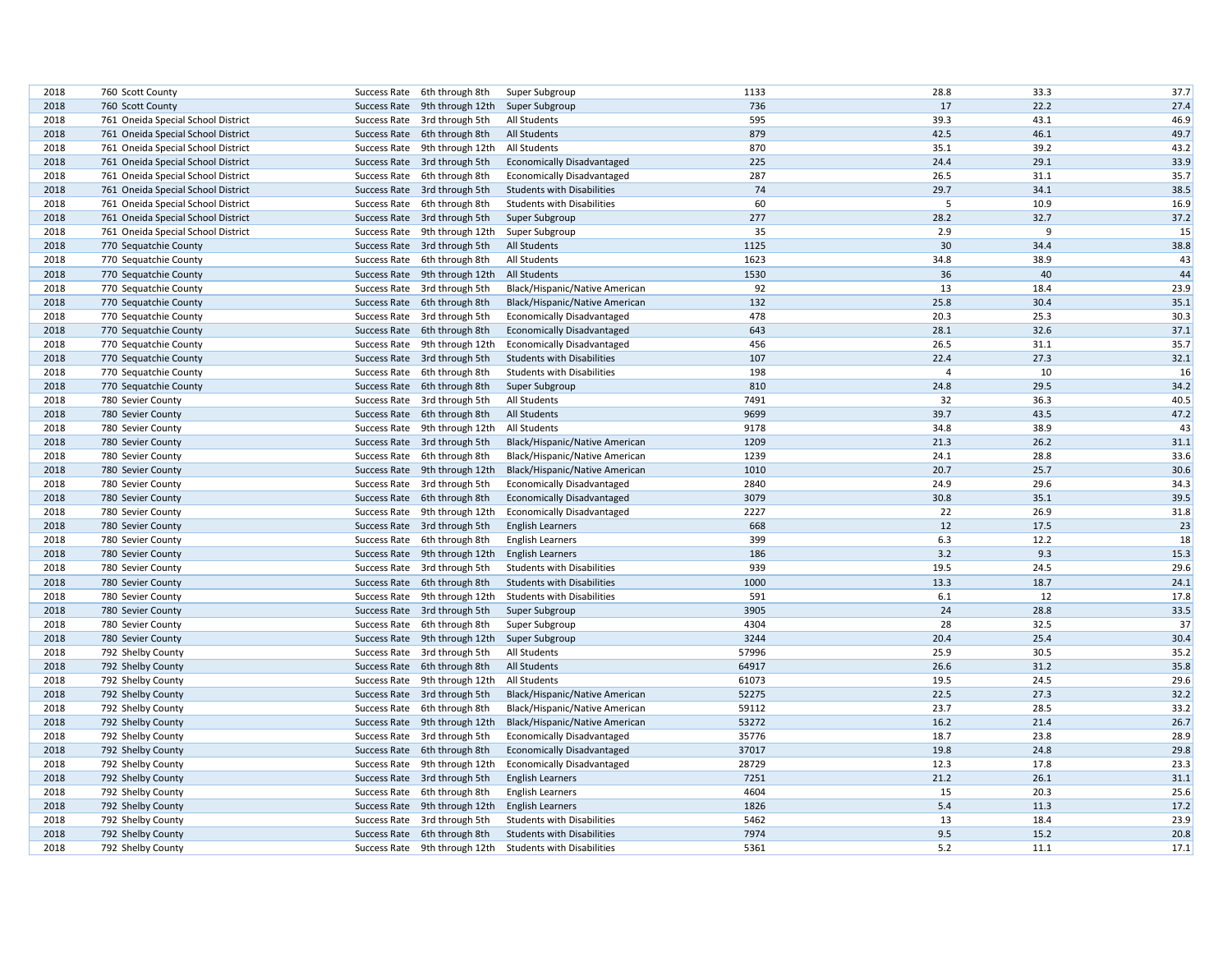| 2018 | 792 Shelby County     | Success Rate 3rd through 5th                 | Super Subgroup                    | 54456 | 22.9 | 27.7 | 32.5 |
|------|-----------------------|----------------------------------------------|-----------------------------------|-------|------|------|------|
| 2018 | 792 Shelby County     | Success Rate 6th through 8th                 | Super Subgroup                    | 61039 | 23.9 | 28.7 | 33.4 |
| 2018 | 792 Shelby County     | Success Rate 9th through 12th Super Subgroup |                                   | 54570 | 16.4 | 21.6 | 26.9 |
| 2018 | 793 Arlington City    | Success Rate 3rd through 5th                 | All Students                      | 2107  | 71.5 | 73.3 | 75.1 |
| 2018 | 793 Arlington City    | Success Rate 6th through 8th                 | All Students                      | 3796  | 58.8 | 61.4 | 64   |
| 2018 | 793 Arlington City    | Success Rate 9th through 12th                | All Students                      | 4421  | 55.5 | 58.3 | 61.1 |
| 2018 | 793 Arlington City    | Success Rate 3rd through 5th                 | Black/Hispanic/Native American    | 449   | 61.2 | 63.6 | 66.1 |
| 2018 | 793 Arlington City    | Success Rate 6th through 8th                 | Black/Hispanic/Native American    | 751   | 44.2 | 47.7 | 51.2 |
| 2018 | 793 Arlington City    | Success Rate 9th through 12th                | Black/Hispanic/Native American    | 961   | 40.6 | 44.3 | 48   |
| 2018 | 793 Arlington City    | Success Rate 3rd through 5th                 | <b>Economically Disadvantaged</b> | 279   | 58.1 | 60.7 | 63.3 |
| 2018 | 793 Arlington City    | Success Rate 6th through 8th                 | <b>Economically Disadvantaged</b> | 238   | 33.2 | 37.4 | 41.6 |
| 2018 | 793 Arlington City    | Success Rate 9th through 12th                | <b>Economically Disadvantaged</b> | 63    | 41.3 | 45   | 48.6 |
| 2018 | 793 Arlington City    | Success Rate 3rd through 5th                 | <b>English Learners</b>           | 76    | 51.3 | 54.3 | 57.4 |
| 2018 | 793 Arlington City    | Success Rate 6th through 8th                 | <b>English Learners</b>           | 114   | 32.5 | 36.7 | 40.9 |
| 2018 | 793 Arlington City    | Success Rate 3rd through 5th                 | <b>Students with Disabilities</b> | 237   | 35.4 | 39.4 | 43.5 |
| 2018 | 793 Arlington City    | Success Rate 6th through 8th                 | <b>Students with Disabilities</b> | 382   | 19.4 | 24.4 | 29.5 |
| 2018 | 793 Arlington City    | Success Rate 9th through 12th                | <b>Students with Disabilities</b> | 214   | 15.4 | 20.7 | 26   |
| 2018 | 793 Arlington City    | Success Rate 6th through 8th                 | Super Subgroup                    | 1153  | 38.7 | 42.5 | 46.4 |
| 2018 | 793 Arlington City    | Success Rate 9th through 12th                | Super Subgroup                    | 1252  | 36.3 | 40.3 | 44.3 |
| 2018 | 794 Bartlett City     | Success Rate 3rd through 5th                 | All Students                      | 4820  | 57.2 | 59.9 | 62.6 |
| 2018 | 794 Bartlett City     | Success Rate 6th through 8th                 | <b>All Students</b>               | 6242  | 51.5 | 54.5 | 57.6 |
| 2018 | 794 Bartlett City     | Success Rate 9th through 12th                | <b>All Students</b>               | 5542  | 41.8 | 45.4 | 49.1 |
| 2018 | 794 Bartlett City     | Success Rate 3rd through 5th                 | Black/Hispanic/Native American    | 1635  | 45.1 | 48.5 | 52   |
| 2018 | 794 Bartlett City     | Success Rate 6th through 8th                 | Black/Hispanic/Native American    | 2276  | 42.3 | 45.9 | 49.5 |
| 2018 | 794 Bartlett City     | Success Rate 9th through 12th                | Black/Hispanic/Native American    | 1867  | 28.4 | 32.9 | 37.4 |
| 2018 | 794 Bartlett City     | Success Rate 3rd through 5th                 | <b>Economically Disadvantaged</b> | 860   | 45   | 48.4 | 51.9 |
| 2018 | 794 Bartlett City     | Success Rate 6th through 8th                 | <b>Economically Disadvantaged</b> | 957   | 39.4 | 43.2 | 47   |
| 2018 | 794 Bartlett City     | Success Rate 9th through 12th                | <b>Economically Disadvantaged</b> | 324   | 19.8 | 24.8 | 29.8 |
| 2018 | 794 Bartlett City     | Success Rate 3rd through 5th                 | <b>English Learners</b>           | 152   | 45.4 | 48.8 | 52.2 |
| 2018 | 794 Bartlett City     | Success Rate 6th through 8th                 | <b>English Learners</b>           | 94    | 31.9 | 36.2 | 40.4 |
| 2018 | 794 Bartlett City     | Success Rate 3rd through 5th                 | <b>Students with Disabilities</b> | 652   | 23.6 | 28.4 | 33.2 |
| 2018 | 794 Bartlett City     | Success Rate 6th through 8th                 | <b>Students with Disabilities</b> | 720   | 20   | 25   | 30   |
| 2018 | 794 Bartlett City     | Success Rate 9th through 12th                | <b>Students with Disabilities</b> | 464   | 11.4 | 16.9 | 22.5 |
| 2018 | 794 Bartlett City     | Success Rate 3rd through 5th                 | Super Subgroup                    | 2415  | 44.7 | 48.2 | 51.6 |
| 2018 | 794 Bartlett City     | Success Rate 6th through 8th                 | Super Subgroup                    | 3138  | 40.6 | 44.3 | 48   |
| 2018 | 794 Bartlett City     | Success Rate 9th through 12th                | Super Subgroup                    | 2290  | 26.6 | 31.2 | 35.8 |
| 2018 | 795 Collierville City | Success Rate 3rd through 5th                 | <b>All Students</b>               | 4598  | 69.9 | 71.8 | 73.7 |
| 2018 | 795 Collierville City | Success Rate 6th through 8th                 | All Students                      | 5936  | 66.8 | 68.9 | 71   |
| 2018 | 795 Collierville City | Success Rate 9th through 12th                | All Students                      | 5122  | 65.8 | 67.9 | 70.1 |
| 2018 | 795 Collierville City | Success Rate 3rd through 5th                 | Black/Hispanic/Native American    | 1163  | 52.5 | 55.5 | 58.4 |
| 2018 | 795 Collierville City | Success Rate 6th through 8th                 | Black/Hispanic/Native American    | 1492  | 45.7 | 49.1 | 52.5 |
| 2018 | 795 Collierville City | Success Rate 9th through 12th                | Black/Hispanic/Native American    | 1106  | 40.9 | 44.6 | 48.3 |
| 2018 | 795 Collierville City | Success Rate 3rd through 5th                 | <b>Economically Disadvantaged</b> | 114   | 42.1 | 45.7 | 49.3 |
| 2018 | 795 Collierville City | Success Rate 6th through 8th                 | <b>Economically Disadvantaged</b> | 305   | 39   | 42.8 | 46.6 |
| 2018 | 795 Collierville City | Success Rate 3rd through 5th                 | <b>English Learners</b>           | 260   | 48.8 | 52   | 55.2 |
| 2018 | 795 Collierville City | Success Rate 6th through 8th                 | <b>English Learners</b>           | 118   | 44.1 | 47.6 | 51.1 |
| 2018 | 795 Collierville City | Success Rate 3rd through 5th                 | <b>Students with Disabilities</b> | 466   | 33   | 37.2 | 41.4 |
| 2018 | 795 Collierville City | Success Rate 6th through 8th                 | <b>Students with Disabilities</b> | 580   | 27.8 | 32.3 | 36.8 |
| 2018 | 795 Collierville City | Success Rate 9th through 12th                | <b>Students with Disabilities</b> | 426   | 20.7 | 25.7 | 30.6 |
| 2018 | 795 Collierville City | Success Rate 3rd through 5th                 | Super Subgroup                    | 1683  | 51.7 | 54.7 | 57.7 |
| 2018 | 795 Collierville City | Success Rate 6th through 8th                 | Super Subgroup                    | 2004  | 44.9 | 48.3 | 51.8 |
| 2018 | 795 Collierville City | Success Rate 9th through 12th                | Super Subgroup                    | 1405  | 39.1 | 42.9 | 46.7 |
| 2018 | 796 Germantown City   | Success Rate 3rd through 5th                 | <b>All Students</b>               | 3124  | 69.8 | 71.7 | 73.6 |
| 2018 | 796 Germantown City   | Success Rate 6th through 8th                 | All Students                      | 3860  | 68.8 | 70.8 | 72.7 |
| 2018 | 796 Germantown City   | Success Rate 9th through 12th All Students   |                                   | 3958  | 73.1 | 74.8 | 76.5 |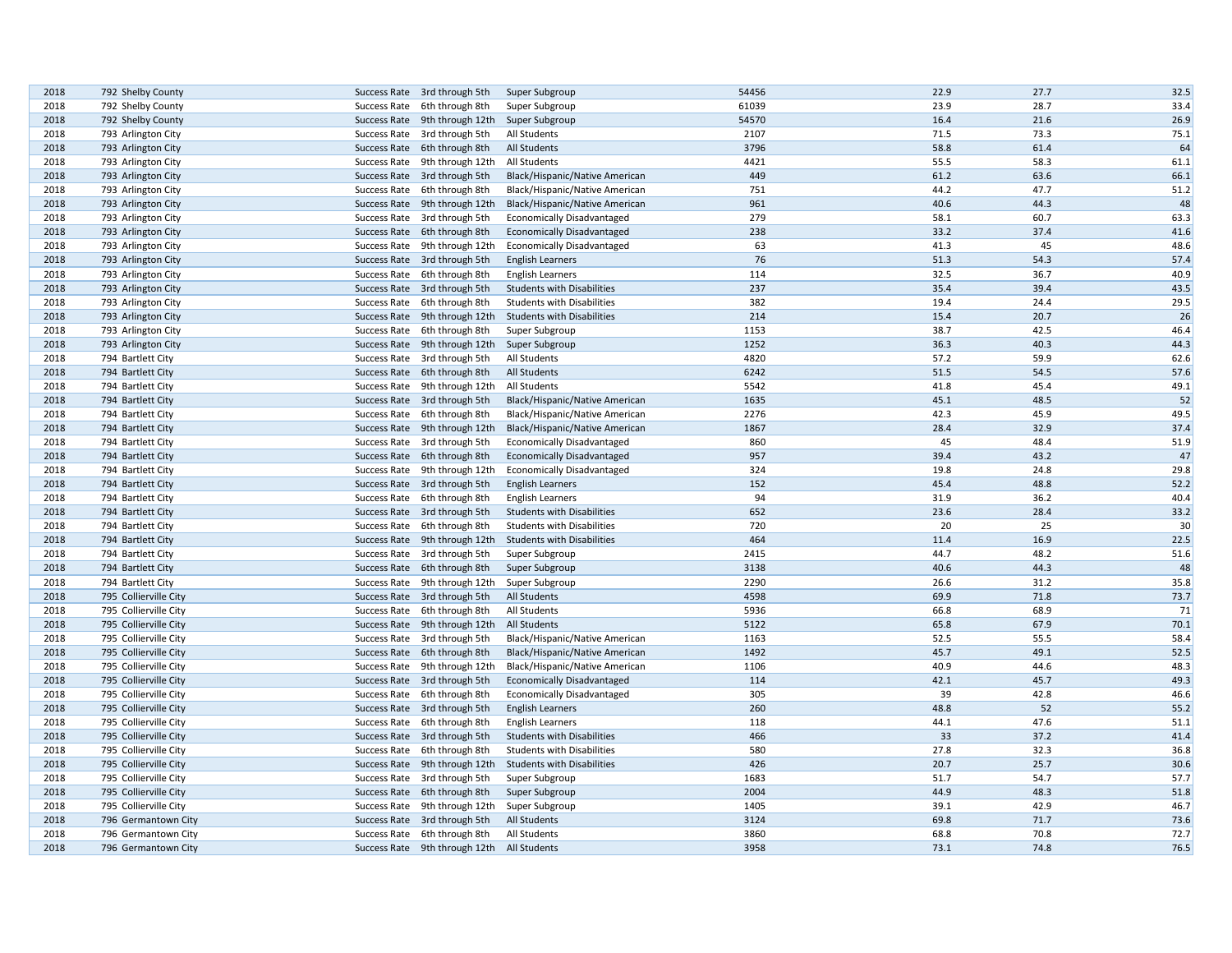| 2018 | 796 Germantown City |              | Success Rate 3rd through 5th                 | Black/Hispanic/Native American    | 381  | 54.6 | 57.4 | 60.3 |
|------|---------------------|--------------|----------------------------------------------|-----------------------------------|------|------|------|------|
| 2018 | 796 Germantown City |              | Success Rate 6th through 8th                 | Black/Hispanic/Native American    | 514  | 54.9 | 57.7 | 60.5 |
| 2018 | 796 Germantown City |              | Success Rate 9th through 12th                | Black/Hispanic/Native American    | 694  | 57.3 | 60   | 62.6 |
| 2018 | 796 Germantown City |              | Success Rate 3rd through 5th                 | <b>Economically Disadvantaged</b> | 161  | 46   | 49.4 | 52.8 |
| 2018 | 796 Germantown City |              | Success Rate 6th through 8th                 | <b>Economically Disadvantaged</b> | 244  | 50.8 | 53.9 | 57   |
| 2018 | 796 Germantown City |              | Success Rate 3rd through 5th                 | <b>English Learners</b>           | 85   | 52.9 | 55.8 | 58.8 |
| 2018 | 796 Germantown City |              | Success Rate 6th through 8th                 | <b>English Learners</b>           | 102  | 53.9 | 56.8 | 59.7 |
| 2018 | 796 Germantown City |              | Success Rate 3rd through 5th                 | <b>Students with Disabilities</b> | 220  | 33.6 | 37.8 | 41.9 |
| 2018 | 796 Germantown City |              | Success Rate 6th through 8th                 | <b>Students with Disabilities</b> | 218  | 19.3 | 24.3 | 29.4 |
| 2018 | 796 Germantown City |              | Success Rate 9th through 12th                | <b>Students with Disabilities</b> | 113  | 20.4 | 25.4 | 30.4 |
| 2018 | 796 Germantown City |              | Success Rate 6th through 8th                 | Super Subgroup                    | 890  | 48.1 | 51.3 | 54.6 |
| 2018 | 796 Germantown City |              | Success Rate 9th through 12th                | Super Subgroup                    | 1062 | 52   | 55   | 58   |
| 2018 | 797 Lakeland City   |              | Success Rate 3rd through 5th                 | All Students                      | 1039 | 80.4 | 81.6 | 82.9 |
|      |                     |              |                                              |                                   |      |      |      |      |
| 2018 | 797 Lakeland City   |              | Success Rate 3rd through 5th                 | Black/Hispanic/Native American    | 128  | 60.2 | 62.7 | 65.2 |
| 2018 | 797 Lakeland City   |              | Success Rate 3rd through 5th                 | <b>Economically Disadvantaged</b> | 116  | 67.2 | 69.3 | 71.3 |
| 2018 | 797 Lakeland City   |              | Success Rate 3rd through 5th                 | <b>Students with Disabilities</b> | 92   | 42.4 | 46   | 49.6 |
| 2018 | 798 Millington City |              | Success Rate 3rd through 5th                 | All Students                      | 1236 | 36.7 | 40.7 | 44.6 |
| 2018 | 798 Millington City |              | Success Rate 6th through 8th                 | All Students                      | 1424 | 37.9 | 41.8 | 45.7 |
| 2018 | 798 Millington City |              | Success Rate 9th through 12th                | All Students                      | 1978 | 23.9 | 28.7 | 33.4 |
| 2018 | 798 Millington City |              | Success Rate 3rd through 5th                 | Black/Hispanic/Native American    | 588  | 29.3 | 33.7 | 38.1 |
| 2018 | 798 Millington City |              | Success Rate 6th through 8th                 | Black/Hispanic/Native American    | 764  | 31.3 | 35.6 | 39.9 |
| 2018 | 798 Millington City |              | Success Rate 9th through 12th                | Black/Hispanic/Native American    | 1017 | 16.4 | 21.6 | 26.9 |
| 2018 | 798 Millington City |              | Success Rate 3rd through 5th                 | <b>Economically Disadvantaged</b> | 438  | 28.1 | 32.6 | 37.1 |
| 2018 | 798 Millington City |              | Success Rate 6th through 8th                 | <b>Economically Disadvantaged</b> | 534  | 22.5 | 27.3 | 32.2 |
| 2018 | 798 Millington City |              | Success Rate 9th through 12th                | <b>Economically Disadvantaged</b> | 568  | 15.5 | 20.8 | 26.1 |
| 2018 | 798 Millington City |              | Success Rate 3rd through 5th                 | <b>English Learners</b>           | 66   | 19.7 | 24.7 | 29.7 |
| 2018 | 798 Millington City |              | Success Rate 3rd through 5th                 | <b>Students with Disabilities</b> | 217  | 10.1 | 15.7 | 21.3 |
| 2018 | 798 Millington City |              | Success Rate 6th through 8th                 | <b>Students with Disabilities</b> | 232  | 9.5  | 15.2 | 20.8 |
| 2018 | 798 Millington City |              | Success Rate 9th through 12th                | <b>Students with Disabilities</b> | 117  | 2.6  | 8.7  | 14.8 |
| 2018 | 798 Millington City |              | Success Rate 3rd through 5th                 | Super Subgroup                    | 855  | 29.2 | 33.6 | 38.1 |
| 2018 | 800 Smith County    |              | Success Rate 3rd through 5th                 | All Students                      | 1597 | 43   | 46.6 | 50.1 |
| 2018 | 800 Smith County    |              | Success Rate 6th through 8th                 | All Students                      | 1985 | 51.4 | 54.4 | 57.5 |
| 2018 | 800 Smith County    |              | Success Rate 9th through 12th                | All Students                      | 2007 | 37.3 | 41.2 | 45.1 |
| 2018 | 800 Smith County    |              | Success Rate 3rd through 5th                 | Black/Hispanic/Native American    | 144  | 27.8 | 32.3 | 36.8 |
| 2018 | 800 Smith County    |              | Success Rate 6th through 8th                 | Black/Hispanic/Native American    | 186  | 36.6 | 40.6 | 44.5 |
| 2018 | 800 Smith County    |              | Success Rate 3rd through 5th                 | <b>Economically Disadvantaged</b> | 583  | 33.4 | 37.6 | 41.7 |
| 2018 | 800 Smith County    |              | Success Rate 6th through 8th                 | <b>Economically Disadvantaged</b> | 621  | 40.4 | 44.1 | 47.9 |
| 2018 | 800 Smith County    |              | Success Rate 9th through 12th                | <b>Economically Disadvantaged</b> | 548  | 27.7 | 32.2 | 36.7 |
| 2018 | 800 Smith County    |              | Success Rate 3rd through 5th                 | <b>Students with Disabilities</b> | 182  | 14.3 | 19.7 | 25   |
| 2018 | 800 Smith County    |              | Success Rate 6th through 8th                 | <b>Students with Disabilities</b> | 256  | 9.8  | 15.4 | 21.1 |
| 2018 |                     |              | Success Rate 9th through 12th                |                                   | 94   | 5.3  | 11.2 | 17.1 |
|      | 800 Smith County    |              |                                              | <b>Students with Disabilities</b> |      | 32.2 |      | 40.7 |
| 2018 | 800 Smith County    |              | Success Rate 3rd through 5th                 | Super Subgroup                    | 779  |      | 36.4 |      |
| 2018 | 800 Smith County    |              | Success Rate 6th through 8th                 | Super Subgroup                    | 843  | 36.4 | 40.4 | 44.4 |
| 2018 | 800 Smith County    |              | Success Rate 9th through 12th                | Super Subgroup                    | 738  | 24.3 | 29   | 33.8 |
| 2018 | 810 Stewart County  |              | Success Rate 3rd through 5th                 | All Students                      | 990  | 47.9 | 51.2 | 54.4 |
| 2018 | 810 Stewart County  |              | Success Rate 6th through 8th                 | <b>All Students</b>               | 1241 | 55.4 | 58.2 | 61   |
| 2018 | 810 Stewart County  |              | Success Rate 9th through 12th                | All Students                      | 1446 | 42.5 | 46.1 | 49.7 |
| 2018 | 810 Stewart County  |              | Success Rate 3rd through 5th                 | <b>Economically Disadvantaged</b> | 372  | 36   | 40   | 44   |
| 2018 | 810 Stewart County  | Success Rate | 6th through 8th                              | <b>Economically Disadvantaged</b> | 354  | 46.9 | 50.2 | 53.5 |
| 2018 | 810 Stewart County  |              | Success Rate 9th through 12th                | <b>Economically Disadvantaged</b> | 325  | 29.2 | 33.6 | 38.1 |
| 2018 | 810 Stewart County  |              | Success Rate 3rd through 5th                 | <b>Students with Disabilities</b> | 72   | 36.1 | 40.1 | 44.1 |
| 2018 | 810 Stewart County  |              | Success Rate 6th through 8th                 | <b>Students with Disabilities</b> | 167  | 22.8 | 27.6 | 32.5 |
| 2018 | 810 Stewart County  |              | Success Rate 3rd through 5th                 | Super Subgroup                    | 446  | 38.1 | 42   | 45.8 |
| 2018 | 810 Stewart County  |              | Success Rate 6th through 8th                 | Super Subgroup                    | 482  | 42.5 | 46.1 | 49.7 |
| 2018 | 810 Stewart County  |              | Success Rate 9th through 12th Super Subgroup |                                   | 446  | 29.6 | 34   | 38.4 |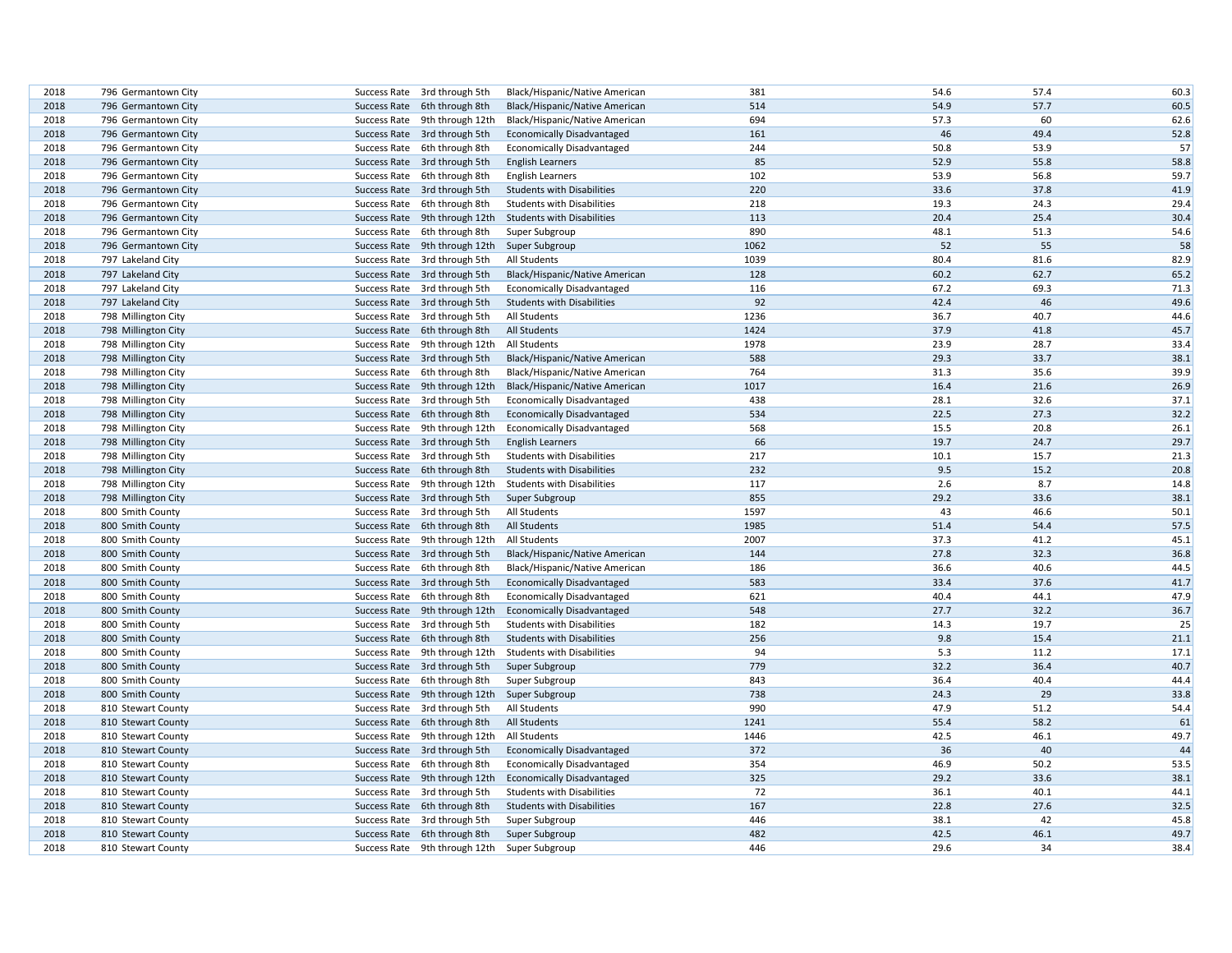| 2018 | 820 Sullivan County | Success Rate 3rd through 5th  | All Students                      | 5092  | 38.1 | 42   | 45.8 |
|------|---------------------|-------------------------------|-----------------------------------|-------|------|------|------|
| 2018 | 820 Sullivan County | Success Rate 6th through 8th  | All Students                      | 6541  | 42.4 | 46   | 49.6 |
| 2018 | 820 Sullivan County | Success Rate 9th through 12th | <b>All Students</b>               | 6506  | 36   | 40   | 44   |
| 2018 | 820 Sullivan County | Success Rate 3rd through 5th  | Black/Hispanic/Native American    | 254   | 28   | 32.5 | 37   |
| 2018 | 820 Sullivan County | Success Rate 6th through 8th  | Black/Hispanic/Native American    | 284   | 30.6 | 34.9 | 39.3 |
| 2018 | 820 Sullivan County | Success Rate 3rd through 5th  | <b>Economically Disadvantaged</b> | 1956  | 26.5 | 31.1 | 35.7 |
| 2018 | 820 Sullivan County | Success Rate 6th through 8th  | <b>Economically Disadvantaged</b> | 2107  | 28.2 | 32.7 | 37.2 |
| 2018 | 820 Sullivan County | Success Rate 9th through 12th | <b>Economically Disadvantaged</b> | 1637  | 21.2 | 26.1 | 31.1 |
| 2018 | 820 Sullivan County | Success Rate 3rd through 5th  | <b>Students with Disabilities</b> | 758   | 17.5 | 22.7 | 27.8 |
| 2018 | 820 Sullivan County | Success Rate 6th through 8th  | <b>Students with Disabilities</b> | 1054  | 12.5 | 18   | 23.4 |
| 2018 | 820 Sullivan County | Success Rate 9th through 12th | <b>Students with Disabilities</b> | 723   | 8.3  | 14   | 19.8 |
| 2018 | 820 Sullivan County | Success Rate 3rd through 5th  | Super Subgroup                    | 2488  | 26.3 | 30.9 | 35.5 |
| 2018 | 820 Sullivan County | Success Rate 9th through 12th | Super Subgroup                    | 2174  | 19.7 | 24.7 | 29.7 |
| 2018 | 821 Bristol City    | Success Rate 3rd through 5th  | All Students                      | 1980  | 46.5 | 49.8 | 53.2 |
| 2018 | 821 Bristol City    | Success Rate 6th through 8th  | All Students                      | 2414  | 53.3 | 56.2 | 59.1 |
| 2018 | 821 Bristol City    | Success Rate 9th through 12th | All Students                      | 2771  | 49.5 | 52.7 | 55.8 |
| 2018 | 821 Bristol City    | Success Rate 3rd through 5th  | Black/Hispanic/Native American    | 155   | 26.5 | 31.1 | 35.7 |
| 2018 | 821 Bristol City    | Success Rate 6th through 8th  | Black/Hispanic/Native American    | 235   | 37   | 40.9 | 44.9 |
| 2018 | 821 Bristol City    | Success Rate 9th through 12th | Black/Hispanic/Native American    | 157   | 35   | 39.1 | 43.1 |
| 2018 | 821 Bristol City    | Success Rate 3rd through 5th  | <b>Economically Disadvantaged</b> | 651   | 31.5 | 35.8 | 40.1 |
| 2018 | 821 Bristol City    | Success Rate 6th through 8th  | <b>Economically Disadvantaged</b> | 742   | 39.1 | 42.9 | 46.7 |
| 2018 | 821 Bristol City    | Success Rate 9th through 12th | <b>Economically Disadvantaged</b> | 544   | 28.3 | 32.8 | 37.3 |
| 2018 | 821 Bristol City    | Success Rate 3rd through 5th  | <b>Students with Disabilities</b> | 191   | 19.9 | 24.9 | 29.9 |
| 2018 | 821 Bristol City    | Success Rate 6th through 8th  | <b>Students with Disabilities</b> | 355   | 14.4 | 19.8 | 25.1 |
| 2018 | 821 Bristol City    | Success Rate 9th through 12th | <b>Students with Disabilities</b> | 131   | 6.1  | 12   | 17.8 |
| 2018 | 821 Bristol City    | Success Rate 3rd through 5th  |                                   | 869   | 31.2 | 35.5 | 39.8 |
| 2018 |                     |                               | Super Subgroup                    | 3941  | 44.7 | 48.2 | 51.6 |
| 2018 | 822 Kingsport City  | Success Rate 3rd through 5th  | All Students                      | 5021  | 54.3 | 57.2 | 60   |
|      | 822 Kingsport City  | Success Rate 6th through 8th  | All Students                      |       |      | 58.5 |      |
| 2018 | 822 Kingsport City  | Success Rate 9th through 12th | All Students                      | 4240  | 55.7 |      | 61.2 |
| 2018 | 822 Kingsport City  | Success Rate 3rd through 5th  | Black/Hispanic/Native American    | 683   | 32.4 | 36.6 | 40.9 |
| 2018 | 822 Kingsport City  | Success Rate 6th through 8th  | Black/Hispanic/Native American    | 725   | 41.4 | 45.1 | 48.7 |
| 2018 | 822 Kingsport City  | Success Rate 9th through 12th | Black/Hispanic/Native American    | 493   | 33.5 | 37.7 | 41.8 |
| 2018 | 822 Kingsport City  | Success Rate 3rd through 5th  | <b>Economically Disadvantaged</b> | 1800  | 30.3 | 34.7 | 39   |
| 2018 | 822 Kingsport City  | Success Rate 6th through 8th  | <b>Economically Disadvantaged</b> | 1845  | 36.2 | 40.2 | 44.2 |
| 2018 | 822 Kingsport City  | Success Rate 9th through 12th | <b>Economically Disadvantaged</b> | 1081  | 36.9 | 40.8 | 44.8 |
| 2018 | 822 Kingsport City  | Success Rate 3rd through 5th  | <b>Students with Disabilities</b> | 589   | 18.7 | 23.8 | 28.9 |
| 2018 | 822 Kingsport City  | Success Rate 6th through 8th  | <b>Students with Disabilities</b> | 583   | 17.5 | 22.7 | 27.8 |
| 2018 | 822 Kingsport City  | Success Rate 9th through 12th | <b>Students with Disabilities</b> | 401   | 12.5 | 18   | 23.4 |
| 2018 | 822 Kingsport City  | Success Rate 3rd through 5th  | Super Subgroup                    | 2285  | 31.4 | 35.7 | 40   |
| 2018 | 822 Kingsport City  | Success Rate 6th through 8th  | Super Subgroup                    | 2417  | 37.8 | 41.7 | 45.6 |
| 2018 | 830 Sumner County   | Success Rate 3rd through 5th  | All Students                      | 15576 | 57.1 | 59.8 | 62.5 |
| 2018 | 830 Sumner County   | Success Rate 6th through 8th  | All Students                      | 19697 | 56.3 | 59   | 61.8 |
| 2018 | 830 Sumner County   | Success Rate 9th through 12th | <b>All Students</b>               | 19155 | 43   | 46.6 | 50.1 |
| 2018 | 830 Sumner County   | Success Rate 3rd through 5th  | Black/Hispanic/Native American    | 3165  | 37.9 | 41.8 | 45.7 |
| 2018 | 830 Sumner County   | Success Rate 6th through 8th  | Black/Hispanic/Native American    | 3697  | 37.5 | 41.4 | 45.3 |
| 2018 | 830 Sumner County   | Success Rate 9th through 12th | Black/Hispanic/Native American    | 3485  | 24.9 | 29.6 | 34.3 |
| 2018 | 830 Sumner County   | Success Rate 3rd through 5th  | <b>Economically Disadvantaged</b> | 3784  | 39   | 42.8 | 46.6 |
| 2018 | 830 Sumner County   | Success Rate 6th through 8th  | <b>Economically Disadvantaged</b> | 4555  | 39   | 42.8 | 46.6 |
| 2018 | 830 Sumner County   | Success Rate 9th through 12th | <b>Economically Disadvantaged</b> | 3153  | 25.8 | 30.4 | 35.1 |
| 2018 | 830 Sumner County   | Success Rate 3rd through 5th  | <b>English Learners</b>           | 484   | 25.8 | 30.4 | 35.1 |
| 2018 | 830 Sumner County   | Success Rate 6th through 8th  | <b>English Learners</b>           | 273   | 22.3 | 27.2 | 32   |
| 2018 | 830 Sumner County   | Success Rate 3rd through 5th  | <b>Students with Disabilities</b> | 1952  | 25.1 | 29.8 | 34.5 |
| 2018 | 830 Sumner County   | Success Rate 6th through 8th  | <b>Students with Disabilities</b> | 2292  | 15.2 | 20.5 | 25.8 |
| 2018 | 830 Sumner County   | Success Rate 9th through 12th | <b>Students with Disabilities</b> | 1882  | 10   | 15.6 | 21.3 |
| 2018 | 830 Sumner County   | Success Rate 3rd through 5th  | Super Subgroup                    | 6572  | 39.1 | 42.9 | 46.7 |
|      |                     |                               |                                   |       |      |      |      |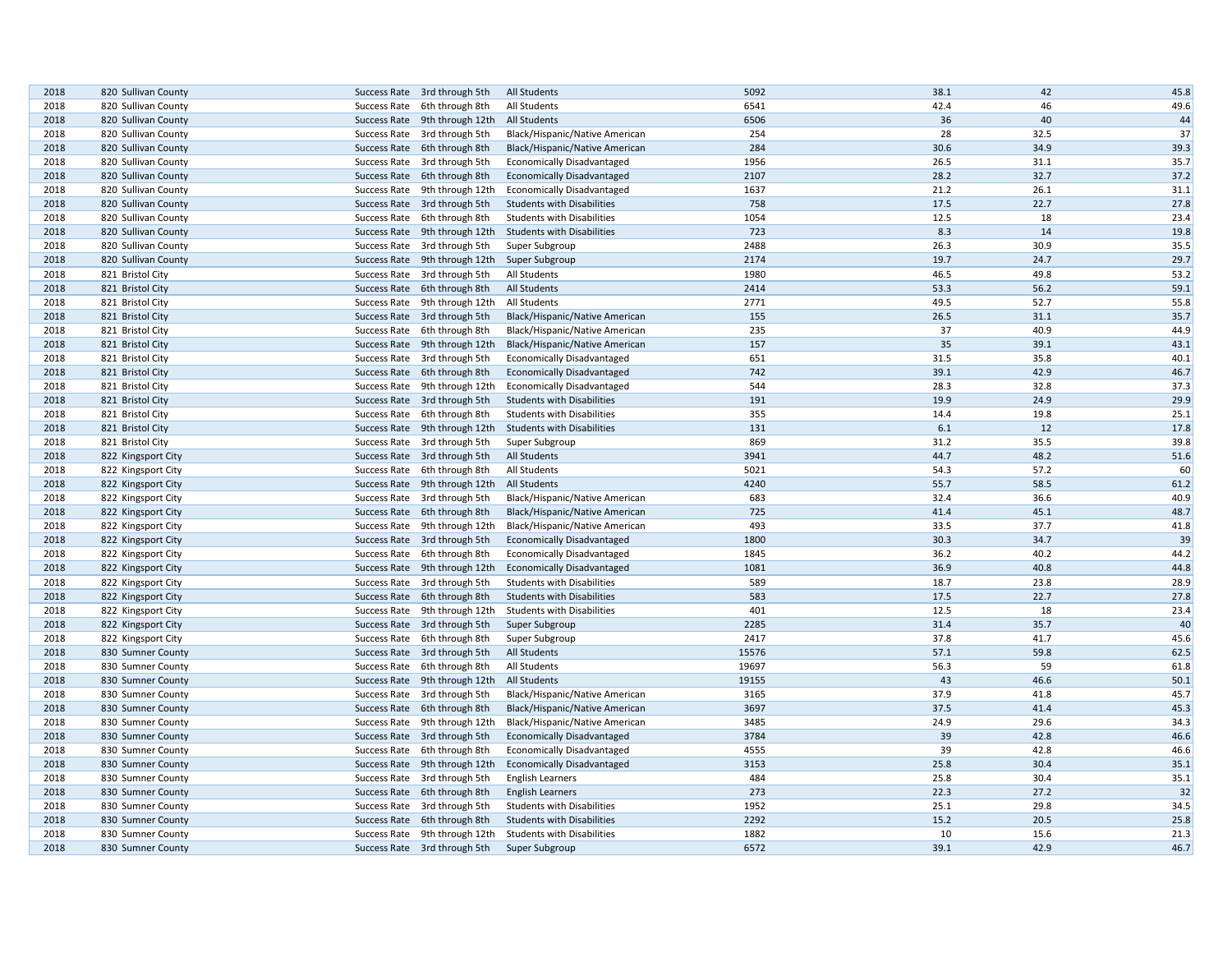| 2018 |                      |              |                                            |                                   | 7899 | 36.9 | 40.8 | 44.8 |
|------|----------------------|--------------|--------------------------------------------|-----------------------------------|------|------|------|------|
| 2018 | 830 Sumner County    |              | Success Rate 6th through 8th               | Super Subgroup                    | 6648 | 24.5 | 29.2 | 33.9 |
|      | 830 Sumner County    |              | Success Rate 9th through 12th              | Super Subgroup                    | 5772 | 43.4 | 46.9 |      |
| 2018 | 840 Tipton County    |              | Success Rate 3rd through 5th               | All Students                      |      |      | 51.3 | 50.5 |
| 2018 | 840 Tipton County    |              | Success Rate 6th through 8th               | All Students                      | 7170 | 48.1 |      | 54.6 |
| 2018 | 840 Tipton County    |              | Success Rate 9th through 12th              | All Students                      | 7303 | 38.1 | 42   | 45.8 |
| 2018 | 840 Tipton County    |              | Success Rate 3rd through 5th               | Black/Hispanic/Native American    | 1532 | 27.6 | 32.1 | 36.7 |
| 2018 | 840 Tipton County    |              | Success Rate 6th through 8th               | Black/Hispanic/Native American    | 1756 | 30.6 | 34.9 | 39.3 |
| 2018 | 840 Tipton County    |              | Success Rate 9th through 12th              | Black/Hispanic/Native American    | 1854 | 18.9 | 24   | 29   |
| 2018 | 840 Tipton County    |              | Success Rate 3rd through 5th               | <b>Economically Disadvantaged</b> | 2355 | 28.5 | 33   | 37.4 |
| 2018 | 840 Tipton County    |              | Success Rate 6th through 8th               | <b>Economically Disadvantaged</b> | 2474 | 32.9 | 37.1 | 41.3 |
| 2018 | 840 Tipton County    |              | Success Rate 9th through 12th              | <b>Economically Disadvantaged</b> | 2000 | 22.3 | 27.2 | 32   |
| 2018 | 840 Tipton County    |              | Success Rate 3rd through 5th               | <b>Students with Disabilities</b> | 714  | 17.4 | 22.6 | 27.7 |
| 2018 | 840 Tipton County    |              | Success Rate 6th through 8th               | <b>Students with Disabilities</b> | 773  | 16.8 | 22   | 27.2 |
| 2018 | 840 Tipton County    |              | Success Rate 9th through 12th              | <b>Students with Disabilities</b> | 418  | 8.6  | 14.3 | 20   |
| 2018 | 840 Tipton County    |              | Success Rate 3rd through 5th               | Super Subgroup                    | 3150 | 29.7 | 34.1 | 38.5 |
| 2018 | 840 Tipton County    |              | Success Rate 6th through 8th               | Super Subgroup                    | 3509 | 33.3 | 37.5 | 41.6 |
| 2018 | 850 Trousdale County |              | Success Rate 3rd through 5th               | All Students                      | 708  | 50.4 | 53.5 | 56.6 |
| 2018 | 850 Trousdale County |              | Success Rate 6th through 8th               | <b>All Students</b>               | 781  | 61.8 | 64.2 | 66.6 |
| 2018 | 850 Trousdale County |              | Success Rate 9th through 12th              | All Students                      | 774  | 47.3 | 50.6 | 53.9 |
| 2018 | 850 Trousdale County |              | Success Rate 3rd through 5th               | Black/Hispanic/Native American    | 102  | 43.1 | 46.7 | 50.2 |
| 2018 | 850 Trousdale County |              | Success Rate 6th through 8th               | Black/Hispanic/Native American    | 144  | 53.5 | 56.4 | 59.3 |
| 2018 | 850 Trousdale County |              | Success Rate 3rd through 5th               | <b>Economically Disadvantaged</b> | 247  | 38.5 | 42.3 | 46.2 |
| 2018 | 850 Trousdale County |              | Success Rate 6th through 8th               | <b>Economically Disadvantaged</b> | 269  | 49.4 | 52.6 | 55.7 |
| 2018 | 850 Trousdale County |              | Success Rate 9th through 12th              | <b>Economically Disadvantaged</b> | 138  | 42   | 45.6 | 49.3 |
| 2018 | 850 Trousdale County |              | Success Rate 3rd through 5th               | <b>Students with Disabilities</b> | 62   | 19.4 | 24.4 | 29.5 |
| 2018 | 850 Trousdale County |              | Success Rate 3rd through 5th               | Super Subgroup                    | 344  | 39.2 | 43   | 46.8 |
| 2018 | 860 Unicoi County    |              | Success Rate 3rd through 5th               | All Students                      | 1095 | 40.7 | 44.4 | 48.1 |
| 2018 | 860 Unicoi County    |              | Success Rate 6th through 8th               | <b>All Students</b>               | 1682 | 39.5 | 43.3 | 47.1 |
| 2018 | 860 Unicoi County    |              | Success Rate 9th through 12th              | All Students                      | 1695 | 33.5 | 37.7 | 41.8 |
| 2018 | 860 Unicoi County    |              | Success Rate 3rd through 5th               | Black/Hispanic/Native American    | 106  | 31.1 | 35.4 | 39.7 |
| 2018 | 860 Unicoi County    |              | Success Rate 6th through 8th               | Black/Hispanic/Native American    | 231  | 29   | 33.4 | 37.9 |
| 2018 | 860 Unicoi County    |              | Success Rate 9th through 12th              | Black/Hispanic/Native American    | 96   | 25   | 29.7 | 34.4 |
| 2018 | 860 Unicoi County    |              | Success Rate 3rd through 5th               | <b>Economically Disadvantaged</b> | 409  | 31.8 | 36.1 | 40.3 |
| 2018 | 860 Unicoi County    |              | Success Rate 6th through 8th               | <b>Economically Disadvantaged</b> | 657  | 31.1 | 35.4 | 39.7 |
| 2018 | 860 Unicoi County    |              | Success Rate 9th through 12th              | <b>Economically Disadvantaged</b> | 539  | 24.5 | 29.2 | 33.9 |
| 2018 | 860 Unicoi County    |              | Success Rate 3rd through 5th               | <b>Students with Disabilities</b> | 197  | 20.8 | 25.8 | 30.7 |
| 2018 | 860 Unicoi County    |              | Success Rate 6th through 8th               | <b>Students with Disabilities</b> | 278  | 11.5 | 17   | 22.6 |
| 2018 | 860 Unicoi County    |              | Success Rate 6th through 8th               | Super Subgroup                    | 875  | 28.3 | 32.8 | 37.3 |
| 2018 | 860 Unicoi County    |              | Success Rate 9th through 12th              | Super Subgroup                    | 747  | 22.2 | 27.1 | 31.9 |
| 2018 | 870 Union County     |              | Success Rate 3rd through 5th               | All Students                      | 1990 | 30.7 | 35   | 39.4 |
| 2018 | 870 Union County     |              | Success Rate 6th through 8th               | All Students                      | 2790 | 33.6 | 37.8 | 41.9 |
| 2018 | 870 Union County     |              | Success Rate 9th through 12th              | <b>All Students</b>               | 1648 | 23.2 | 28   | 32.8 |
| 2018 | 870 Union County     |              | Success Rate 3rd through 5th               | Black/Hispanic/Native American    | 136  | 21.3 | 26.2 | 31.1 |
| 2018 | 870 Union County     |              | Success Rate 6th through 8th               | Black/Hispanic/Native American    | 284  | 25.7 | 30.3 | 35   |
| 2018 | 870 Union County     |              | Success Rate 3rd through 5th               | <b>Economically Disadvantaged</b> | 781  | 23.7 | 28.5 | 33.2 |
| 2018 | 870 Union County     |              | Success Rate 6th through 8th               | <b>Economically Disadvantaged</b> | 1016 | 25.8 | 30.4 | 35.1 |
| 2018 |                      |              | Success Rate 9th through 12th              |                                   | 645  | 17.8 | 22.9 | 28.1 |
|      | 870 Union County     |              |                                            | Economically Disadvantaged        | 225  | 13.3 | 18.7 | 24.1 |
| 2018 | 870 Union County     |              | Success Rate 3rd through 5th               | <b>Students with Disabilities</b> | 382  | 16   | 21.3 |      |
| 2018 | 870 Union County     | Success Rate | 6th through 8th                            | <b>Students with Disabilities</b> |      |      |      | 26.5 |
| 2018 | 870 Union County     |              | Success Rate 9th through 12th              | <b>Students with Disabilities</b> | 68   | 7.4  | 13.2 | 19   |
| 2018 | 870 Union County     |              | Success Rate 3rd through 5th               | Super Subgroup                    | 1012 | 22.7 | 27.5 | 32.4 |
| 2018 | 870 Union County     |              | Success Rate 6th through 8th               | Super Subgroup                    | 1371 | 24.4 | 29.1 | 33.9 |
| 2018 | 870 Union County     |              | Success Rate 9th through 12th              | Super Subgroup                    | 737  | 16.6 | 21.8 | 27   |
| 2018 | 880 Van Buren County |              | Success Rate 3rd through 5th               | <b>All Students</b>               | 350  | 39.7 | 43.5 | 47.2 |
| 2018 | 880 Van Buren County |              | Success Rate 9th through 12th All Students |                                   | 125  | 37.6 | 41.5 | 45.4 |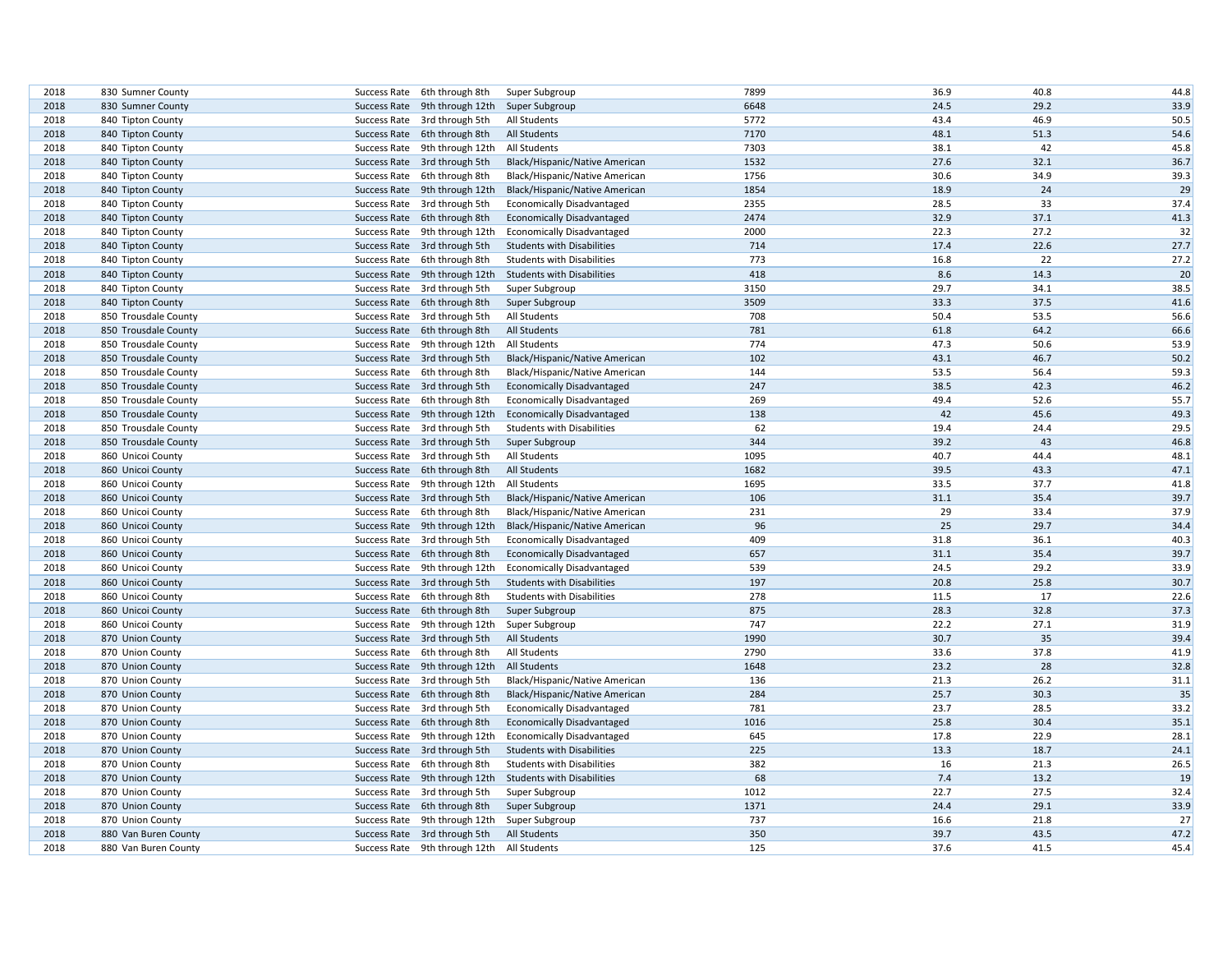| 2018 | 880 Van Buren County                 | Success Rate 3rd through 5th                                 | <b>Economically Disadvantaged</b>                                      | 112  | 32.1           | 36.3 | 40.6 |
|------|--------------------------------------|--------------------------------------------------------------|------------------------------------------------------------------------|------|----------------|------|------|
| 2018 | 890 Warren County                    | Success Rate 3rd through 5th                                 | All Students                                                           | 3493 | 32.6           | 36.8 | 41   |
| 2018 | 890 Warren County                    | Success Rate 6th through 8th                                 | <b>All Students</b>                                                    | 4387 | 40.3           | 44   | 47.8 |
| 2018 | 890 Warren County                    | Success Rate 9th through 12th                                | All Students                                                           | 4065 | 29.2           | 33.6 | 38.1 |
| 2018 | 890 Warren County                    | Success Rate 3rd through 5th                                 | Black/Hispanic/Native American                                         | 856  | 23.9           | 28.7 | 33.4 |
| 2018 | 890 Warren County                    | Success Rate 6th through 8th                                 | Black/Hispanic/Native American                                         | 1053 | 32.1           | 36.3 | 40.6 |
| 2018 | 890 Warren County                    | Success Rate 9th through 12th                                | Black/Hispanic/Native American                                         | 741  | 19.3           | 24.3 | 29.4 |
| 2018 | 890 Warren County                    | Success Rate 3rd through 5th                                 | <b>Economically Disadvantaged</b>                                      | 1534 | 22.3           | 27.2 | 32   |
| 2018 | 890 Warren County                    | Success Rate 6th through 8th                                 | <b>Economically Disadvantaged</b>                                      | 1764 | 30.4           | 34.8 | 39.1 |
| 2018 | 890 Warren County                    | Success Rate 9th through 12th                                | <b>Economically Disadvantaged</b>                                      | 1320 | 19.1           | 24.2 | 29.2 |
| 2018 | 890 Warren County                    | Success Rate 3rd through 5th                                 | <b>English Learners</b>                                                | 209  | 10.5           | 16.1 | 21.7 |
| 2018 | 890 Warren County                    | Success Rate 6th through 8th                                 | <b>English Learners</b>                                                | 196  | 10.7           | 16.3 | 21.9 |
| 2018 | 890 Warren County                    | Success Rate 3rd through 5th                                 | <b>Students with Disabilities</b>                                      | 410  | 16.1           | 21.3 | 26.6 |
| 2018 | 890 Warren County                    | Success Rate 6th through 8th                                 | <b>Students with Disabilities</b>                                      | 548  | 12.2           | 17.7 | 23.2 |
| 2018 | 890 Warren County                    | Success Rate 9th through 12th                                | <b>Students with Disabilities</b>                                      | 422  | 3.8            | 9.8  | 15.8 |
| 2018 | 890 Warren County                    | Success Rate 3rd through 5th                                 | Super Subgroup                                                         | 2018 | 23.9           | 28.7 | 33.4 |
| 2018 | 890 Warren County                    | Success Rate 6th through 8th                                 | Super Subgroup                                                         | 2452 | 30.8           | 35.1 | 39.5 |
| 2018 | 890 Warren County                    | Success Rate 9th through 12th                                | Super Subgroup                                                         | 1897 | 18.6           | 23.7 | 28.8 |
| 2018 | 900 Washington County                | Success Rate 3rd through 5th                                 | <b>All Students</b>                                                    | 4191 | 46.3           | 49.7 | 53   |
| 2018 | 900 Washington County                | Success Rate 6th through 8th                                 | All Students                                                           | 5604 | 58             | 60.6 | 63.3 |
| 2018 | 900 Washington County                | Success Rate 9th through 12th                                | <b>All Students</b>                                                    | 5849 | 42.5           | 46.1 | 49.7 |
| 2018 | 900 Washington County                | Success Rate 3rd through 5th                                 | Black/Hispanic/Native American                                         | 256  | 33.2           | 37.4 | 41.6 |
| 2018 | 900 Washington County                | Success Rate 6th through 8th                                 | Black/Hispanic/Native American                                         | 300  | 45             | 48.4 | 51.9 |
| 2018 | 900 Washington County                | Success Rate 9th through 12th                                | Black/Hispanic/Native American                                         | 281  | 34.9           | 39   | 43   |
| 2018 | 900 Washington County                | Success Rate 3rd through 5th                                 | <b>Economically Disadvantaged</b>                                      | 1300 | 34.8           | 38.9 | 43   |
| 2018 | 900 Washington County                | Success Rate 6th through 8th                                 | <b>Economically Disadvantaged</b>                                      | 1519 | 43.7           | 47.2 | 50.7 |
| 2018 | 900 Washington County                | Success Rate 9th through 12th                                | <b>Economically Disadvantaged</b>                                      | 1088 | 25.3           | 30   | 34.6 |
| 2018 | 900 Washington County                | Success Rate 3rd through 5th                                 | <b>Students with Disabilities</b>                                      | 627  | 20.6           | 25.6 | 30.5 |
| 2018 | 900 Washington County                | Success Rate 6th through 8th                                 | <b>Students with Disabilities</b>                                      | 709  | 17.2           | 22.4 | 27.6 |
| 2018 | 900 Washington County                | Success Rate 9th through 12th                                | <b>Students with Disabilities</b>                                      | 488  | $\overline{7}$ | 12.8 | 18.6 |
| 2018 | 900 Washington County                | Success Rate 3rd through 5th                                 | Super Subgroup                                                         | 1790 | 32             | 36.3 | 40.5 |
| 2018 | 900 Washington County                | Success Rate 6th through 8th                                 | Super Subgroup                                                         | 2044 | 39.9           | 43.7 | 47.4 |
| 2018 | 900 Washington County                | Success Rate 9th through 12th                                | Super Subgroup                                                         | 1614 | 24.3           | 29   | 33.8 |
| 2018 | 901 Johnson City                     | Success Rate 3rd through 5th                                 | All Students                                                           | 4175 | 56             | 58.8 | 61.5 |
| 2018 | 901 Johnson City                     | Success Rate 6th through 8th                                 | All Students                                                           | 5088 | 62.5           | 64.8 | 67.2 |
| 2018 | 901 Johnson City                     | Success Rate 9th through 12th                                | All Students                                                           | 4382 | 60.6           | 63.1 | 65.5 |
| 2018 | 901 Johnson City                     | Success Rate 3rd through 5th                                 | Black/Hispanic/Native American                                         | 1177 | 44.2           | 47.7 | 51.2 |
| 2018 | 901 Johnson City                     | Success Rate 6th through 8th                                 | Black/Hispanic/Native American                                         | 1240 | 46             | 49.4 | 52.8 |
| 2018 | 901 Johnson City                     | Success Rate 9th through 12th                                | Black/Hispanic/Native American                                         | 901  | 41.2           | 44.9 | 48.6 |
| 2018 | 901 Johnson City                     | Success Rate 3rd through 5th                                 | <b>Economically Disadvantaged</b>                                      | 1684 | 39             | 42.8 | 46.6 |
| 2018 | 901 Johnson City                     | Success Rate 6th through 8th                                 | <b>Economically Disadvantaged</b>                                      | 1761 | 43.4           | 46.9 | 50.5 |
| 2018 | 901 Johnson City                     | Success Rate 9th through 12th                                | <b>Economically Disadvantaged</b>                                      | 1046 | 37.8           | 41.7 | 45.6 |
| 2018 | 901 Johnson City                     | Success Rate 3rd through 5th                                 | <b>English Learners</b>                                                | 331  | 29.3           | 33.7 | 38.1 |
| 2018 | 901 Johnson City                     | Success Rate 6th through 8th                                 | <b>English Learners</b>                                                | 239  | 28             | 32.5 | 37   |
| 2018 |                                      |                                                              |                                                                        | 445  | 24.9           | 29.6 | 34.3 |
| 2018 | 901 Johnson City<br>901 Johnson City | Success Rate 3rd through 5th<br>Success Rate 6th through 8th | <b>Students with Disabilities</b><br><b>Students with Disabilities</b> | 595  | 18.7           | 23.8 | 28.9 |
|      |                                      |                                                              |                                                                        | 274  | 9.9            | 15.5 | 21.2 |
| 2018 | 901 Johnson City                     | Success Rate 9th through 12th                                | <b>Students with Disabilities</b>                                      | 2352 | 42.1           | 45.7 | 49.3 |
| 2018 | 901 Johnson City                     | Success Rate 3rd through 5th                                 | Super Subgroup                                                         |      |                |      |      |
| 2018 | 910 Wayne County                     | Success Rate 3rd through 5th                                 | <b>All Students</b>                                                    | 1109 | 34.5           | 38.6 | 42.7 |
| 2018 | 910 Wayne County                     | Success Rate 6th through 8th                                 | All Students                                                           | 1475 | 33.6           | 37.8 | 41.9 |
| 2018 | 910 Wayne County                     | Success Rate 9th through 12th                                | <b>All Students</b>                                                    | 1444 | 26.7           | 31.3 | 35.9 |
| 2018 | 910 Wayne County                     | Success Rate 3rd through 5th                                 | <b>Economically Disadvantaged</b>                                      | 372  | 25.5           | 30.2 | 34.8 |
| 2018 | 910 Wayne County                     | Success Rate 6th through 8th                                 | <b>Economically Disadvantaged</b>                                      | 512  | 28.7           | 33.2 | 37.6 |
| 2018 | 910 Wayne County                     | Success Rate 9th through 12th                                | <b>Economically Disadvantaged</b>                                      | 361  | 18.3           | 23.4 | 28.5 |
| 2018 | 910 Wayne County                     | Success Rate 3rd through 5th                                 | <b>Students with Disabilities</b>                                      | 124  | 9.7            | 15.3 | 21   |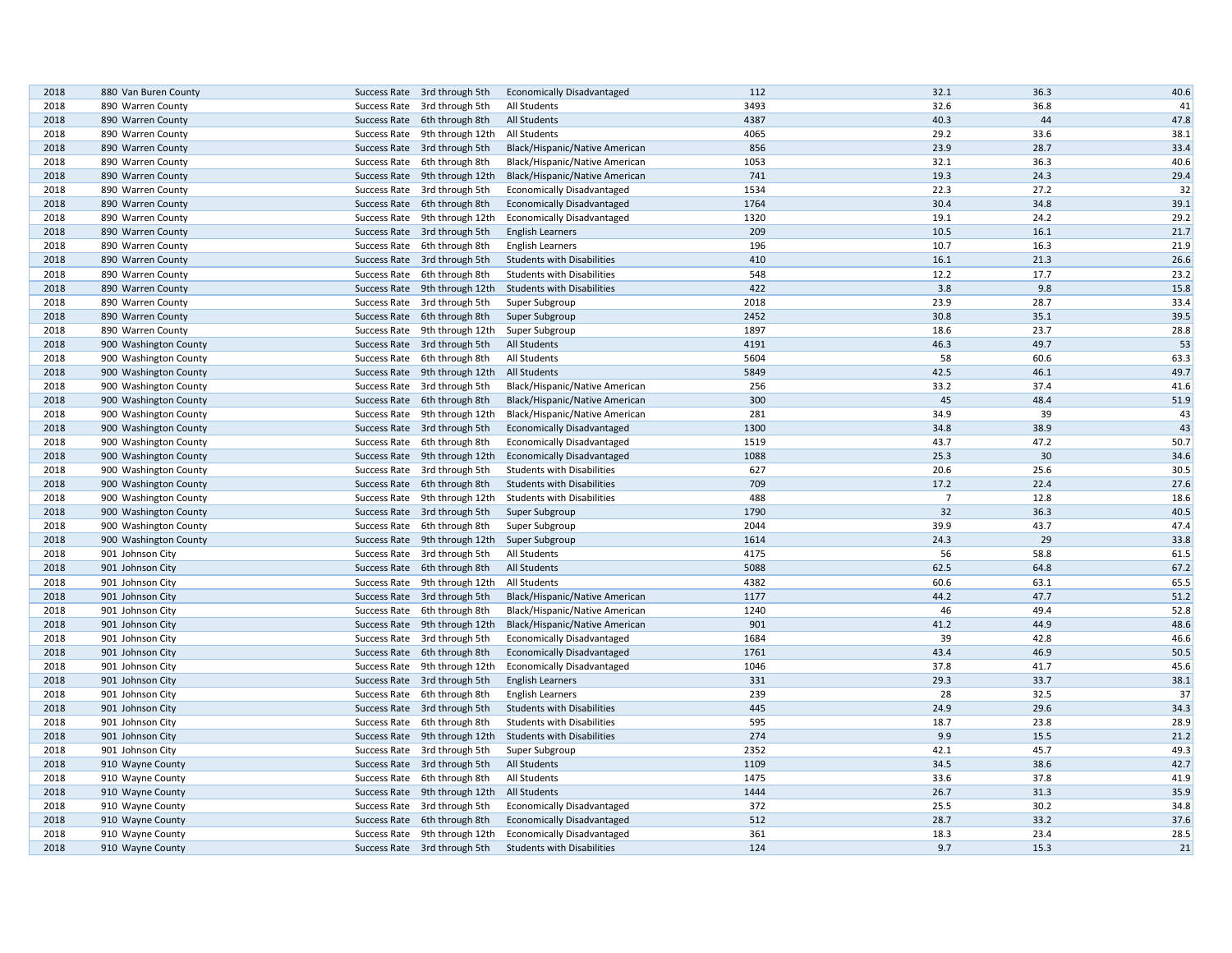| 2018 | 910 Wayne County                     | Success Rate 6th through 8th               | <b>Students with Disabilities</b> | 334   | 11.1 | 16.7 | 22.2 |
|------|--------------------------------------|--------------------------------------------|-----------------------------------|-------|------|------|------|
| 2018 | 910 Wayne County                     | Success Rate 9th through 12th              | <b>Students with Disabilities</b> | 170   | 4.7  | 10.7 | 16.6 |
| 2018 | 910 Wayne County                     | Success Rate 9th through 12th              | Super Subgroup                    | 550   | 14.9 | 20.2 | 25.5 |
| 2018 | 920 Weakley County                   | Success Rate 3rd through 5th               | <b>All Students</b>               | 2099  | 42.7 | 46.3 | 49.9 |
| 2018 | 920 Weakley County                   | Success Rate 6th through 8th               | All Students                      | 2655  | 48.1 | 51.3 | 54.6 |
| 2018 | 920 Weakley County                   | Success Rate 9th through 12th All Students |                                   | 2750  | 44.1 | 47.6 | 51.1 |
| 2018 | 920 Weakley County                   | Success Rate 3rd through 5th               | Black/Hispanic/Native American    | 219   | 21.9 | 26.8 | 31.7 |
| 2018 | 920 Weakley County                   | Success Rate 6th through 8th               | Black/Hispanic/Native American    | 283   | 27.9 | 32.4 | 36.9 |
| 2018 | 920 Weakley County                   | Success Rate 9th through 12th              | Black/Hispanic/Native American    | 274   | 25.9 | 30.5 | 35.2 |
| 2018 | 920 Weakley County                   | Success Rate 3rd through 5th               | <b>Economically Disadvantaged</b> | 965   | 30.2 | 34.6 | 38.9 |
| 2018 | 920 Weakley County                   | Success Rate 6th through 8th               | <b>Economically Disadvantaged</b> | 1022  | 35.5 | 39.5 | 43.6 |
| 2018 | 920 Weakley County                   | Success Rate 9th through 12th              | <b>Economically Disadvantaged</b> | 839   | 28.5 | 33   | 37.4 |
| 2018 | 920 Weakley County                   | Success Rate 3rd through 5th               | <b>Students with Disabilities</b> | 272   | 12.9 | 18.3 | 23.8 |
| 2018 | 920 Weakley County                   | Success Rate 6th through 8th               | <b>Students with Disabilities</b> | 287   | 12.9 | 18.3 | 23.8 |
| 2018 | 920 Weakley County                   | Success Rate 9th through 12th              | <b>Students with Disabilities</b> | 217   | 5.1  | 11   | 17   |
| 2018 | 920 Weakley County                   | Success Rate 3rd through 5th               | Super Subgroup                    | 1112  | 29.6 | 34   | 38.4 |
| 2018 | 920 Weakley County                   | Success Rate 6th through 8th               | Super Subgroup                    | 1246  | 33.1 | 37.3 | 41.5 |
| 2018 | 920 Weakley County                   | Success Rate 9th through 12th              | Super Subgroup                    | 1096  | 27.6 | 32.1 | 36.7 |
| 2018 | 930 White County                     | Success Rate 3rd through 5th               | All Students                      | 1998  | 42.4 | 46   | 49.6 |
| 2018 | 930 White County                     | Success Rate 6th through 8th               | <b>All Students</b>               | 2759  | 46.4 | 49.8 | 53.1 |
| 2018 | 930 White County                     | Success Rate 9th through 12th              | All Students                      | 2497  | 34.4 | 38.5 | 42.6 |
| 2018 | 930 White County                     | Success Rate 3rd through 5th               | Black/Hispanic/Native American    | 128   | 25   | 29.7 | 34.4 |
| 2018 | 930 White County                     | Success Rate 6th through 8th               | Black/Hispanic/Native American    | 159   | 39   | 42.8 | 46.6 |
| 2018 | 930 White County                     | Success Rate 3rd through 5th               | <b>Economically Disadvantaged</b> | 856   | 30.7 | 35   | 39.4 |
| 2018 | 930 White County                     | Success Rate 6th through 8th               | <b>Economically Disadvantaged</b> | 1166  | 36.3 | 40.3 | 44.3 |
| 2018 | 930 White County                     | Success Rate 9th through 12th              | <b>Economically Disadvantaged</b> | 838   | 22.4 | 27.3 | 32.1 |
| 2018 | 930 White County                     | Success Rate 3rd through 5th               | <b>Students with Disabilities</b> | 250   | 12.8 | 18.3 | 23.7 |
| 2018 | 930 White County                     | Success Rate 6th through 8th               | <b>Students with Disabilities</b> | 393   | 8.4  | 14.1 | 19.9 |
| 2018 | 930 White County                     | Success Rate 9th through 12th              | <b>Students with Disabilities</b> | 119   | 11.8 | 17.3 | 22.8 |
| 2018 | 930 White County                     | Success Rate 3rd through 5th               | Super Subgroup                    | 1058  | 31   | 35.3 | 39.6 |
| 2018 | 930 White County                     | Success Rate 6th through 8th               | Super Subgroup                    | 1407  | 33.5 | 37.7 | 41.8 |
| 2018 | 930 White County                     | Success Rate 9th through 12th              | Super Subgroup                    | 1006  | 22   | 26.9 | 31.8 |
| 2018 | 940 Williamson County                | Success Rate 3rd through 5th               | All Students                      | 20058 | 74.9 | 76.5 | 78   |
| 2018 | 940 Williamson County                | Success Rate 6th through 8th               | <b>All Students</b>               | 25104 | 76.5 | 78   | 79.4 |
| 2018 | 940 Williamson County                | Success Rate 9th through 12th              | All Students                      | 26154 | 64   | 66.3 | 68.5 |
| 2018 | 940 Williamson County                | Success Rate 3rd through 5th               | Black/Hispanic/Native American    | 2028  | 60.9 | 63.3 | 65.8 |
| 2018 | 940 Williamson County                | Success Rate 6th through 8th               | Black/Hispanic/Native American    | 2536  | 61.5 | 63.9 | 66.3 |
| 2018 | 940 Williamson County                | Success Rate 9th through 12th              | Black/Hispanic/Native American    | 3458  | 42.8 | 46.4 | 50   |
| 2018 | 940 Williamson County                | Success Rate 3rd through 5th               | <b>Economically Disadvantaged</b> | 760   | 45   | 48.4 | 51.9 |
| 2018 | 940 Williamson County                | Success Rate 6th through 8th               | <b>Economically Disadvantaged</b> | 914   | 47   | 50.3 | 53.6 |
| 2018 | 940 Williamson County                | Success Rate 9th through 12th              | <b>Economically Disadvantaged</b> | 1015  | 35   | 39.1 | 43.1 |
| 2018 | 940 Williamson County                | Success Rate 3rd through 5th               | <b>English Learners</b>           | 582   | 52.6 | 55.6 | 58.5 |
| 2018 | 940 Williamson County                | Success Rate 6th through 8th               | <b>English Learners</b>           | 388   | 45.6 | 49   | 52.4 |
| 2018 | 940 Williamson County                | Success Rate 9th through 12th              | <b>English Learners</b>           | 184   | 26.1 | 30.7 | 35.3 |
| 2018 | 940 Williamson County                | Success Rate 3rd through 5th               | <b>Students with Disabilities</b> | 1698  | 36.7 | 40.7 | 44.6 |
| 2018 | 940 Williamson County                | Success Rate 6th through 8th               | <b>Students with Disabilities</b> | 1708  | 32   | 36.3 | 40.5 |
| 2018 | 940 Williamson County                | Success Rate 9th through 12th              | <b>Students with Disabilities</b> | 1820  | 18.6 | 23.7 | 28.8 |
| 2018 | 940 Williamson County                | Success Rate 3rd through 5th               | Super Subgroup                    | 4237  | 52.8 | 55.8 | 58.7 |
| 2018 | 940 Williamson County                | Success Rate 6th through 8th               | Super Subgroup                    | 4778  | 52.3 | 55.3 | 58.3 |
| 2018 | 940 Williamson County                | Success Rate 9th through 12th              | Super Subgroup                    | 5533  | 37.3 | 41.2 | 45.1 |
| 2018 | 941 Franklin Special School District | Success Rate 3rd through 5th               | All Students                      | 2606  | 59.7 | 62.2 | 64.7 |
| 2018 | 941 Franklin Special School District | Success Rate 6th through 8th               | <b>All Students</b>               | 3232  | 64.4 | 66.6 | 68.9 |
| 2018 | 941 Franklin Special School District | Success Rate 3rd through 5th               | Black/Hispanic/Native American    | 1109  | 42.3 | 45.9 | 49.5 |
| 2018 | 941 Franklin Special School District | Success Rate 6th through 8th               | Black/Hispanic/Native American    | 1240  | 45.6 | 49   | 52.4 |
| 2018 | 941 Franklin Special School District | Success Rate 3rd through 5th               | <b>Economically Disadvantaged</b> | 467   | 38.8 | 42.6 | 46.5 |
|      |                                      |                                            |                                   |       |      |      |      |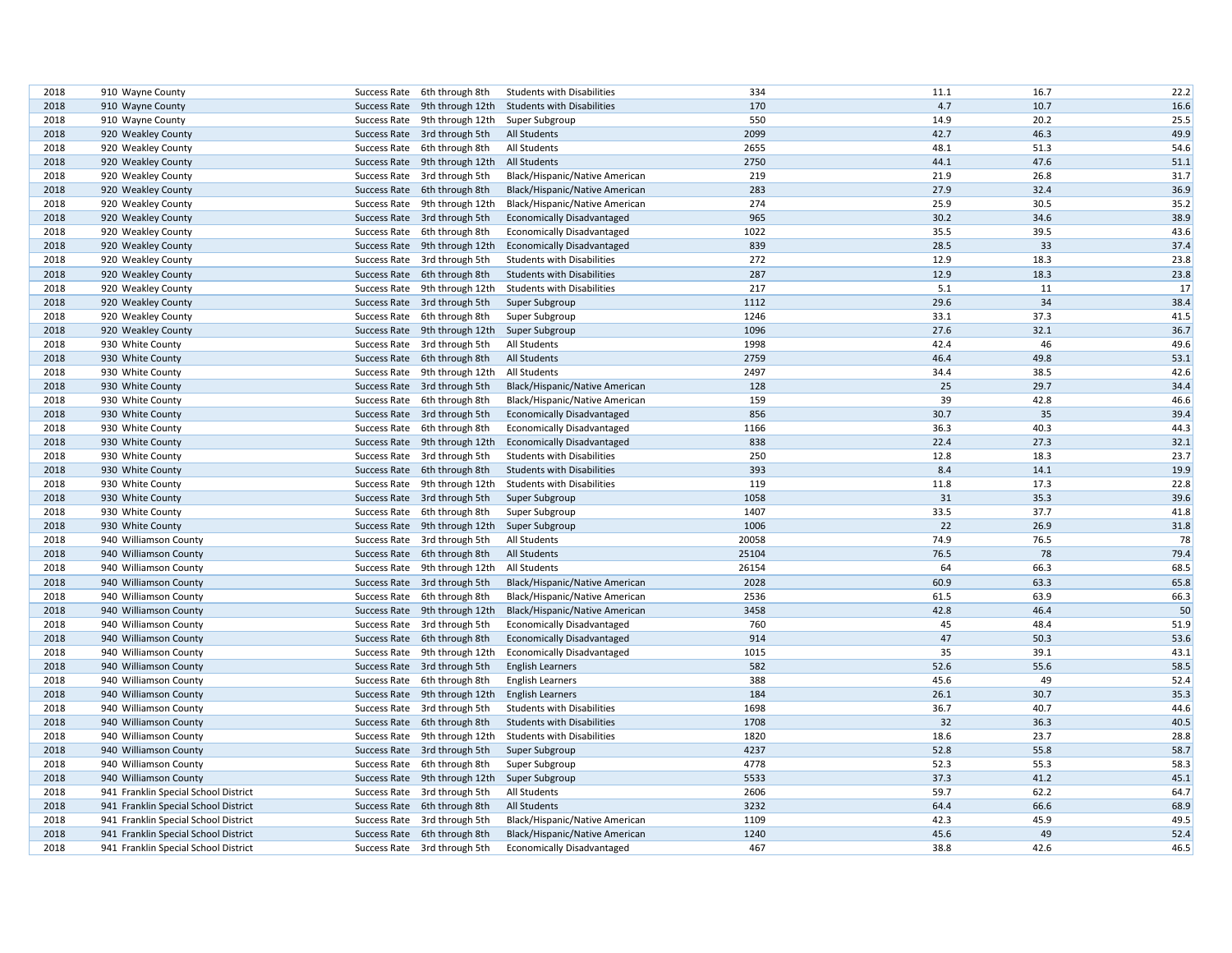| 2018 | 941 Franklin Special School District | Success Rate 6th through 8th               | <b>Economically Disadvantaged</b> | 559   | 37           | 40.9 | 44.9 |
|------|--------------------------------------|--------------------------------------------|-----------------------------------|-------|--------------|------|------|
| 2018 | 941 Franklin Special School District | Success Rate 3rd through 5th               | <b>English Learners</b>           | 378   | 32.5         | 36.7 | 40.9 |
| 2018 | 941 Franklin Special School District | Success Rate 6th through 8th               | <b>English Learners</b>           | 140   | 25.7         | 30.3 | 35   |
| 2018 | 941 Franklin Special School District | Success Rate 3rd through 5th               | <b>Students with Disabilities</b> | 301   | 20.6         | 25.6 | 30.5 |
| 2018 | 941 Franklin Special School District | Success Rate 6th through 8th               | <b>Students with Disabilities</b> | 306   | 21.6         | 26.5 | 31.4 |
| 2018 | 941 Franklin Special School District | Success Rate 3rd through 5th               | Super Subgroup                    | 1375  | 42.9         | 46.5 | 50   |
| 2018 | 941 Franklin Special School District | Success Rate 6th through 8th               | Super Subgroup                    | 1515  | 44.5         | 48   | 51.4 |
| 2018 | 950 Wilson County                    | Success Rate 3rd through 5th               | All Students                      | 8791  | 52.7         | 55.7 | 58.6 |
| 2018 | 950 Wilson County                    | Success Rate 6th through 8th               | All Students                      | 10803 | 55.5         | 58.3 | 61.1 |
| 2018 | 950 Wilson County                    | Success Rate 9th through 12th              | All Students                      | 14724 | 41.1         | 44.8 | 48.5 |
| 2018 | 950 Wilson County                    | Success Rate 3rd through 5th               | Black/Hispanic/Native American    | 1176  | 41.2         | 44.9 | 48.6 |
| 2018 | 950 Wilson County                    | Success Rate 6th through 8th               | Black/Hispanic/Native American    | 1419  | 43.2         | 46.8 | 50.3 |
| 2018 | 950 Wilson County                    | Success Rate 9th through 12th              | Black/Hispanic/Native American    | 2354  | 22.1         | 27   | 31.8 |
| 2018 | 950 Wilson County                    | Success Rate 3rd through 5th               | <b>Economically Disadvantaged</b> | 1273  | 32.3         | 36.5 | 40.8 |
| 2018 | 950 Wilson County                    | Success Rate 6th through 8th               | <b>Economically Disadvantaged</b> | 1391  | 36.3         | 40.3 | 44.3 |
| 2018 | 950 Wilson County                    | Success Rate 9th through 12th              | <b>Economically Disadvantaged</b> | 2045  | 20.6         | 25.6 | 30.5 |
| 2018 | 950 Wilson County                    | Success Rate 3rd through 5th               | <b>English Learners</b>           | 330   | 32.7         | 36.9 | 41.1 |
| 2018 | 950 Wilson County                    | Success Rate 6th through 8th               | <b>English Learners</b>           | 211   | 32.2         | 36.4 | 40.7 |
| 2018 | 950 Wilson County                    | Success Rate 9th through 12th              | <b>English Learners</b>           | 139   | 8.6          | 14.3 | 20   |
| 2018 | 950 Wilson County                    | Success Rate 3rd through 5th               | <b>Students with Disabilities</b> | 1168  | 19.9         | 24.9 | 29.9 |
| 2018 | 950 Wilson County                    | Success Rate 6th through 8th               | <b>Students with Disabilities</b> | 1333  | 18.3         | 23.4 | 28.5 |
| 2018 | 950 Wilson County                    | Success Rate 9th through 12th              | <b>Students with Disabilities</b> | 1430  | 9.2          | 14.9 | 20.6 |
| 2018 | 950 Wilson County                    | Success Rate 3rd through 5th               | Super Subgroup                    | 3035  | 34.5         | 38.6 | 42.7 |
| 2018 | 950 Wilson County                    | Success Rate 9th through 12th              | Super Subgroup                    | 4700  | 20.4         | 25.4 | 30.4 |
| 2018 | 951 Lebanon Special School District  | Success Rate 3rd through 5th               | <b>All Students</b>               | 2674  | 47.5         | 50.8 | 54.1 |
| 2018 | 951 Lebanon Special School District  | Success Rate 6th through 8th               | All Students                      | 3181  | 51.8         | 54.8 | 57.8 |
| 2018 | 951 Lebanon Special School District  | Success Rate 3rd through 5th               | Black/Hispanic/Native American    | 815   | 31.4         | 35.7 | 40   |
| 2018 | 951 Lebanon Special School District  | Success Rate 6th through 8th               | Black/Hispanic/Native American    | 975   | 35.4         | 39.4 | 43.5 |
| 2018 | 951 Lebanon Special School District  | Success Rate 3rd through 5th               | <b>Economically Disadvantaged</b> | 952   | 33.9         | 38   | 42.2 |
| 2018 | 951 Lebanon Special School District  | Success Rate 6th through 8th               | <b>Economically Disadvantaged</b> | 1038  | 36.2         | 40.2 | 44.2 |
| 2018 | 951 Lebanon Special School District  | Success Rate 3rd through 5th               | <b>English Learners</b>           | 264   | 24.2         | 28.9 | 33.7 |
| 2018 | 951 Lebanon Special School District  | Success Rate 6th through 8th               | <b>English Learners</b>           | 171   | 20.5         | 25.5 | 30.4 |
| 2018 | 951 Lebanon Special School District  | Success Rate 3rd through 5th               | <b>Students with Disabilities</b> | 310   | 22.6         | 27.4 | 32.3 |
| 2018 | 951 Lebanon Special School District  | Success Rate 6th through 8th               | <b>Students with Disabilities</b> | 355   | 25.4         | 30.1 | 34.7 |
| 2018 | 951 Lebanon Special School District  | Success Rate 3rd through 5th               | Super Subgroup                    | 1445  | 34           | 38.1 | 42.3 |
| 2018 | 951 Lebanon Special School District  | Success Rate 6th through 8th               | Super Subgroup                    | 1651  | 37.4         | 41.3 | 45.2 |
| 2018 | 961 Alvin C. York Institute          | Success Rate 9th through 12th All Students |                                   | 1391  | 36.4         | 40.4 | 44.4 |
| 2018 | 961 Alvin C. York Institute          | Success Rate 9th through 12th              | <b>Economically Disadvantaged</b> | 478   | 26.2         | 30.8 | 35.4 |
| 2018 | 961 Alvin C. York Institute          | Success Rate 9th through 12th              | <b>Students with Disabilities</b> | 39    | 17.9         | 23   | 28.2 |
| 2018 | 963 Tenn School For Blind            | Success Rate 6th through 8th               | All Students                      | 99    | 18.2         | 23.3 | 28.4 |
| 2018 | 964 Tenn Sch For Deaf                | Success Rate 6th through 8th               | <b>All Students</b>               | 118   | $\mathbf{0}$ | 6.3  | 12.5 |
| 2018 | 964 Tenn Sch For Deaf                | Success Rate 6th through 8th               | <b>Students with Disabilities</b> | 98    | $\mathsf 0$  | 6.3  | 12.5 |
| 2018 | 985 Achievement School District      | Success Rate 3rd through 5th               | <b>All Students</b>               | 5659  | 11.1         | 16.7 | 22.2 |
| 2018 | 985 Achievement School District      | Success Rate 6th through 8th               | All Students                      | 8703  | 13.3         | 18.7 | 24.1 |
| 2018 | 985 Achievement School District      | Success Rate 9th through 12th              | <b>All Students</b>               | 3904  | 5.6          | 11.5 | 17.4 |
| 2018 | 985 Achievement School District      | Success Rate 3rd through 5th               | Black/Hispanic/Native American    | 5540  | 11           | 16.6 | 22.1 |
| 2018 | 985 Achievement School District      | Success Rate 6th through 8th               | Black/Hispanic/Native American    | 8460  | 13           | 18.4 | 23.9 |
| 2018 | 985 Achievement School District      | Success Rate 9th through 12th              | Black/Hispanic/Native American    | 3853  | 5.6          | 11.5 | 17.4 |
| 2018 | 985 Achievement School District      | Success Rate 3rd through 5th               | <b>Economically Disadvantaged</b> | 4504  | 9.6          | 15.3 | 20.9 |
| 2018 | 985 Achievement School District      | Success Rate 6th through 8th               | <b>Economically Disadvantaged</b> | 6381  | 12.4         | 17.9 | 23.4 |
| 2018 | 985 Achievement School District      | Success Rate 9th through 12th              | <b>Economically Disadvantaged</b> | 3005  | 5.1          | 11   | 17   |
| 2018 | 985 Achievement School District      | Success Rate 3rd through 5th               | <b>English Learners</b>           | 208   | 10.6         | 16.2 | 21.8 |
| 2018 | 985 Achievement School District      | Success Rate 6th through 8th               | <b>English Learners</b>           | 589   | 10.4         | 16   | 21.6 |
| 2018 | 985 Achievement School District      | Success Rate 3rd through 5th               | <b>Students with Disabilities</b> | 657   | 11.7         | 17.2 | 22.7 |
| 2018 | 985 Achievement School District      | Success Rate 6th through 8th               | <b>Students with Disabilities</b> | 1185  | 7.6          | 13.4 | 19.2 |
|      |                                      |                                            |                                   |       |              |      |      |